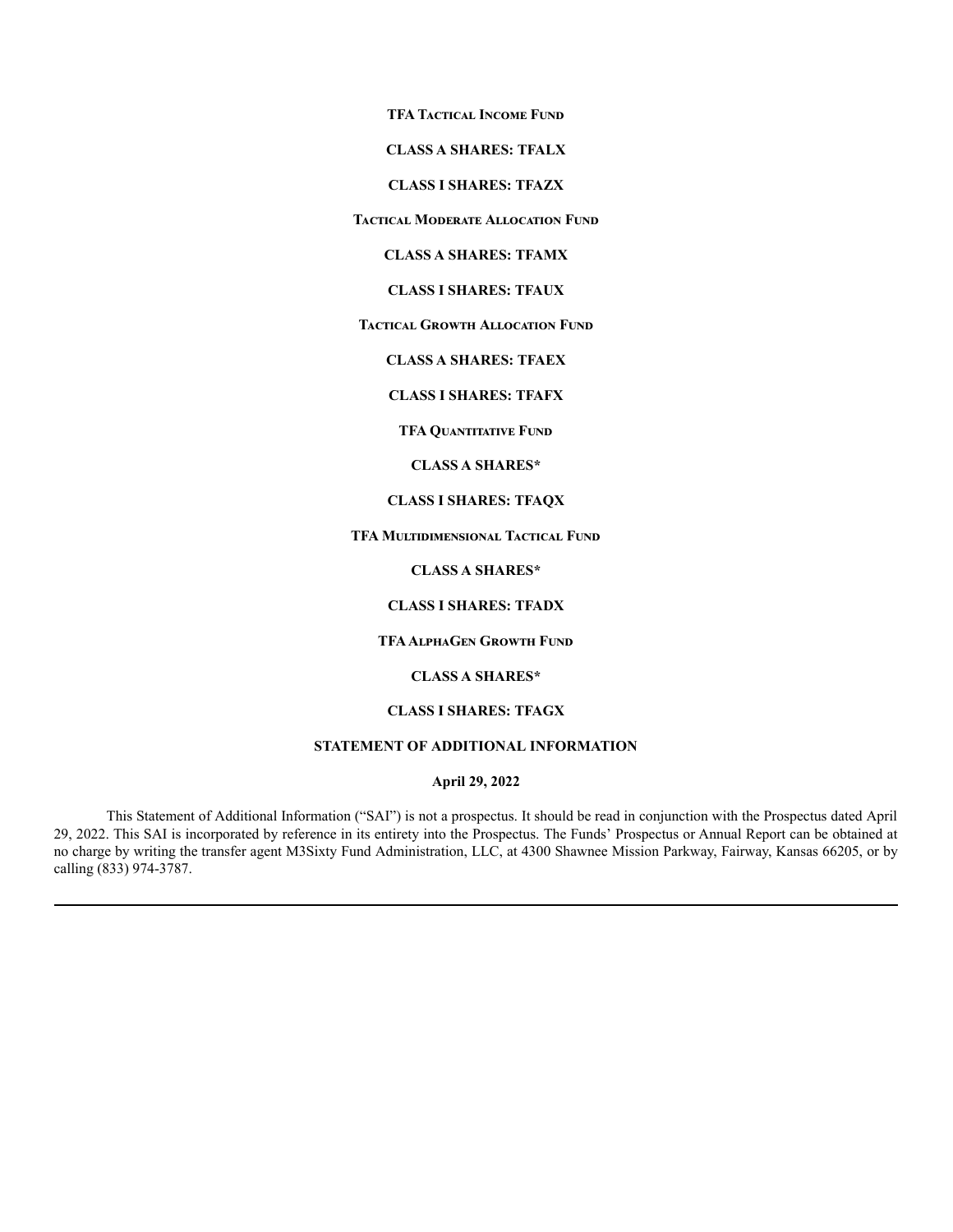### **TABLE OF CONTENTS**

| <b>Description of the Trust and Funds</b>                      | 3     |
|----------------------------------------------------------------|-------|
| <b>Additional Information About the Funds' Investments</b>     | 4     |
| <b>Management of the Funds</b>                                 | 16    |
| Code of Ethics                                                 | 21    |
| <b>Distribution Plan</b>                                       | 21    |
| <b>Shareholder Services Plan</b>                               | 22    |
| <b>Control Persons and Principal Holders of Securities</b>     | 23    |
| <b>Investment Advisory Services</b>                            | 25    |
| <b>Brokerage Allocation and Other Practices</b>                | 32    |
| Disclosure of Portfolio Holdings                               | 34    |
| Determination of Share Price                                   | 35    |
| <b>Fair Value Committee and Valuation Process</b>              | 36    |
| <b>Compliance with Portfolio Holding Disclosure Procedures</b> | 38    |
| Redemption In-Kind                                             | 38    |
| <b>Tax Consequences</b>                                        | 38    |
| <b>Anti-Money Laundering Program</b>                           | 39    |
| <b>Proxy Voting Policies and Procedures</b>                    | 40    |
| <b>Appendix A</b>                                              | $A-1$ |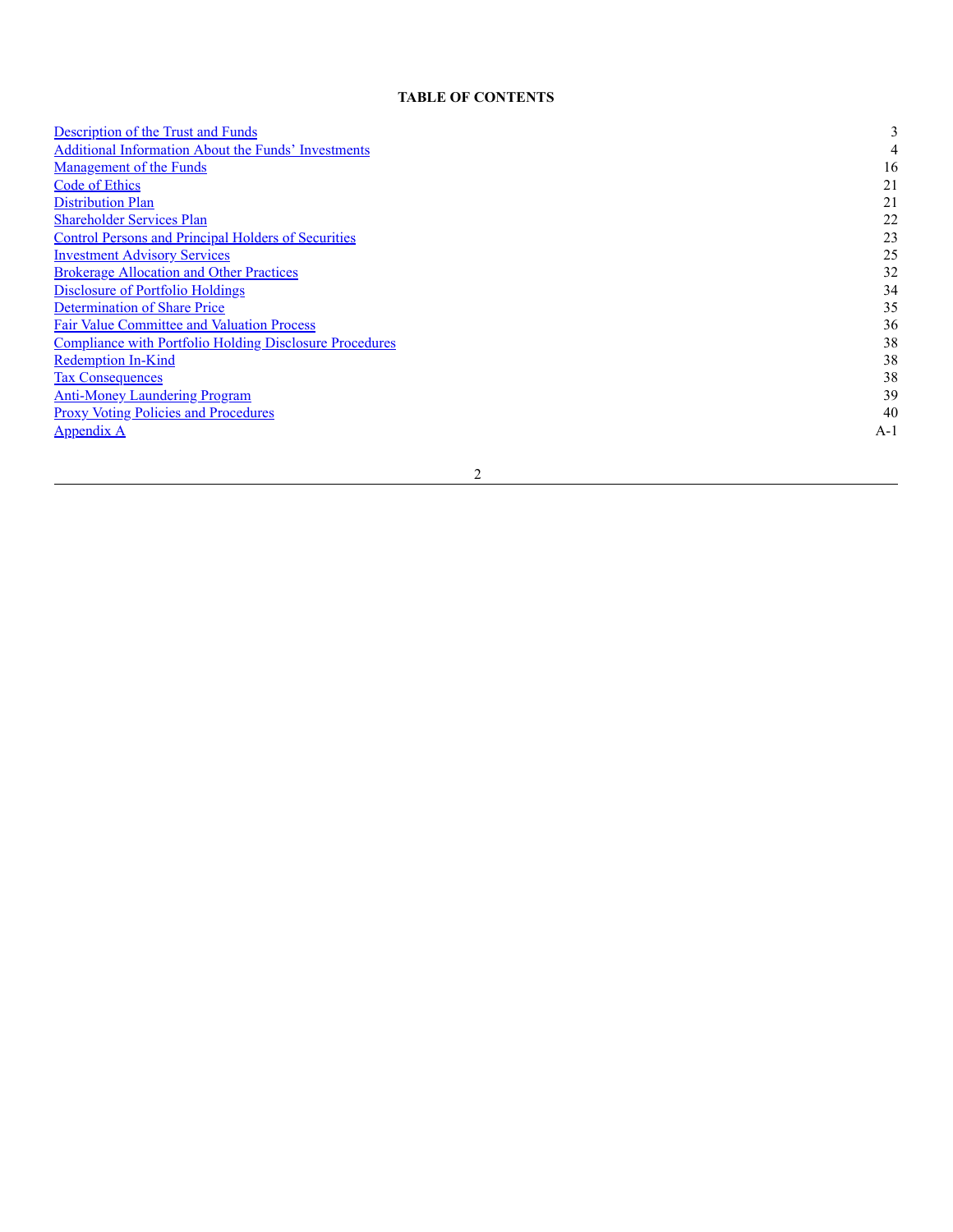## **DESCRIPTION OF THE TRUST AND FUNDS**

<span id="page-2-0"></span>The TFA Tactical Income Fund (formerly Tactical Conservative Allocation Fund) (the "Income Fund"), Tactical Moderate Allocation Fund (the "Moderate Fund"), Tactical Growth Allocation Fund (the "Growth Fund" and collectively with the Moderate Fund (the "Allocation Funds"), TFA Quantitative Fund, TFA Multidimensional Tactical Fund, and TFA AlphaGen Growth Fund (each a "Fund" and together with the Allocation Funds, the "Funds") are each a diversified series of the Tactical Investment Series Trust (the "Trust"). The Trust is an open-end investment company established under the laws of Delaware by an Agreement and Declaration of Trust dated January 13, 2021 (the "Trust Agreement"). The Trust Agreement permits the Board of Trustees (the "Board" or the "Trustees") to authorize and issue an unlimited number of shares of beneficial interest of separate series without par value.

Pursuant to an Agreement and Plan of Reorganization (the "Reorganization"), each Fund listed below received all of the assets and liabilities of a corresponding series of the Collaborative Investment Series Trust, as identified below (each, a "Predecessor Fund"), as of the close of business on August 20, 2021:

| <b>Predecessor Fund</b>               | Fund                                                         |
|---------------------------------------|--------------------------------------------------------------|
| Tactical Conservative Allocation Fund | TFA Tactical Income Fund (formerly the Tactical Conservative |
|                                       | Income Fund)                                                 |
| Tactical Moderate Allocation Fund     | Tactical Moderate Allocation Fund                            |
| Tactical Growth Allocation Fund       | Tactical Growth Allocation Fund                              |
| TFA Quantitative Fund                 | TFA Quantitative Fund                                        |
| TFA Multidimensional Tactical Fund    | TFA Multidimensional Tactical Fund                           |
| $N/A^*$                               | TFA AlphaGen Growth Fund                                     |

\*The TFA AlphaGen Growth Fund did not launch until after the reorganization.

The shareholders of each Predecessor Fund received shares of the corresponding Fund with aggregate net asset values equal to the aggregate net asset value of their shares in the Predecessor Fund immediately before the Reorganization. Each Predecessor Fund has the same investment objective and a similar investment strategy and risks to those of the corresponding Fund, which did not operate before the Reorganization. For financial reporting purposes, each Predecessor Fund's operating history before the Reorganization will be reflected in the financial statements and financial highlights. The Reorganization was treated as a tax-free reorganization for federal income tax purposes, and accordingly, the basis of the assets of each Fund reflects the historical basis of the assets of the corresponding Predecessor Fund as of the date of the Reorganization, August 20, 2021.

Each Fund offers two classes of shares: Class I and Class A. The Funds do not issue share certificates. All shares are held in noncertificated form registered on the books of the Fund and the transfer agent for the account of the shareholder. Each share of a series represents an equal proportionate interest in the assets and liabilities belonging to that series with each other share of that series and is entitled to such dividends and distributions out of income belonging to the series as are declared by the Trustees. The shares do not have cumulative voting rights or any preemptive or conversion rights, and the Trustees have the authority to divide or combine the shares of any series into a greater or lesser number of shares of that series so long as the proportionate beneficial interest in the assets belonging to that series and the rights of shares of any other series are in no way affected. In case of any liquidation of a series, the shareholders of the series being liquidated will be entitled to receive as a class a distribution out of the assets, net of the liabilities, belonging to that series. Expenses attributable to any series are borne by that series. Any general expenses of the Trust not readily identifiable as belonging to a particular series are allocated by or under the direction of the Trustees in such manner as the Trustees determine to be fair and equitable. No shareholder is liable to further calls or to assessment by the Trust without his or her express consent.

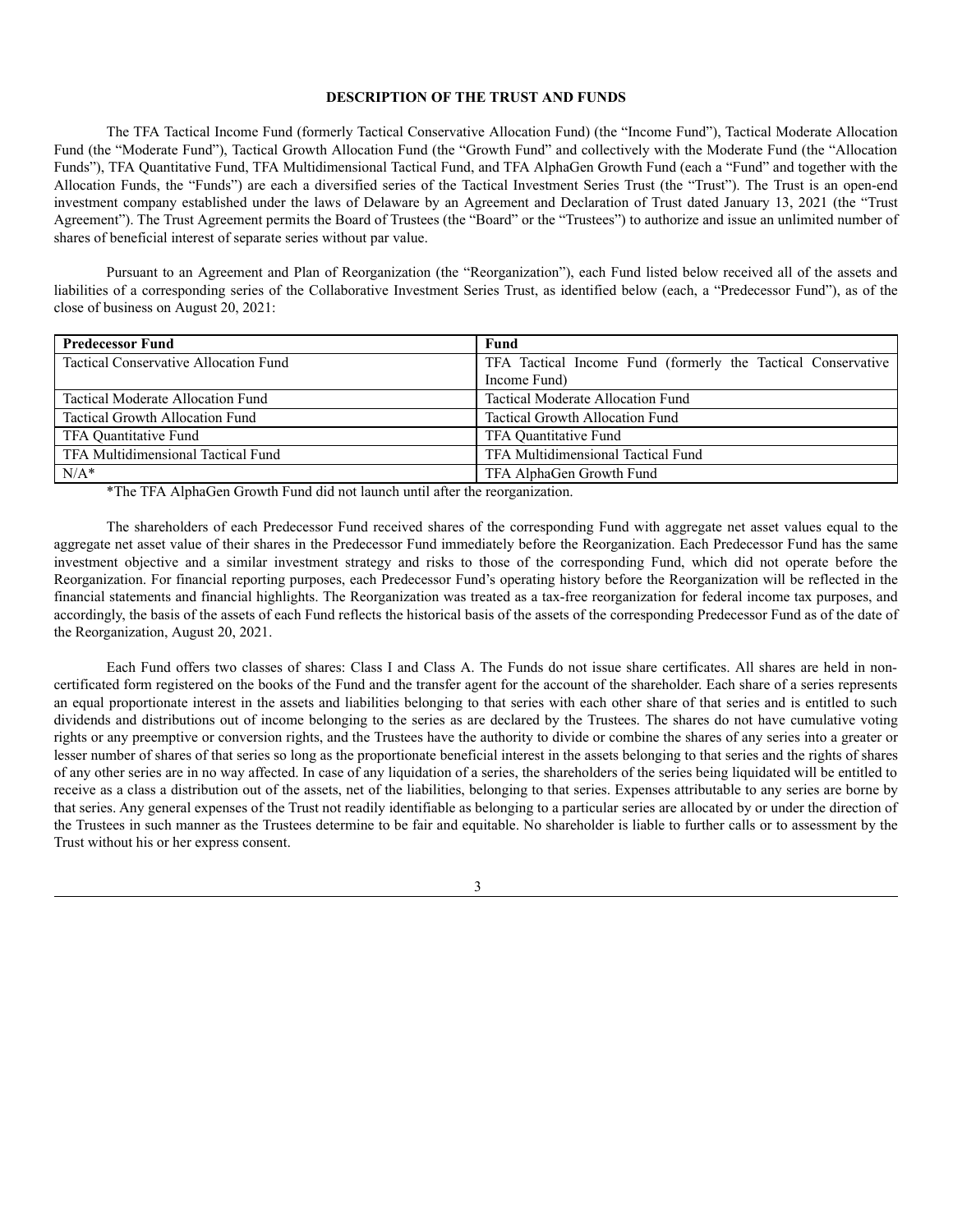The Trust does not hold an annual meeting of shareholders. When matters are submitted to shareholders for a vote, each shareholder is entitled to one vote for each whole share he/she owns and fractional votes for fractional shares he/she owns. All shares of the Funds have equal voting rights and liquidation rights. The Agreement and Declaration of Trust can be amended by the Trustees, except that any amendment that adversely affects the rights of shareholders must be approved by the shareholders affected. All shares of the Funds are subject to involuntary redemption if the Trustees determine to liquidate the Funds. An involuntary redemption will create a capital gain or a capital loss, which may have tax consequences about which you should consult your tax adviser.

For information concerning the purchase and redemption of shares of the Funds, see "How to Purchase Shares" and "How to Redeem Shares" in the Prospectus. For a description of the methods used to determine the share price and value of the Fund's assets, see "How Fund Shares are Priced" in the Prospectus and "Determination of Share Price" in this SAI.

Under the Trust's Agreement and Declaration of Trust, each Trustee will continue in office until the termination of the Trust or his or her death, incapacity, resignation, or removal. Shareholders can remove a Trustee to the extent provided in the Investment Company Act of 1940, as amended (the "1940 Act") and the rules and regulations promulgated thereunder. Vacancies may be filled by a majority of the remaining Trustees, except insofar as the 1940 Act may require the election by shareholders.

### **ADDITIONAL INFORMATION ABOUT THE FUNDS' INVESTMENTS**

### <span id="page-3-0"></span>**Investment Strategies and Risks**

All principal investment strategies and risks are discussed in the Prospectus. This section contains a more detailed discussion of some of the investments the Funds may make and some of the techniques they may use, as described in the Risk/Return Summary in the Prospectus. Additional non-principal strategies and risks also are discussed here.

### **Certificates of Deposit and Bankers' Acceptances**

The Funds may invest in certificates of deposit and bankers' acceptances, which are short-term money market instruments.

Certificates of deposit are receipts issued by a depository institution in exchange for the deposit of funds. The issuer agrees to pay the amount deposited plus interest to the bearer of the receipt on the date specified on the certificate. The certificate usually can be traded in the secondary market prior to maturity. Bankers' acceptances typically arise from short-term credit arrangements designed to enable businesses to obtain funds to finance commercial transactions. Generally, an acceptance is a time draft drawn on a bank by an exporter or an importer to obtain a stated amount of funds to pay for specific merchandise. The draft is then "accepted" by a bank that, in effect, unconditionally guarantees to pay the face value of the instrument on its maturity date. The acceptance may then be held by the accepting bank as an earning asset or it may be sold in the secondary market at the going rate of discount for a specific maturity. Although maturities for acceptances can be up to 270 days, most acceptances have maturities of 180 days or less.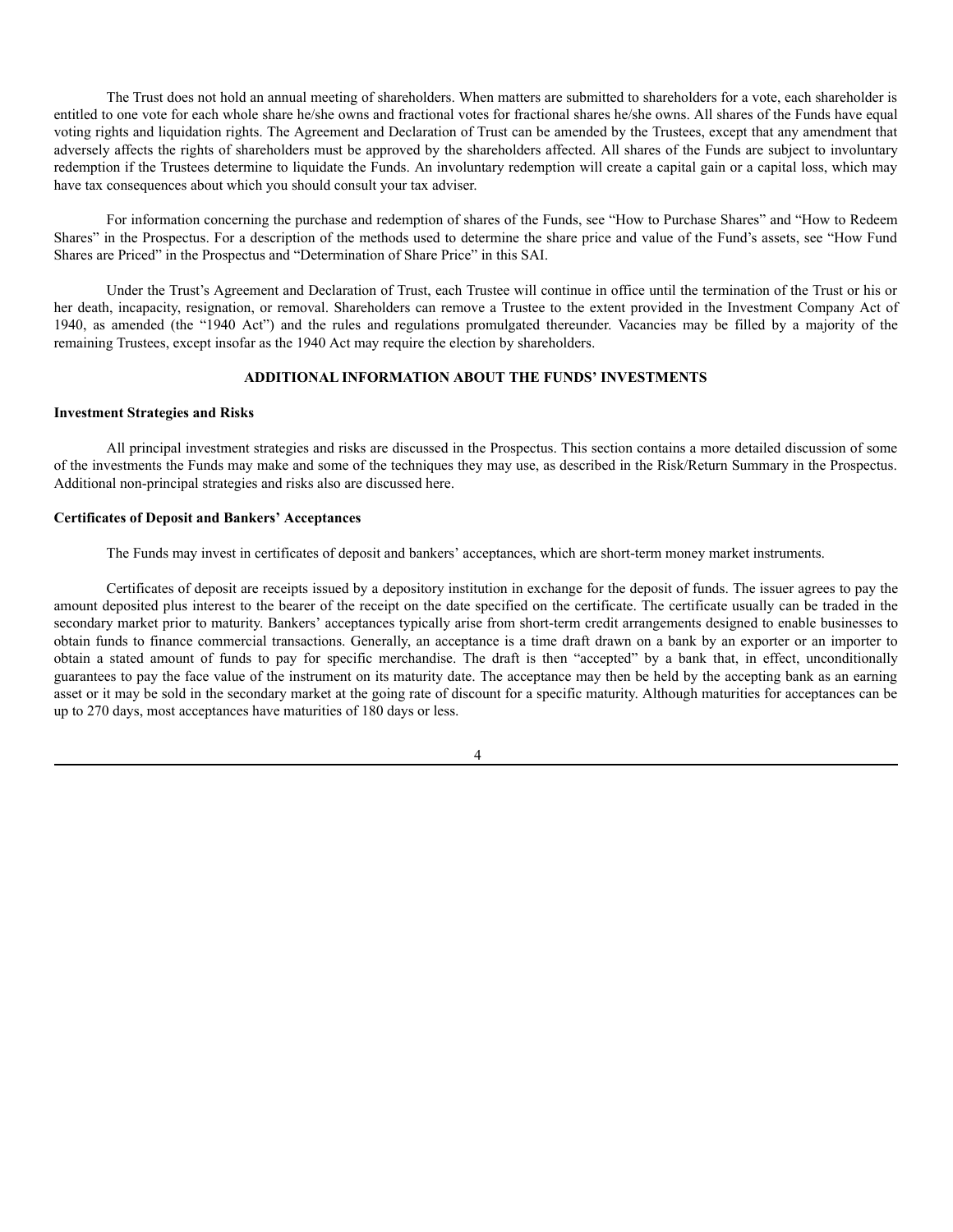### **Closed-End Investment Companies**

The Funds may invest assets in closed-end investment companies (or "closed-end funds"), subject to the investment restrictions set forth below. Shares of closed-end funds are typically offered to the public in a one-time initial public offering by a group of underwriters who retain a spread or underwriting commission of between 4% or 6% of the initial public offering price. Such securities are then listed for trading on the New York Stock Exchange, the NYSE MKT LLC, the National Association of Securities Dealers Automated Quotation System (commonly known as "NASDAQ") and, in some cases, may be traded in other over-the-counter markets. Because the shares of closed-end funds cannot be redeemed upon demand to the issuer like the shares of an open-end investment company (such as the Fund), investors seek to buy and sell shares of closed-end funds in the secondary market.

The Funds generally will purchase shares of closed-end funds only in the secondary market. The Funds will incur normal brokerage costs on such purchases similar to the expenses the Funds would incur for the purchase of securities of any other type of issuer in the secondary market. The Funds may, however, also purchase securities of a closed-end fund in an initial public offering when, in the opinion of the Adviser and/or Sub-Advisers, based on a consideration of the nature of the closed-end fund's proposed investments, the prevailing market conditions and the level of demand for such securities, they represent an attractive opportunity for growth of capital. The initial offering price typically will include a dealer spread, which may be higher than the applicable brokerage cost if the Funds purchase such securities in the secondary market.

The shares of many closed-end funds, after their initial public offering, frequently trade at a price per share that is less than the net asset value per share, the difference representing the market discount of such shares. This market discount may be due in part to the investment objective of long-term appreciation, which is sought by many closed-end funds, as well as to the fact that the shares of closed-end funds are not redeemable by the holder upon demand to the issuer at the next determined net asset value, but rather, are subject to supply and demand in the secondary market. A relative lack of secondary market purchasers of closed-end fund shares also may contribute to such shares trading at a discount to their net asset value.

The Funds may invest in shares of closed-end funds that are trading at a discount to net asset value or at a premium to net asset value. There can be no assurance that the market discount on shares of any closed-end fund purchased by the Funds will ever decrease. In fact, it is possible that this market discount may increase and the Funds may suffer realized or unrealized capital losses due to further decline in the market price of the securities of such closed-end funds, thereby adversely affecting the net asset value of the Funds' shares. Similarly, there can be no assurance that any shares of a closed-end fund purchased by the Funds at a premium will continue to trade at a premium or that the premium will not decrease subsequent to a purchase of such shares by the Funds.

Closed-end funds may issue senior securities (including preferred stock and debt obligations) for the purpose of leveraging the closedend fund's common shares in an attempt to enhance the current return to such closed-end fund's common shareholders. The Funds' investment in the common shares of closed-end funds that are financially leveraged may create an opportunity for greater total return on its investment, but at the same time may be expected to exhibit more volatility in market price and net asset value than an investment in shares of investment companies without a leveraged capital structure.

# **Commercial Paper**

The Funds may purchase commercial paper. Commercial paper consists of unsecured promissory notes, including Master Notes, issued by corporations. Issues of commercial paper normally have maturities of less than nine months and fixed rates of return. Master Notes, however, are obligations that provide for a periodic adjustment in the interest rate paid and permit daily changes in the amount borrowed.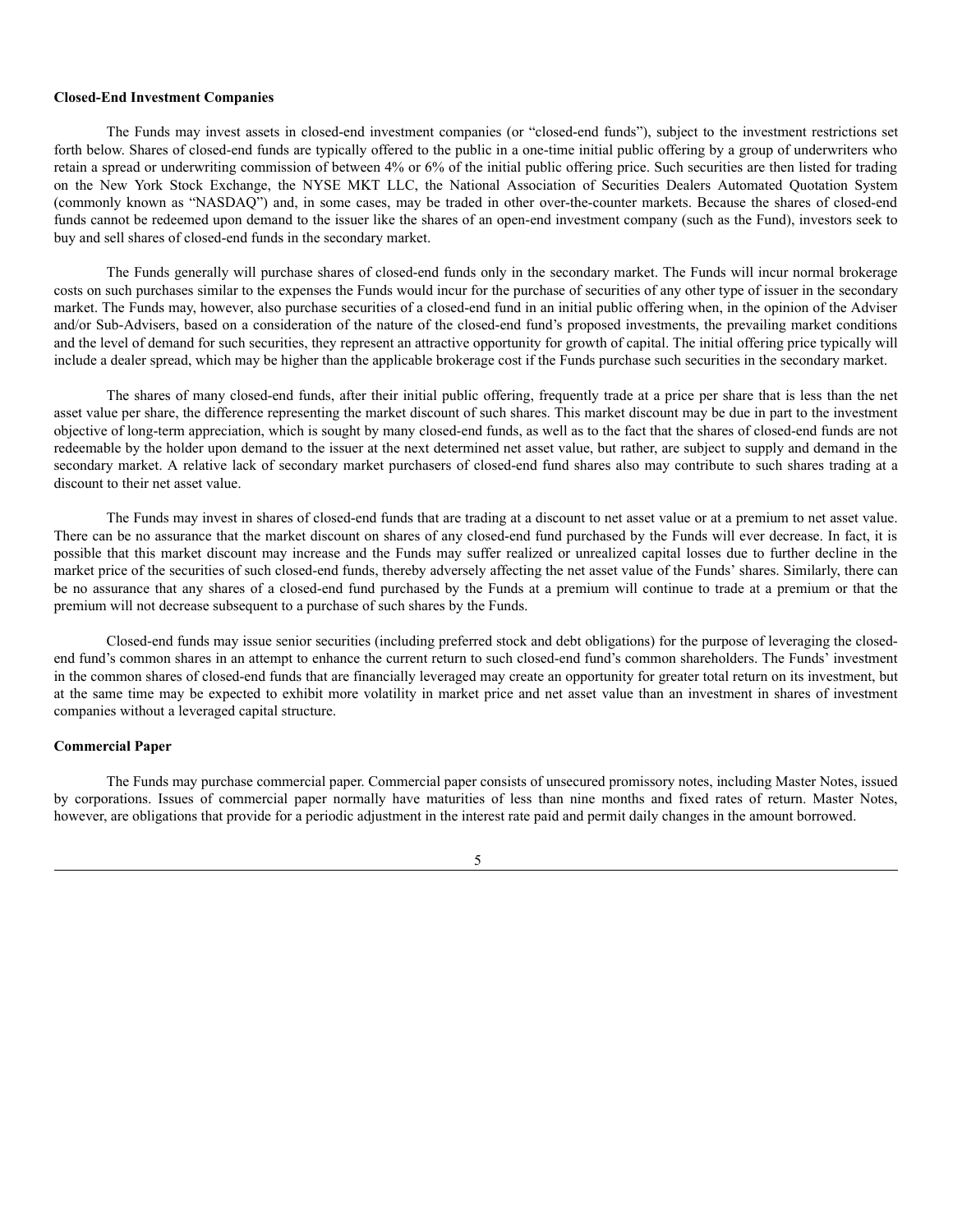Master Notes are governed by agreements between the issuer and the advisor acting as agent, for no additional fee, in its capacity as advisor to the Funds and as fiduciary for other clients for whom it exercises investment discretion. The monies loaned to the borrower come from accounts maintained with or managed by the advisor or its affiliates pursuant to arrangements with such accounts. Interest and principal payments are credited to such accounts. The advisor, acting as a fiduciary on behalf of its clients, has the right to increase or decrease the amount provided to the borrower under an obligation. The borrower has the right to pay without penalty all or any part of the principal amount then outstanding on an obligation together with interest to the date of payment. Since these obligations typically provide that the interest rate is tied to the Treasury bill auction rate, the rate on Master Notes is subject to change. Repayment of Master Notes to participating accounts depends on the ability of the borrower to pay the accrued interest and principal of the obligation on demand which is continuously monitored by the advisor. Master Notes typically are not rated by credit rating agencies.

The Funds may purchase commercial paper consisting of issues rated at the time of purchase within the three highest rating categories by a nationally recognized statistical rating organization (the "NRSRO"). The Funds may also invest in commercial paper that is not rated but is determined by the Adviser and/or Sub-Advisers, under guidelines established by the Board, to be of comparable quality.

### **Convertible Securities**

The Funds may invest in convertible securities. Convertible securities include fixed income securities that may be exchanged or converted into a predetermined number of shares of the issuer's underlying common stock at the option of the holder during a specified period. Convertible securities may take the form of convertible preferred stock, convertible bonds or debentures, units consisting of "usable" bonds and warrants or a combination of the features of several of these securities. Convertible securities are senior to common stocks in an issuer's capital structure, but are usually subordinated to similar non-convertible securities. While providing a fixed-income stream (generally higher in yield than the income derivable from common stock but lower than that afforded by a similar nonconvertible security), a convertible security also gives an investor the opportunity, through its conversion feature, to participate in the capital appreciation of the issuing company depending upon a market price advance in the convertible security's underlying common stock.

### **Corporate Debt**

Corporate debt securities are long and short-term debt obligations issued by companies (such as publicly issued and privately placed bonds, notes and commercial paper). The Adviser and/or Sub-Advisers consider corporate debt securities to be of investment grade quality if they are rated BBB- or higher by S&P or Baa3 or higher by Moody's, or if unrated, determined by the Adviser and/or Sub-Advisers to be of comparable quality. Investment grade debt securities generally have adequate to strong protection of principal and interest payments. In the lower end of this category, adverse economic conditions or changing circumstances are more likely to lead to a weakened capacity to pay interest and repay principal than in higher rated categories. The Funds may invest in both secured and unsecured corporate bonds. A secured bond is backed by collateral and an unsecured bond is not. Therefore an unsecured bond may have a lower recovery value than a secured bond in the event of a default by its issuer. The Adviser and/or Sub-Advisers may incorrectly analyze the risks inherent in corporate bonds, such as the issuer's ability to meet interest and principal payments, resulting in a loss to the Funds.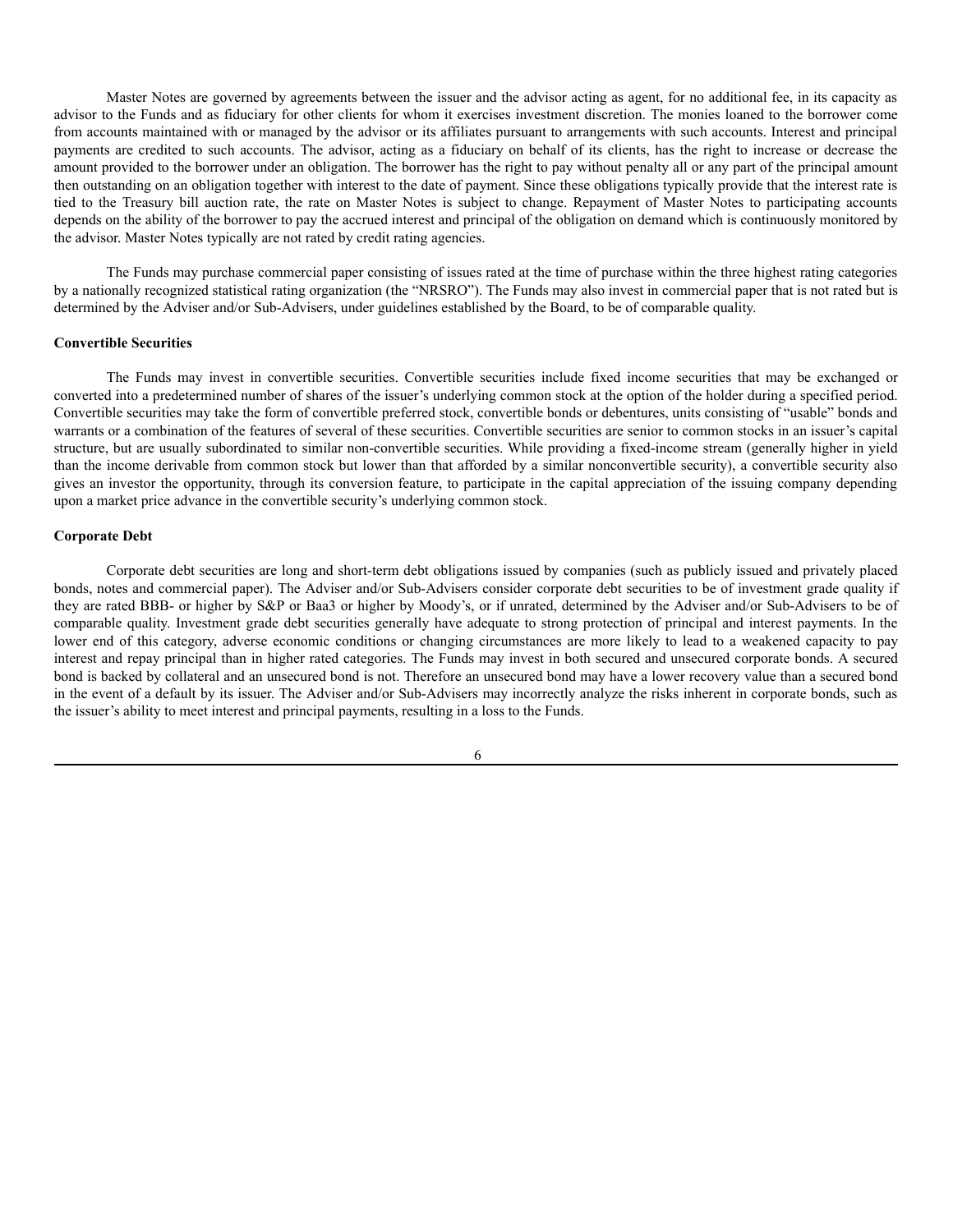### **Depositary Receipts**

The Funds may invest in sponsored and unsponsored American Depositary Receipts ("ADRs"), which are receipts issued by an American bank or trust company evidencing ownership of underlying securities issued by a foreign issuer. ADRs, in sponsored form, are designed for use in U.S. securities markets. A sponsoring company provides financial information to the bank and may subsidize administration of the ADR. Unsponsored ADRs may be created by a broker-dealer or depository bank without the participation of the foreign issuer. Holders of these ADRs generally bear all the costs of the ADR facility, whereas foreign issuers typically bear certain costs in a sponsored ADR. The bank or trust company depositary of an unsponsored ADR may be under no obligation to distribute shareholder communications received from the foreign issuer or to pass through voting rights. Unsponsored ADRs may carry more risk than sponsored ADRs because of the absence of financial information provided by the underlying company. Many of the risks described below regarding foreign securities apply to investments in ADRs.

#### **Emerging Markets Securities**

The Funds may purchase exchange traded funds ("ETFs") and other closed end funds that invest in emerging market securities. Investing in emerging market securities imposes risks different from, or greater than, risks of investing in foreign developed countries. These risks include (i) the smaller market capitalization of securities markets, which may suffer periods of relative illiquidity, (ii) significant price volatility, (iii) restrictions on foreign investment, and (iv) possible repatriation of investment income and capital. In addition, foreign investors may be required to register the proceeds of sales, and future economic or political crises could lead to price controls, forced mergers, expropriation or confiscatory taxation, seizure, nationalization, or the creation of government monopolies. The currencies of emerging market countries may experience significant declines against the U.S. dollar, and devaluation may occur subsequent to investments in these currencies by the Funds. Inflation and rapid fluctuations in inflation rates have had, and may continue to have, negative effects on the economies and securities markets of certain emerging market countries.

Additional risks of emerging markets securities may include (i) greater social, economic and political uncertainty and instability, (ii) more substantial governmental involvement in the economy, (iii) less governmental supervision and regulation, (iv) the unavailability of currency hedging techniques, (v) companies that are newly organized and small, (vi) differences in auditing and financial reporting standards, which may result in unavailability of material information about issuers, and (vii) less developed legal systems. In addition, emerging securities markets may have different clearance and settlement procedures, which may be unable to keep pace with the volume of securities transactions or otherwise make it difficult to engage in such transactions. Settlement problems may cause the Fund to miss attractive investment opportunities, hold a portion of its assets in cash pending investment, or be delayed in disposing of a portfolio security. Such a delay could result in possible liability to a purchaser of the security.

### **Fixed Income Securities**

Fixed income securities include bonds and securities offered on a when-issued, delayed delivery, or forward commitment basis. Fixed income securities are subject to credit risk and interest rate risk. Credit risk is the risk that the Funds could lose money if an issuer of a fixed income security cannot meet its financial obligations or goes bankrupt. Interest rate risk is the risk that the Funds' investments in fixed income securities may fall when interest rates rise.

Investments in high-yield bonds (aka junk bonds) are considered to be more speculative than higher quality fixed income securities. They are more susceptible to credit risk than investment-grade securities, especially during periods of economic uncertainty or economic downturns. The value of lower quality securities are subject to greater volatility and are generally more dependent on the ability of the issuer to meet interest and principal payments than higher quality securities. Issuers of high-yield securities may not be as strong financially as those issuing bonds with higher credit ratings.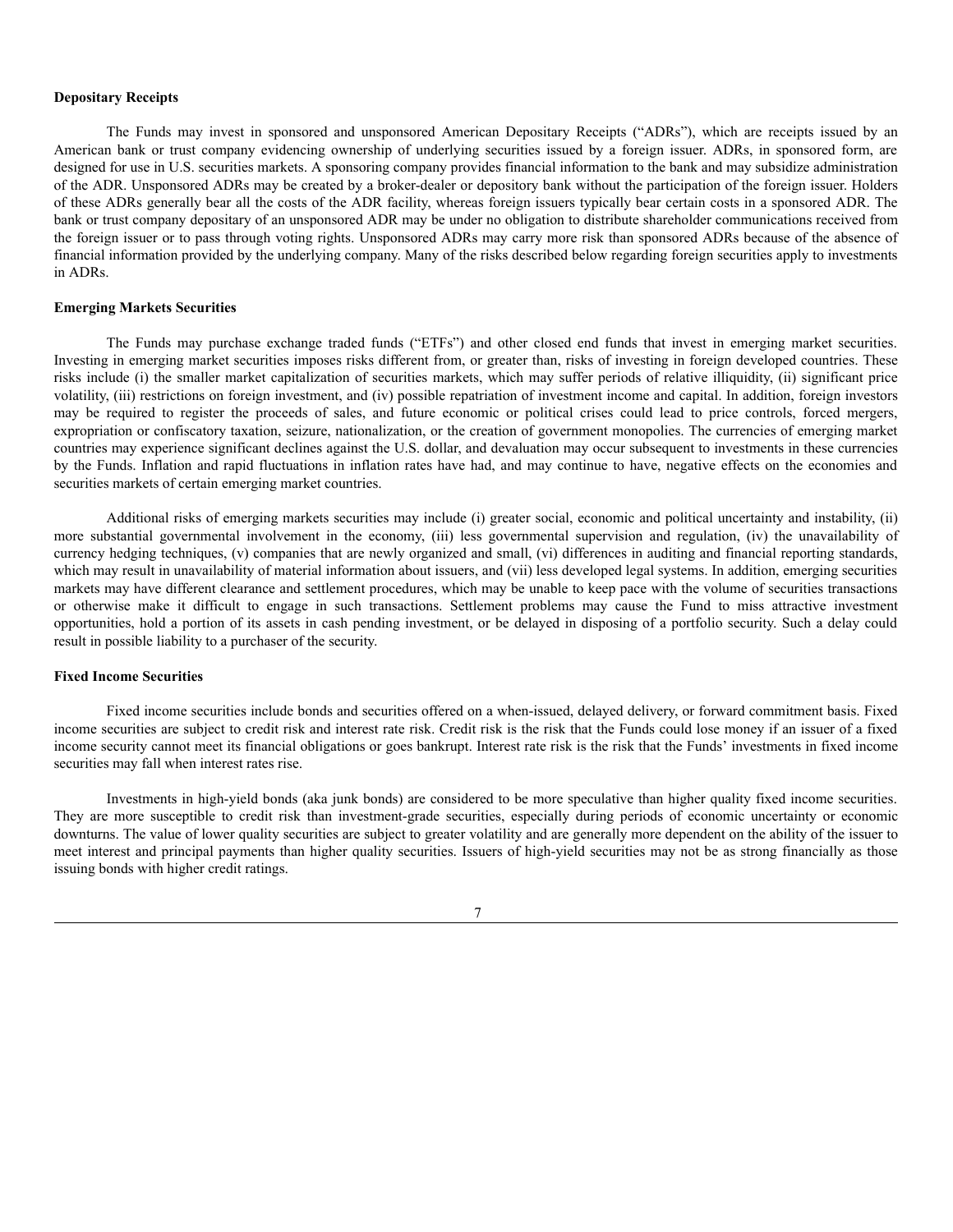### **Foreign Securities**

The Funds may gain exposure to foreign securities both directly and indirectly through underlying investment companies that invest in foreign securities or by trading in domestic markets through an ADR. Purchases of foreign equity securities entail certain risks. For example, there may be less information publicly available about a foreign company than about a U.S. company, and foreign companies generally are not subject to accounting, auditing and financial reporting standards and practices comparable to those in the U.S. Other risks associated with investments in foreign securities include changes in restrictions on foreign currency transactions and rates of exchange, changes in the administrations or economic and monetary policies of foreign governments, the imposition of exchange control regulations, the possibility of expropriation decrees and other adverse foreign governmental action, the imposition of foreign taxes, less liquid markets, less government supervision of exchanges, brokers and issuers, difficulty in enforcing contractual obligations, delays in settlement of securities transactions and greater price volatility. In addition, investing in foreign securities will generally result in higher commissions than investing in similar domestic securities.

### **High Yield Securities**

The Funds may invest in high yield securities as a non-principal investment strategy. High yield, high risk bonds are securities that are generally rated below investment grade by the primary rating agencies (BBB- or lower by S&P and Baa3 or lower by Moody's). Other terms used to describe such securities include "lower rated bonds," "non-investment grade bonds," "below investment grade bonds," and "junk bonds." These securities are considered to be high-risk investments.

### **Illiquid and Restricted Securities**

The Funds may invest in illiquid securities. Illiquid securities include securities subject to contractual or legal restrictions on resale (e.g., because they have not been registered under the Securities Act of 1933, as amended (the "Securities Act")) and securities that are otherwise not readily marketable (e.g., because trading in the security is suspended or because market makers do not exist or will not entertain bids or offers). Securities that have not been registered under the Securities Act are referred to as private placements or restricted securities and are purchased directly from the issuer or in the secondary market. Foreign securities that are freely tradable in their principal markets are not considered to be illiquid. The Funds may gain exposure to foreign securities through its investment in ADRs. Certain ADRs are not listed on an exchange and therefore may be considered to be illiquid.

Restricted and other illiquid securities may be subject to the potential for delays on resale and uncertainty in valuation. The Funds might be unable to dispose of illiquid securities promptly or at reasonable prices and might thereby experience difficulty in satisfying redemption requests from shareholders. The Funds might have to register restricted securities in order to dispose of them, resulting in additional expense and delay. Adverse market conditions could impede such a public offering of securities.

A large institutional market exists for certain securities that are not registered under the Securities Act, including foreign securities. The fact that there are contractual or legal restrictions on resale to the general public or to certain institutions may not be indicative of the liquidity of such investments. Rule 144A under the Securities Act allows such a broader institutional trading market for securities otherwise subject to restrictions on resale to the general public. Rule 144A establishes a "safe harbor" from the registration requirements of the Securities Act for resale of certain securities to qualified institutional buyers. Rule 144A has produced enhanced liquidity for many restricted securities, and market liquidity for such securities may continue to expand as a result of this regulation and the consequent existence of the PORTAL system, which is an automated system for the trading, clearance and settlement of unregistered securities of domestic and foreign issuers sponsored by the National Association of Securities Dealers, Inc., now known as the Financial Industry Regulatory Authority, Inc.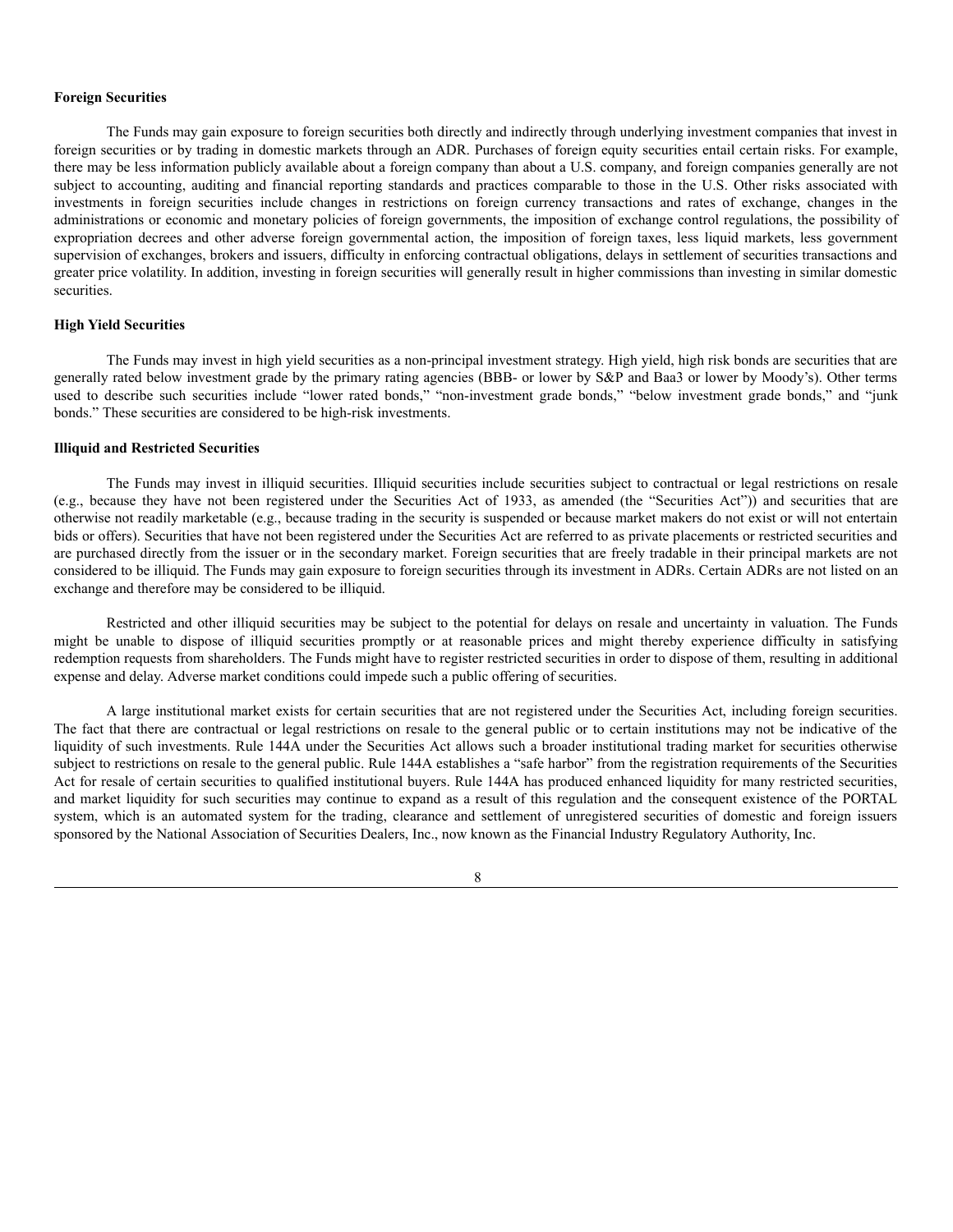Under guidelines adopted by the Board, the Funds' Adviser and/or Sub-Adviser may determine that particular Rule 144A securities, and commercial paper issued in reliance on the private placement exemption from registration afforded by Section 4(a)(2) of the Securities Act, are liquid even though they are not registered. A determination of whether such a security is liquid or not is a question of fact. In making this determination, the Adviser and/or Sub-Advisers will consider, as it deems appropriate under the circumstances and among other factors: (i) the frequency of trades and quotes for the security; (ii) the number of dealers willing to purchase or sell the security; (iii) the number of other potential purchasers of the security; (iv) dealer undertakings to make a market in the security; (v) the nature of the security (e.g., debt or equity, date of maturity, terms of dividend or interest payments, and other material terms) and the nature of the marketplace trades (e.g., the time needed to dispose of the security, the method of soliciting offers, and the mechanics of transfer); and (vi) the rating of the security and the financial condition and prospects of the issuer. In the case of commercial paper, the Adviser and/or Sub-Advisers will also determine that the paper (i) is not traded flat or in default as to principal and interest, and (ii) is rated in one of the two highest rating categories by at least two NRSRO or, if only one NRSRO rates the security, by that NRSRO, or, if the security is unrated, the Adviser determines that it is of equivalent quality.

Rule 144A securities and Section 4(a)(2) commercial paper that have been deemed liquid as described above will continue to be monitored by the Adviser to determine if the security is no longer liquid as the result of changed conditions. Investing in Rule 144A securities or Section 4(a)(2) commercial paper could have the effect of increasing the amount of the Funds' assets invested in illiquid securities if institutional buyers are unwilling to purchase such securities.

### **Indexed Securities**

The Funds may purchase indexed securities consistent with their investment objectives. Indexed securities are those, the value of which varies positively or negatively in relation to the value of other securities, securities indices or other financial indicators. Indexed securities may be debt securities or deposits whose value at maturity or coupon rate is determined by reference to a specific instrument or statistic. Recent issuers of indexed securities have included banks, corporations and certain U.S. Government agencies.

The performance of indexed securities depends to a great extent on the performance of the security or other instrument to which they are indexed and also may be influenced by interest rate changes in the United States and abroad. Indexed securities are subject to the credit risks associated with the issuer of the security, and their values may decline substantially if the issuer's creditworthiness deteriorates. Indexed securities may be more volatile than the underlying instruments. Certain indexed securities that are not traded on an established market may be deemed illiquid.

## **Insured Bank Obligations**

The Funds may invest in insured bank obligations. The Federal Deposit Insurance Corporation ("FDIC") insures the deposits of federally insured banks and savings and loan associations (collectively referred to as "banks") up to \$250,000. The Funds may purchase bank obligations which are fully insured as to principal by the FDIC. Currently, to remain fully insured as to principal, these investments must be limited to \$250,000 per bank; if the principal amount and accrued interest together exceed \$250,000, the excess principal and accrued interest will not be insured. Insured bank obligations may have limited marketability.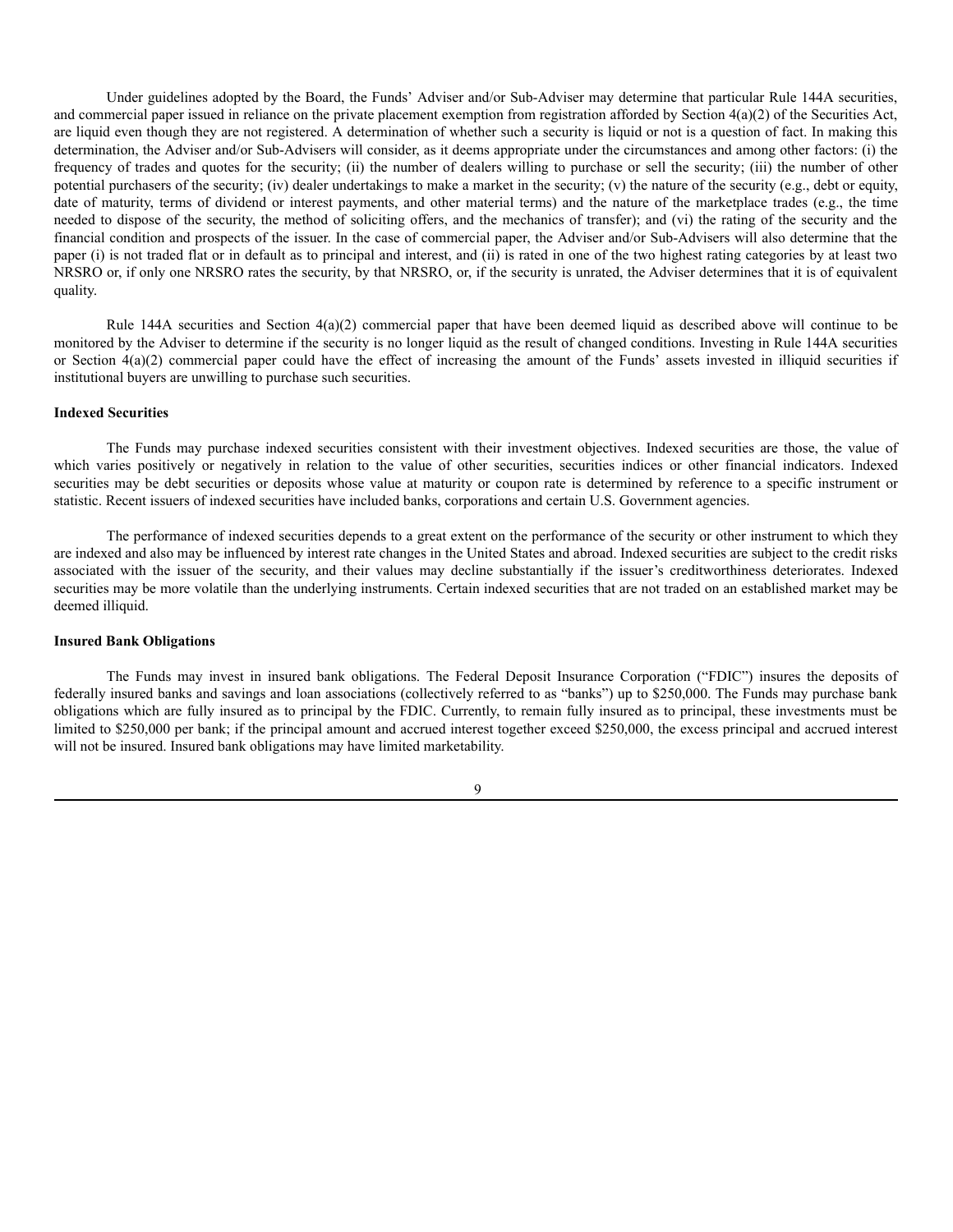#### **Investment Company Securities**

The Funds may invest in the securities of other investment companies, including ETFs, to the extent that such an investment would be consistent with the requirements of the 1940 Act and the Funds' investment objectives. Investments in the securities of other investment companies may involve duplication of advisory fees and certain other expenses. By investing in another investment company, the Funds become a shareholder of that investment company. As a result, the Funds' shareholders indirectly will bear the Funds' proportionate share of the fees and expenses paid by shareholders of the other investment company, in addition to the fees and expenses the Funds' shareholders directly bear in connection with the Funds' own operations.

Under Section  $12(d)(1)$  of the of the 1940 Act, the Funds may invest only up to 5% of its total assets in the securities of any one investment company (ETF or other mutual funds), but may not own more than 3% of the outstanding voting stock of any one investment company (the "3% Limitation") or invest more than 10% of its total assets in the securities of other investment companies. However, Section  $12(d)(1)(F)$  of the of 1940 Act, as amended provides that the provisions of paragraph  $12(d)(1)$  shall not apply to securities purchased or otherwise acquired by the Funds if (i) immediately after such purchase or acquisition not more than 3% of the total outstanding stock of such registered investment company is owned by the Funds and all affiliated persons of the Funds; and (ii) the Funds have not offered or sold after January 1, 1971, and is not proposing to offer or sell any security issued by it through a principal underwriter or otherwise at a public or offering price which includes a sales load of more than 1 ½% percent. An investment company that issues shares to the Funds pursuant to paragraph  $12(d)(1)(F)$  shall not be required to redeem its shares in an amount exceeding 1% of such investment company's total outstanding shares in any period of less than thirty days. The Funds (or the Adviser and/or Sub-Advisers acting on behalf of the Funds) must comply with the following voting restrictions: when the Funds exercise voting rights, by proxy or otherwise, with respect to investment companies owned by the Funds, the Funds will either seek instruction from the Funds' shareholders with regard to the voting of all proxies and vote in accordance with such instructions, or vote the shares held by the Funds in the same proportion as the vote of all other holders of such security. Because other investment companies employ an investment adviser, such investments by the Funds may cause shareholders to bear duplicate fees.

In addition, the Funds are subject to the 3% Limitation unless (i) the ETF or the Funds have received an order for exemptive relief from the 3% limitation from the SEC that is applicable to the Funds; and (ii) the ETF and the Funds take appropriate steps to comply with any conditions in such order.

ETFs are investment companies whose shares are bought and sold on a securities exchange. Most ETFs are passively-managed, meaning they invest in a portfolio of securities designed to track a particular market segment or index. ETFs, like mutual funds, have expenses associated with their operation, including advisory fees. Such ETF expenses may make owning shares of the ETF more costly than owning the underlying securities directly. ETFs are managed by professionals and provide the investor with diversification, cost and tax efficiency, liquidity, marginability, are useful for hedging, can go long and short, and some provide quarterly dividends. Additionally, some ETFs are unit investment trusts, which are unmanaged portfolios overseen by trustees. ETFs generally have two markets. The primary market is where institutions swap "creation units" in block-multiples of 50,000 shares for in-kind securities and cash in the form of dividends. The secondary market is where individual investors can trade as little as a single share during trading hours on the exchange. This is different from open-ended mutual funds that are traded after hours once the NAV is calculated. The risks of owning shares of a passively-managed ETF generally reflect the risks of owning the underlying securities the ETF is designed to track, although lack of liquidity in an ETF could result in its value being more volatile than the underlying portfolio of securities.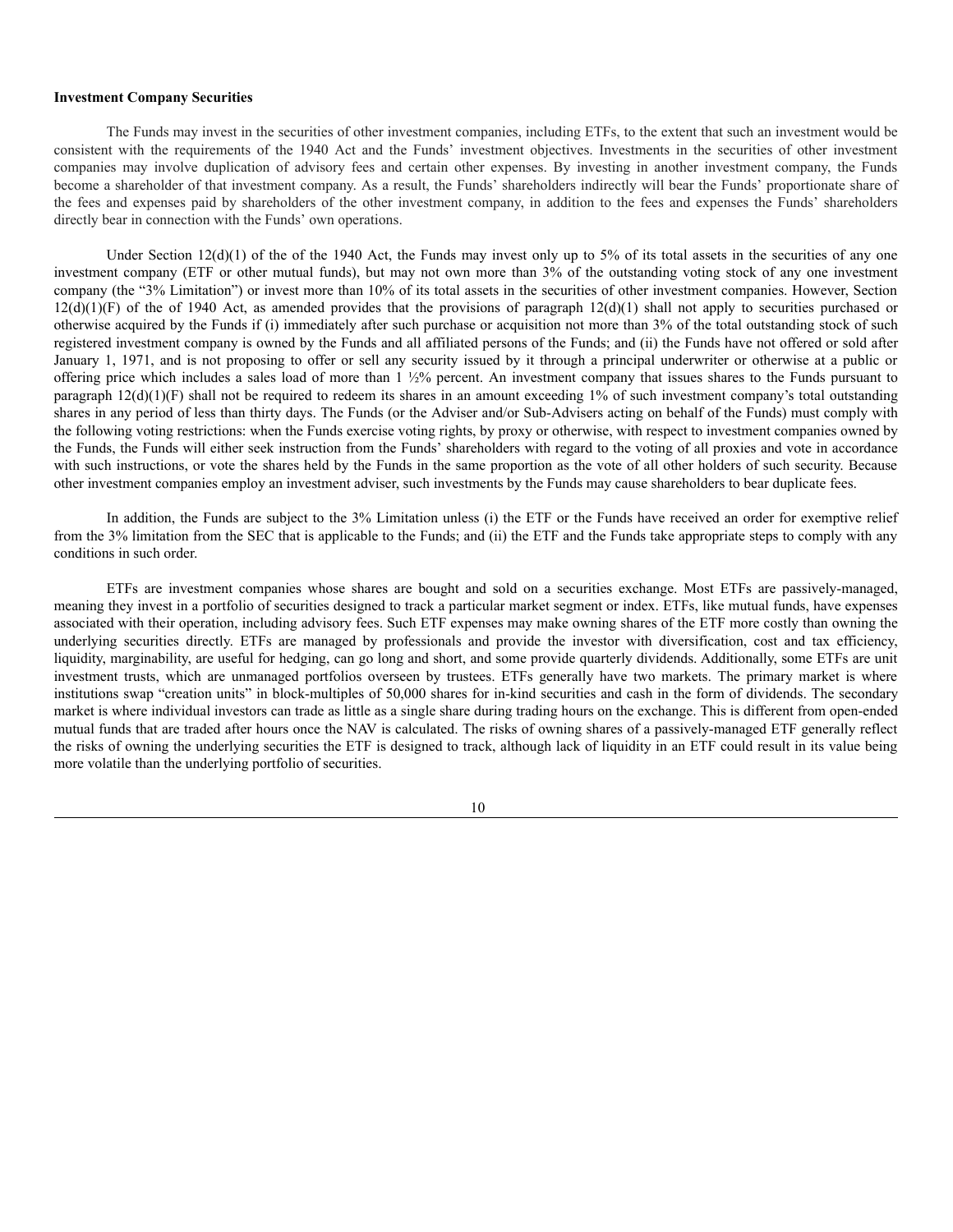There is a risk that an ETF in which a Fund invests may terminate due to extraordinary events that may cause any of the service providers to the ETFs, such as the trustee or sponsor, to close or otherwise fail to perform their obligations to the ETF. Also, because the ETFs in which a Fund intends to principally invest may be granted licenses by agreement to use the indices as a basis for determining their compositions and/or otherwise to use certain trade names, the ETFs may terminate if such license agreements are terminated. In addition, an ETF may terminate if its entire net asset value falls below a certain amount. Although a Fund believes that, in the event of the termination of an underlying ETF, it will be able to invest instead in shares of an alternate ETF tracking the same market index or another market index with the same general market, there is no guarantee that shares of an alternate ETF would be available for investment at that time. To the extent a Fund invests in a sector product, the Fund is subject to the risks associated with that sector.

The Funds may invest in ETFs and other investment companies that invest directly in equity and fixed-income securities, commodities, options, and other asset classes. By investing in ETFs and other investment companies, the Fund's will be exposed to the risks associated with these other asset classes. Leveraged ETFs contain all the risks that non-leveraged ETFs present. Additionally, to the extent the Fund invests in ETFs that achieve leveraged exposure to their underlying indexes using derivative instruments, the Fund will indirectly be subject to leverage risk, described below. Leveraged inverse ETFs seek to provide investment results that match a negative multiple of the performance of an underlying index. To the extent that a Fund invests in inverse ETFs (including leveraged inverse ETFs), the Fund will indirectly be subject to the risk that the performance of such ETF will fall as the performance of that ETF's benchmark rises. Leveraged, inverse and leveraged inverse ETFs often "reset" daily, meaning that they are designed to achieve their stated objectives daily. Because of compounding, their performance over longer periods of time can differ significantly from the performance (or inverse of the performance) of their underlying index or benchmark during the same period of time. These investment vehicles may be extremely volatile and can potentially expose an Underlying SEI Fund to complete loss of its investment.

### **Exchange-Traded Products ("ETPs")**

The Funds may directly purchase shares of or interests in ETPs. The risks of owning interests of an ETP, such as an ETF, exchangetraded note ("ETN"), or exchange-traded commodity pool, generally reflect the same risks as owning the underlying securities or other instruments that the ETP is designed to track. The shares of certain ETPs may trade at a premium or discount to their intrinsic value (i.e., the market value may differ from the NAV of an ETP's shares). For example, supply and demand for shares of an ETF or market disruptions may cause the market price of the ETF to deviate from the value of the ETF's investments, which may be emphasized in less liquid markets. The value of an ETN may also differ from the value of its reference market or instrument due to changes in the issuer's credit rating. By investing in an ETP, an Underlying SEI Fund indirectly bears the proportionate share of any fees and expenses of the ETP in addition to the fees and expenses that the Underlying SEI Fund and its shareholders directly bear in connection with the Underlying SEI Fund's operations. Because certain ETPs may have a significant portion of their assets exposed directly or indirectly to commodities or commodity-linked securities, developments affecting commodities may have a disproportionate impact on such ETPs and may subject the ETPs to greater volatility than investments in traditional securities.

Generally, ETNs are structured as senior, unsecured notes in which an issuer, such as a bank, agrees to pay a return based on a target index or other reference instrument less any fees. ETNs allow individual investors to have access to derivatives linked to commodities and other assets such as oil, currencies and foreign stock indexes. ETNs combine certain aspects of bonds and ETFs. Similar to ETFs, ETNs are traded on a major exchange (e.g., the New York Stock Exchange) during normal trading hours. However, investors can also hold an ETN until maturity. At maturity, the issuer pays to the investor a cash amount equal to principal amount, subject to the day's index factor. ETN returns are based upon the performance of a market index minus applicable fees. The value of an ETN may be influenced by time to maturity, level of supply and demand for the ETN, volatility and lack of liquidity in underlying commodities markets, changes in the applicable interest rates, changes in the issuer's credit rating, and economic, legal, political or geographic events that affect the referenced commodity. The value of an ETN may drop due to a downgrade in the issuer's credit rating, even if the underlying index remains unchanged. Investments in ETNs are subject to the risks facing income securities in general, including the risk that a counterparty will fail to make payments when due or default.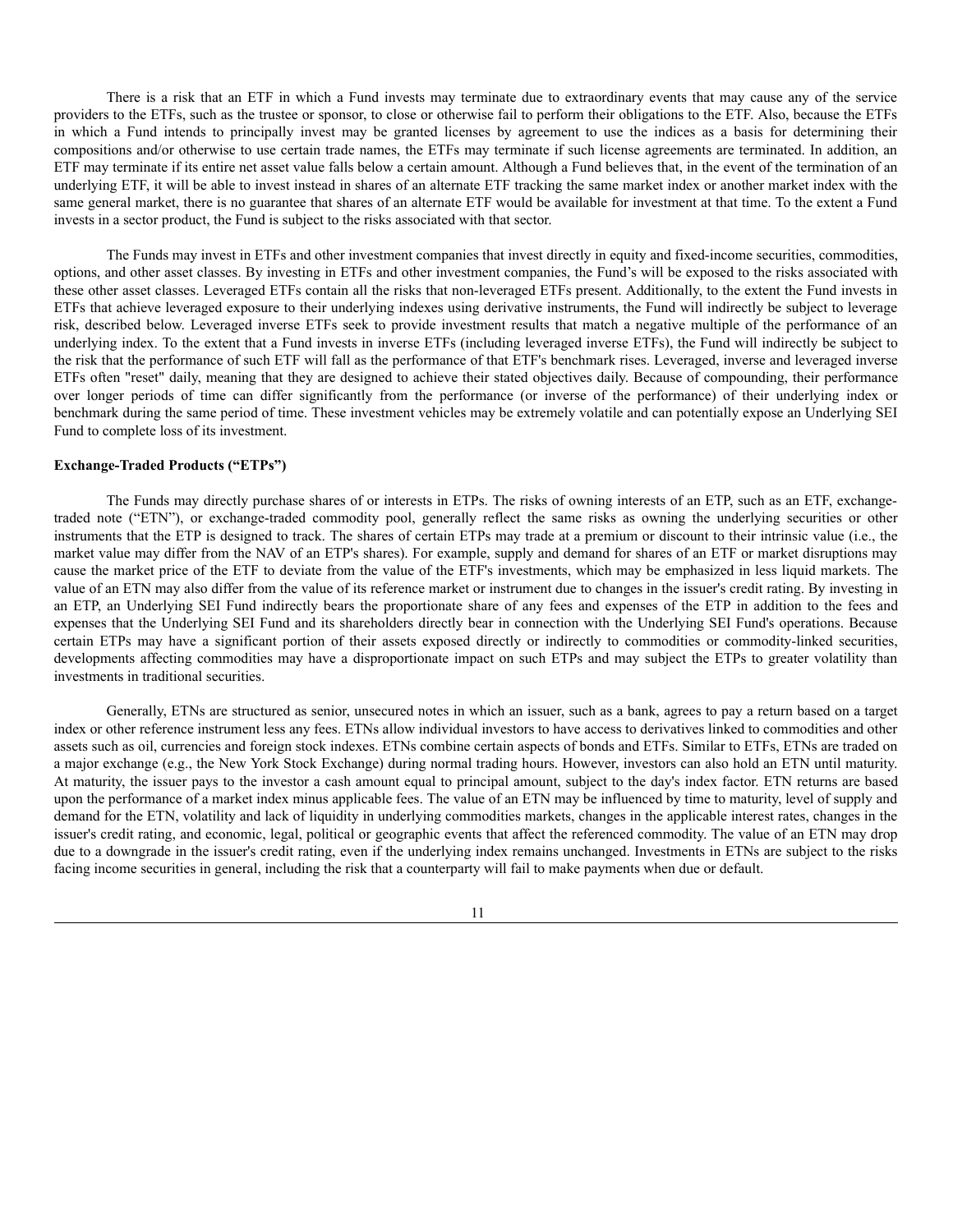## **Preferred Stock**

Preferred stocks are securities that have characteristics of both common stocks and corporate bonds. Preferred stocks may receive dividends but payment is not guaranteed as with a bond. These securities may be undervalued because of a lack of analyst coverage resulting in a high dividend yield or yield to maturity. The risks of preferred stocks are a lack of voting rights and the Adviser and/or Sub-Advisers may incorrectly analyze the security, resulting in a loss to the Funds. Furthermore, preferred stock dividends are not guaranteed and management can elect to forego the preferred dividend, resulting in a loss to the Funds.

### **Real Estate Investment Trusts ("REITs")**

REITs are pooled investment vehicles which invest primarily in income producing real estate or real estate related loans or interest. REITs are generally classified as equity REITs, mortgage REITs or a combination of equity and mortgage REITs. Equity REITs invest the majority of their assets directly in real property and derive income primarily from the collection of rents. Equity REITs can also realize capital gains by selling property that has appreciated in value. Mortgage REITs invest the majority of their assets in real estate mortgages and derive income from the collection of interest payments. The real property and mortgages serving as investment vehicles for REITs may be either residential or commercial in nature and may include healthcare facilities. Similar to investment companies, REITs are not taxed on income distributed to shareholders provided they comply with several requirements of the Code. Such tax requirements limit a REIT's ability to respond to changes in the commercial real estate market.

Investments in REITs are subject to the same risks as direct investments in real estate. Real estate values rise and fall in response to many factors, including local, regional and national economic conditions, the demand for rental property, and interest rates. In addition, REITs may have limited financial resources, may trade less frequently and in limited volume and may be more volatile than other securities.

### **Repurchase Agreements**

The Funds may invest in fully collateralized repurchase agreements. A repurchase agreement is a short term investment in which the purchaser (i.e., the Funds) acquires ownership of a security and the seller agrees to repurchase the obligation at a future time at a set price, thereby determining the yield during the purchaser's holding period (usually not more than 7 days from the date of purchase). Any repurchase transaction in which the Funds engage will require full collateralization of the seller's obligation during the entire term of the repurchase agreement. In the event of a bankruptcy or other default of the seller, the Funds could experience both delays in liquidating the underlying security and losses in value. However, the Funds intend to enter into repurchase agreements only with its custodian, other banks with assets of \$1 billion or more and registered securities dealers determined by the Adviser to be creditworthy. The Adviser monitors the creditworthiness of the banks and securities dealers with which the Funds engage in repurchase transactions. The Funds may not enter into a repurchase agreement with a term of more than seven days if, as a result, more than 15% of the value of its net assets would then be invested in such repurchase agreements and other illiquid investments. To the extent the Funds enter into a repurchase agreements, the Adviser is the only authorized party to enter into such agreements.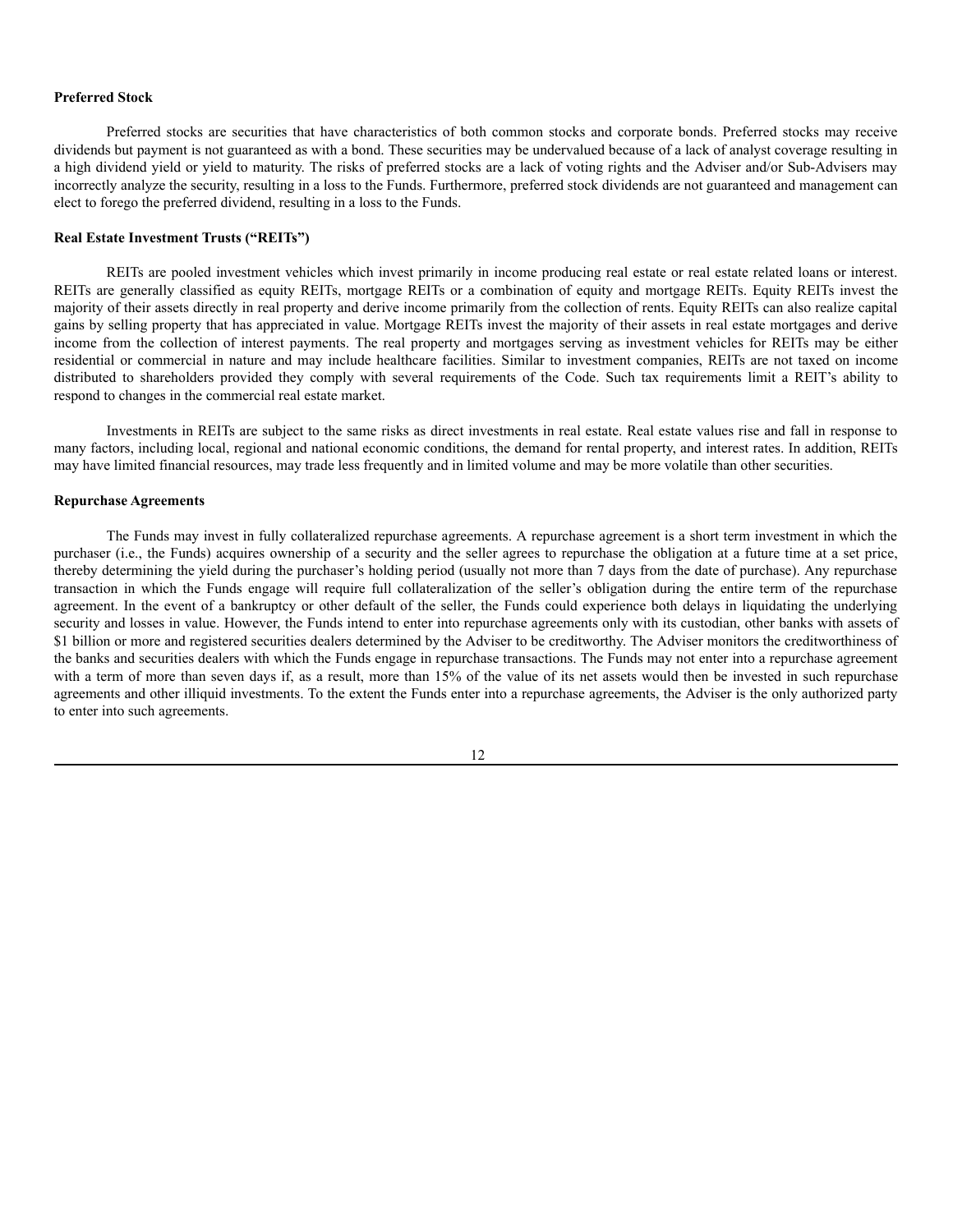### **Reverse Repurchase Transactions**

The Funds may enter into reverse repurchase transactions. In a reverse repurchase transaction, the Funds concurrently agrees to sell portfolio securities to financial institutions such as banks and broker-dealers, and to repurchase the same securities at a later date at a mutually agreed upon price. The repurchase price generally is equal to the original sales price plus interest. The Funds retain record ownership of the securities and the right to receive interest and principal payments. The Funds will enter into a reverse repurchase transaction in order to obtain funds to pursue additional investment opportunities with a return in excess of the cost of the reverse repurchase transaction. Such transactions may increase fluctuations in the market value of Funds assets and may be viewed as a form of leverage. Reverse purchase transactions also involve the risk that the market value of the securities sold by the Funds may decline below the price at which the Funds are obligated to repurchase the securities. In the event of bankruptcy or other default by the purchaser, the Funds could experience both delays in repurchasing the portfolio securities and losses. The Funds will enter into reverse purchase transactions only with parties whose creditworthiness has been reviewed and found satisfactory by the Adviser.

Reverse purchase transactions are considered by the SEC to be borrowings by the Funds under the 1940 Act. At the time the Funds enter into a reverse purchase transaction, it will direct its custodian to place in a segregated account assets (such as cash or liquid securities consistent with the Funds' investment restrictions) having a value equal to the repurchase price (including accrued interest). The Funds will monitor the account to ensure that the market value of the account equals the amount of the Funds' commitments to repurchase securities. To the extent the Funds enter into a reverse repurchase transactions, the Adviser is the only authorized party to enter into such agreements.

#### **Rights**

Rights are usually granted to existing shareholders of a corporation to subscribe to shares of a new issue of common stock before it is issued to the public. The right entitles its holder to buy common stock at a specified price. Rights have similar features to warrants, except that the life of a right is typically much shorter, usually a few weeks. The Adviser and/or Sub-Advisers believe rights may become underpriced if they are sold without regard to value and if analysts do not include them in their research. The risk in investing in rights is that the Adviser and/or Sub-Adviser might miscalculate their value resulting in a loss to the Funds. Another risk is the underlying common stock may not reach the Adviser's and/or Sub-Advisers' anticipated price within the life of the right.

### **Separate Trading of Registered Interest and Principal of Securities**

The Federal Reserve creates STRIPS (Separate Trading of Registered Interest and Principal of Securities) by separating the coupon payments and the principal payment from an outstanding Treasury security and selling them as individual securities. To the extent the Funds purchase the principal portion of the STRIP, the Funds will not receive regular interest payments. Instead they are sold at a deep discount from their face value. The Funds will accrue income on such STRIPS for tax and accounting purposes, in accordance with applicable law, which income is distributable to shareholders. Because no cash is received at the time such income is accrued, the Funds may be required to liquidate other securities to satisfy its distribution obligations. Because the principal portion of the STRIP does not pay current income, its price can be very volatile when interest rates change. In calculating its dividend, the Funds take into account as income a portion of the difference between the principal portion of the STRIP's purchase price and its face value.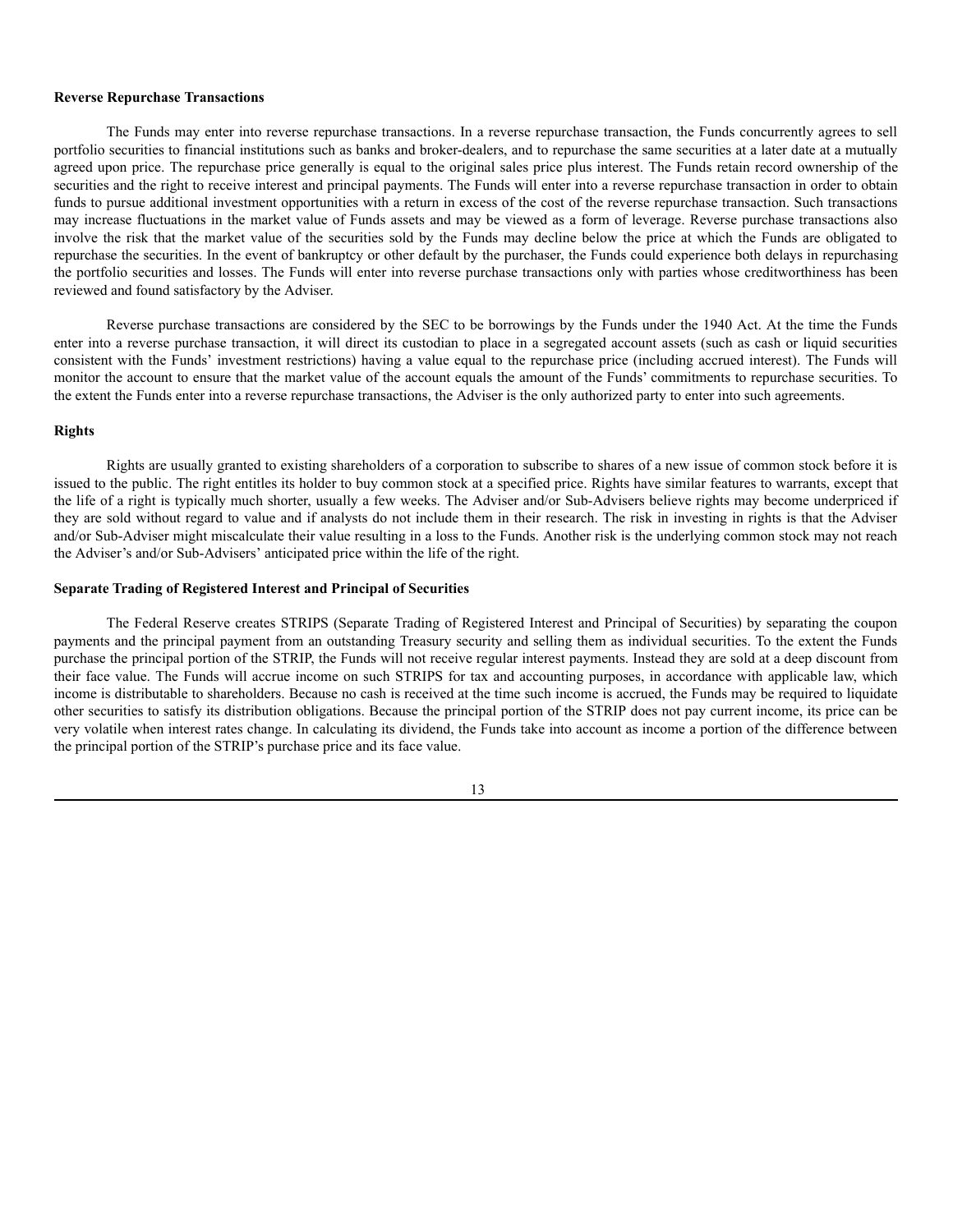### **U.S. Government Securities**

The Funds may invest in U.S. government securities. These securities may be backed by the credit of the government as a whole or only by the issuing agency. U.S. Treasury bonds, notes, and bills and some agency securities, such as those issued by the Federal Housing Administration and the Government National Mortgage Association (Ginnie Mae), are backed by the full faith and credit of the U.S. government as to payment of principal and interest and are the highest quality government securities. Other securities issued by U.S. government agencies or instrumentalities, such as securities issued by the Federal Home Loan Banks and the Federal Home Loan Mortgage Corporation (Freddie Mac), are supported only by the credit of the agency that issued them, and not by the U.S. government. Securities issued by the Federal Farm Credit System, the Federal Land Banks, and the Federal National Mortgage Association (Fannie Mae) are supported by the agency's right to borrow money from the U.S. Treasury under certain circumstances, but are not backed by the full faith and credit of the U.S. government.

The Funds' investments in U.S. Government securities may include agency step-up obligations. These obligations are structured with a coupon rate that "steps-up" periodically over the life of the obligation. Step-up obligations typically contain a call option, permitting the issuer to buy back the obligation upon exercise of the option. Step-up obligations are designed for investors who are unwilling to invest in a long-term security in a low interest rate environment. Step-up obligations are used in an attempt to reduce the risk of a price decline should interest rates rise significantly at any time during the life of the obligation. However, step-up obligations also carry the risk that market interest rates may be significantly below the new, stepped-up coupon rate. If this occurs, the issuer of the obligation likely will exercise the call option, leaving investors with cash to reinvest. As a result, these obligations may expose the Funds to the risk that proceeds from a called security may be reinvested in another security paying a lower rate of interest.

### **Warrants**

Warrants are securities that are usually issued with a bond or preferred stock but may trade separately in the market. A warrant allows its holder to purchase a specified amount of common stock at a specified price for a specified time. The risk in investing in warrants is the Adviser and/or Sub-Advisers might miscalculate their value, resulting in a loss to the Funds. Another risk is the warrants will not realize their value because the underlying common stock does reach the Adviser's and/or Sub-Advisers' anticipated price within the life of the warrant.

### **Investment Restrictions**

Fundamental Investment Limitations. The investment limitations described below have been adopted by the Trust with respect to the Funds and are fundamental ("Fundamental Restrictions"), meaning they may not be changed without the affirmative vote of a majority of the outstanding shares of the Funds. As used in the Prospectus and the Statement of Additional Information, the term "majority" of the outstanding shares of the Funds mean the lesser of: (i) 67% or more of the outstanding shares of the Funds present at a meeting, if the holders of more than 50% of the outstanding shares of the Funds are present or represented at such meeting; or (ii) more than 50% of the outstanding shares of the Funds. Other investment practices, which may be changed by the Board without the approval of shareholders to the extent permitted by applicable law, regulation, or regulatory policy, are considered non-fundamental ("Non-Fundamental"). When implementing the Funds' investment goals and strategies, each Fund will look through its investments in underlying investment companies. Except as discussed below, the Funds will consider the concentration of underlying investment companies when determining compliance with its own policy.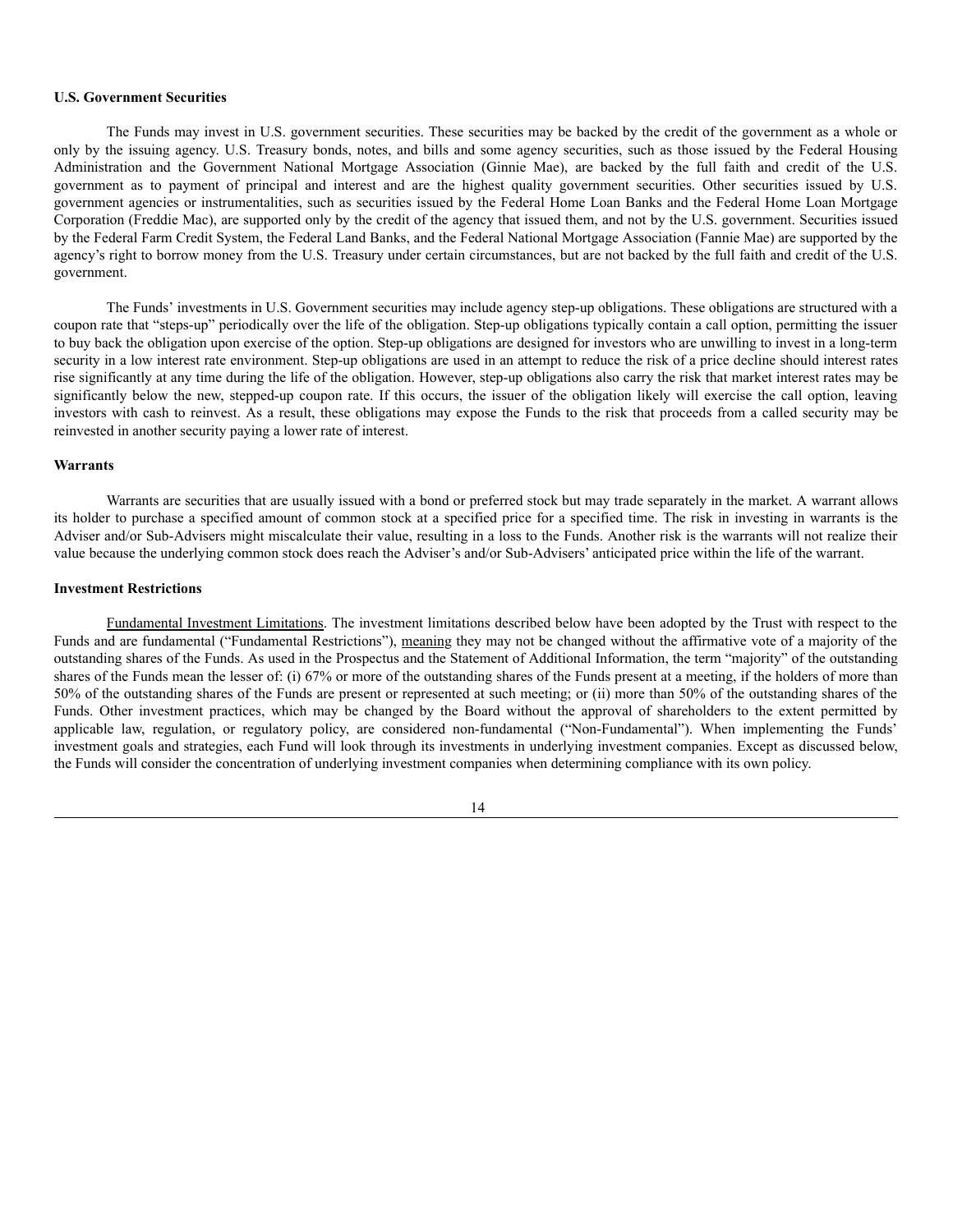- 1. Borrowing Money. Each Fund may, subject to the restrictions of the 1940 Act, borrow money from banks as a temporary measure. For example, a Fund may borrow money to meet redemption requests or for extraordinary or emergency purposes. This limitation does not preclude the Funds from entering into reverse repurchase transactions, provided that the Funds have the asset coverage required under the 1940 Act for all borrowings and repurchase commitments of the Funds. To the extent the Fund enters into borrowing agreements to include repurchase agreements and reverse repurchase transactions, the Adviser is the only authorized party to enter into such agreements.
- 2. Senior Securities. The Funds will not issue senior securities, except as permitted by the 1940 Act, the rules and regulations promulgated thereunder or interpretations of the SEC or its staff.
- 3. Underwriting. The Funds will not act as underwriter, except to the extent that, in connection with the disposition of portfolio securities (including restricted securities), a Fund may be deemed an underwriter under certain federal securities laws or in connection with investments in other investment companies.
- 4. Real Estate. The Funds will not directly purchase or sell real estate. This limitation is not applicable to investments in marketable securities that are secured by or represent interests in real estate. This limitation does not preclude the Funds from investing in mortgage-related securities or investing in companies engaged in the real estate business or that have a significant portion of their assets in real estate (including real estate investment trusts).
- 5. Commodities. The Funds will not purchase or sell commodities unless acquired because of ownership of securities or other investments. This limitation does not preclude the Funds from purchasing or selling options or futures contracts, from investing in securities or other instruments backed by commodities or from investing in companies, which are engaged in a commodities business or have a significant portion of their assets in commodities.
- 6. Loans. The Funds will not make loans to other persons, except: (i) by loaning portfolio securities; (ii) by engaging in repurchase agreements; or (iii) by purchasing non-publicly offered debt securities. For purposes of this limitation, investment in U.S. Government obligations, short-term commercial paper, certificates of deposit, banker's acceptances, repurchase agreements and any other lending arrangement permitted by the 1940 Act, any rules and regulations promulgated thereunder or interpretations of the SEC or its staff shall not be deemed to be the making of a "loan"; nor shall the term "loans" include the purchase of a portion of an issue of publicly distributed bonds, debentures or other securities.
- 7. Concentration. The Funds will not invest 25% or more of its total assets in a particular industry or group of industries. This limitation is not applicable to investments in obligations issued or guaranteed by the U.S. government and its agencies and instrumentalities, state or municipal governments and their political subdivisions (other than revenue bonds issued in connection with an identifiable industry; e.g., healthcare or education), or repurchase agreements with respect thereto, or investments in registered investment companies.
- 8. Diversification. The Funds will invest in the securities of any issuer only if, immediately after such investment, at least 75% of the value of the total assets of the Funds will be invested in cash and cash items (including receivables), government securities, securities of other investment companies, and other securities for the purposes of this calculation limited in respect of any one issuer to an amount (determined immediately after the latest acquisition of securities of the issuer) not greater in value than 5% of the value of the total assets of the Funds and to not more than 10% of the outstanding voting securities of such issuer.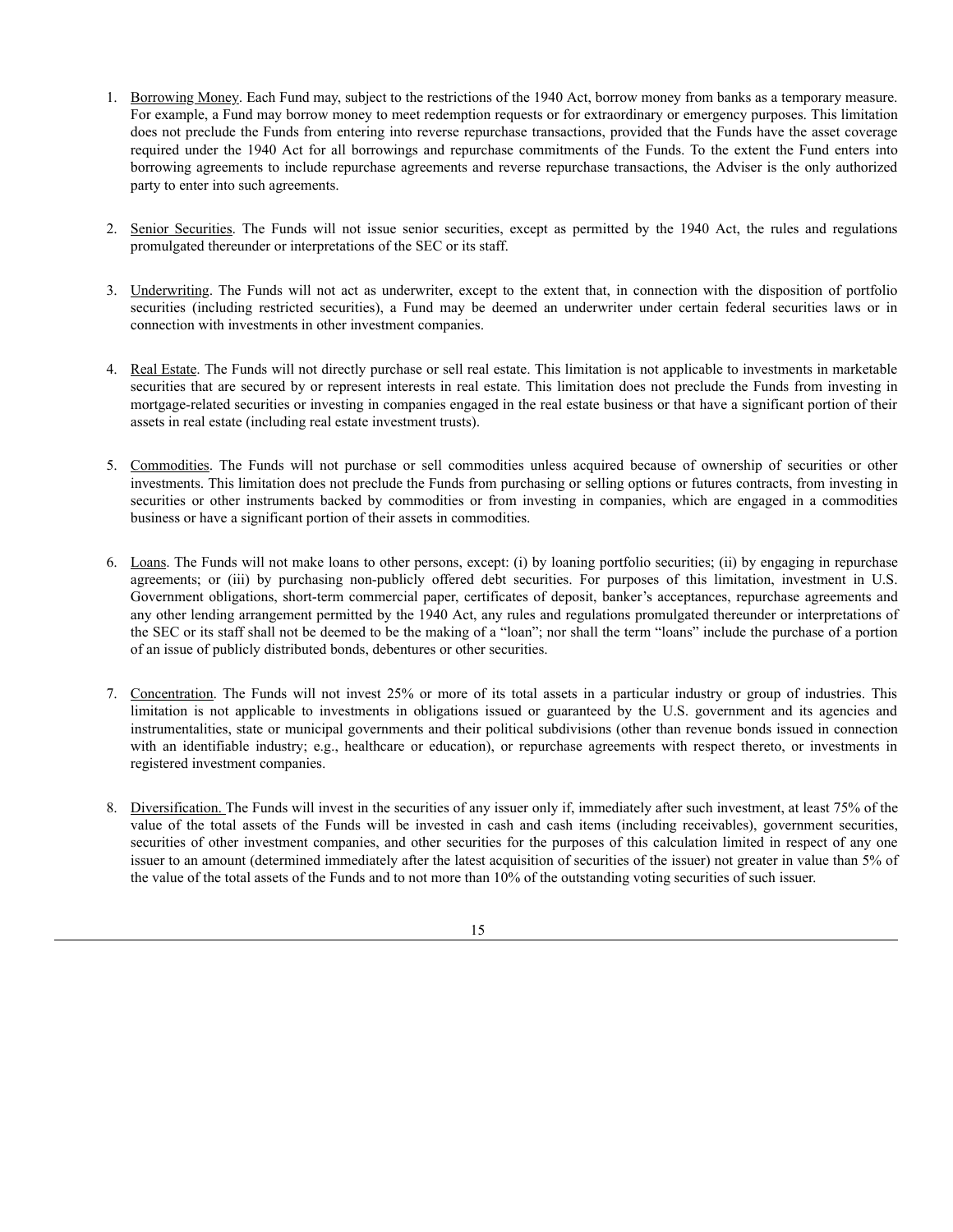With respect to the percentages adopted by the Trust as maximum limitations on its investment policies and limitations, an excess above the fixed percentage will not be a violation of the policy or limitation unless the excess results immediately and directly from the acquisition of any security or the action taken. This paragraph does not apply to the borrowing policy set forth in paragraph 1 above.

The 1940 Act limits the Funds' ability to borrow money, prohibiting the Funds from issuing senior securities, except the Funds may borrow from any bank provided that immediately after any such borrowing there is an asset coverage of at least 300% for all borrowings by the Funds and provided further, that in the event that such asset coverage shall at any time fall below 300%, the Funds shall, within three days thereafter or such longer period as the SEC may prescribe by rules and regulations, reduce the amount of its borrowings to such an extent that the asset coverage of such borrowing shall be at least 300%. Notwithstanding any of the foregoing limitations, any investment company, whether organized as a trust, association or corporation, or a personal holding company, may be merged or consolidated with or acquired by the Trust, provided that if such merger, consolidation or acquisition results in an investment in the securities of any issuer prohibited by said paragraphs, the Trust shall, within ninety days after the consummation of such merger, consolidation or acquisition, dispose of all of the securities of such issuer so acquired or such portion thereof as shall bring the total investment therein within the limitations imposed by said paragraphs above as of the date of consummation.

### **MANAGEMENT OF THE FUNDS**

<span id="page-15-0"></span>The Board supervises the business activities of the Trust and appoints the officers. Each Trustee serves as a trustee until the termination of the Trust unless the Trustee dies, resigns, retires, or is removed. The Board generally meets four times a year to review the progress and status of the Funds.

### **Board Leadership Structure**

The Trust is led by Richard C. Curry, who has served as the Chairman of the Board since inception. The Board is comprised three Trustees, neither of whom is an interested person ("Independent Trustees"). Additionally, under certain 1940 Act governance guidelines that apply to the Trust, the Independent Trustees will meet in executive session, at least quarterly. Under the Trust's Agreement and Declaration of Trust and By-Laws, the Chairman of the Board is responsible for presiding at board meetings, calling special meetings on an as-needed basis. Generally, the Trust believes it best to have a single leader who is seen by shareholders, business partners and other stakeholders as providing strong leadership. The Trust believes that its Chairman together with the standing committees and the full Board, provide effective leadership that is in the best interests of the Trust and the Funds' shareholders because of the Board's collective business acumen and understanding of the regulatory framework under which investment companies must operate.

# **Board Risk Oversight**

The Board is comprised three Independent Trustees with a standing independent Audit Committee, Nominating and Corporate Governance Committee, Valuation Committee, and Qualified Legal Compliance Committee. The Board is responsible for overseeing risk management, and the full Board regularly engages in discussions of risk management and receives compliance reports that inform its oversight of risk management from its Chief Compliance Officer at quarterly meetings and on an ad hoc basis, when and if necessary.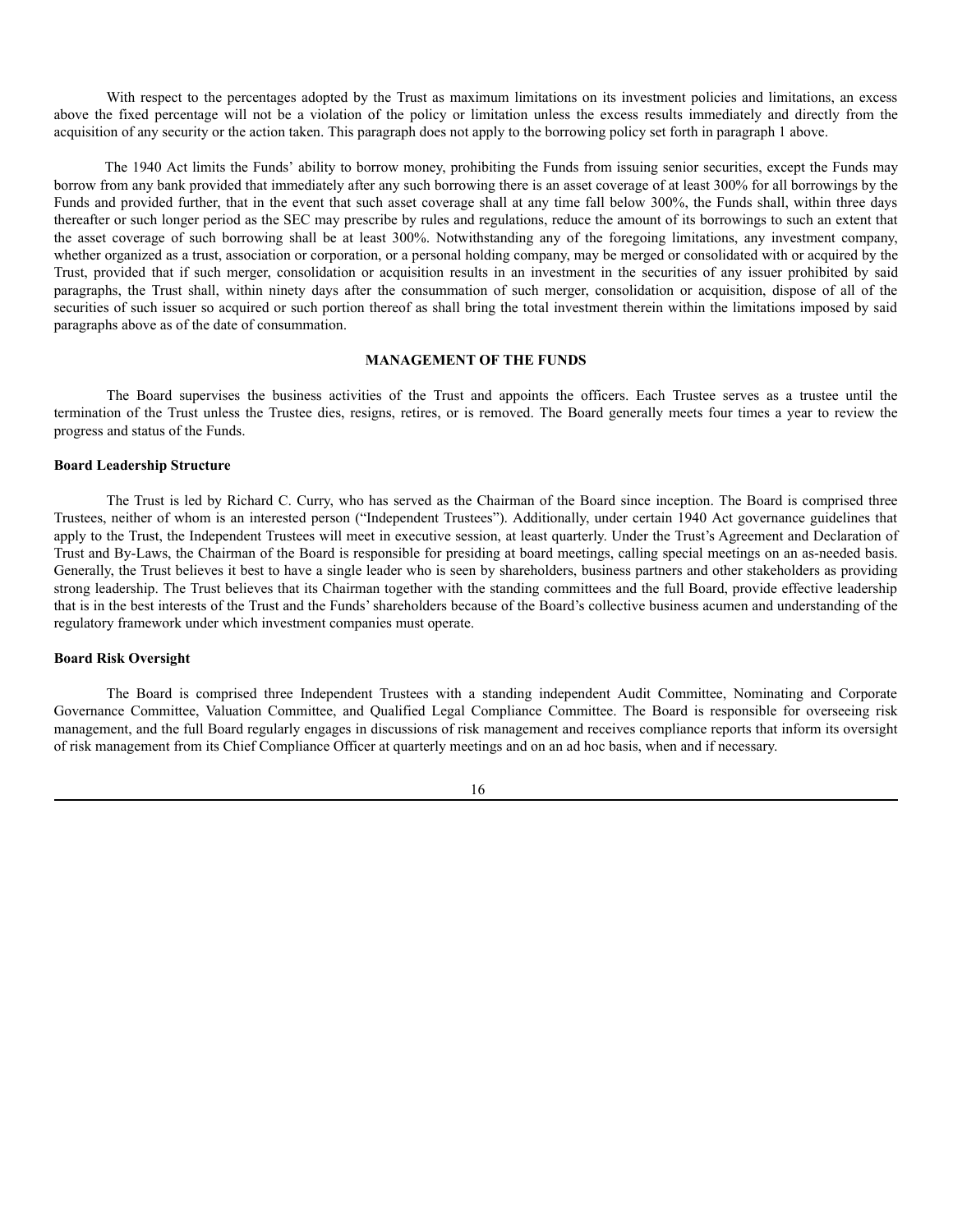The Audit Committee considers financial and reporting risk within its area of responsibilities. Generally, the Board believes that its oversight of material risks is adequately maintained through the compliance-reporting chain where the Chief Compliance Officer is the primary recipient and communicator of such risk-related information, and the Audit Committee's communications with the independent registered public accounting firm. The Audit Committee operates pursuant to an Audit Committee Charter and meets periodically as necessary. Messrs. Curry, Peter Baden, and Matthew Brennan serve on the Audit Committee, which met twice during the most recent fiscal year ending December 31.

The Nominating and Corporate Governance ("NCG") Committee oversees the nomination of trustees, governance procedures, and trustee compensation. In selecting and nominating persons to serve as Independent Trustees, the Nominating Committee will not consider nominees recommended by shareholders of the Trust unless required by law. The NCG Committee operates pursuant to an NCG Committee Charter and meets periodically as necessary. Messrs. Curry, Baden, and Brennan serve on the NCG Committee, which met once during the most recent fiscal year ending December 31.

The Valuation Oversight Committee is responsible for overseeing determination of the fair value of the Funds' portfolio securities and other assets on behalf of the Board in accordance with the Funds' valuation procedures. The Valuation Committee shall monitor the material aspects of the Funds' valuation procedures as adopted and revised from time to time by the Board, as well as the Fund's compliance with respect to the valuation of its assets under the 1940 Act. The Valuation Committee operates pursuant to an Valuation Committee Charter and meets periodically as necessary. Mr. Baden is the Chairperson of the Valuation Committee and presides at its meetings. Messrs. Curry, Baden, and Brennan serve on the Valuation Committee, which did not meet during the most recent fiscal year ending December 31.

The Qualified Legal Compliance ("QLC") Committee receives, investigates, and makes recommendations as to the appropriate remedial action in connection with any report of evidence of a material violation of the securities laws or breach of fiduciary duty or similar violation by the Trust, its officers, Trustees, or agents. The QLC Committee operates pursuant to an QLC Committee Charter and meets periodically as necessary. Messrs. Curry, Baden, and Brennan serve on the QLC Committee, which met four times during the most recent fiscal year ending December 31.

### **Trustee Qualifications**

Generally, the Trust believes that each Trustee is competent to serve because of their individual overall merits including: (i) experience, (ii) qualifications, (iii) attributes and (iv) skills.

Matthew Brennan – **Independent Trustee** – Mr. Brennan has over 35 years of accounting, business strategy, and executive management experience. He started his accounting career at Deloitte & Touche before serving as a Vice president of a real estate development group. In 1996, Mr. Brennan founded his own excavating and paving company. In 2019, he founded his own full-service aircraft management company.

Richard Curry – **Independent Trustee** – Mr. Curry has over 20 years of experience in the securities industry, having previously served as a securities dealer at McDonald and Company, college professor of investments, and president and director of registered investment companies. He currently serves as an Adjunct Professor of Investments at the University of Cincinnati Lindner College of Business and is a risk management advisor at Curry Moore & Associates.

Peter Baden – **Independent Trustee** – Mr. Baden has over 20 years in the financial services industry and nearly ten years as a systems analyst for private and municipal entities. Since 2005, Mr. Baden has served as the Chief Investment Officer for two registered investment advisers. At his current firm, Genoa Asset Management, he serves as the portfolio manager to the taxable total return strategy.

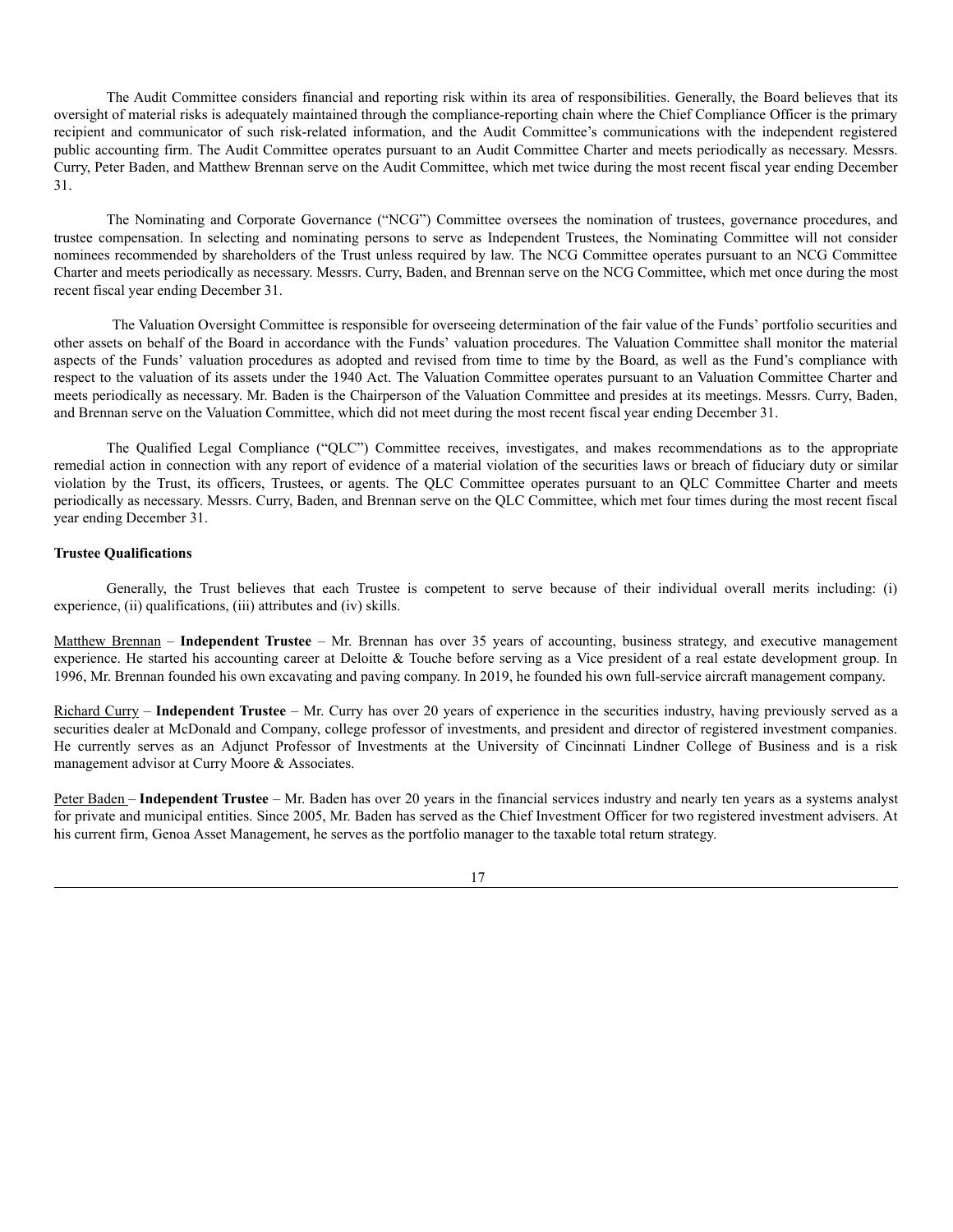Each of the Independent Trustees possesses a strong understanding of the regulatory framework under which investment companies must operate. The Trust does not believe any one factor is determinative in assessing a Trustee's qualifications, but that the collective experience of each Trustee makes the Board highly effective.

The following tables provide information about Board and the senior officers of the Trust. Information about each Trustee is provided below and includes each person's: name, address, age (as of the date of the Funds' most recent fiscal year end), present position(s) held with the Trust, principal occupations for the past five years. Unless otherwise noted, the business address of each person listed below is c/o M3Sixty Fund Administration, LLC is 4300 Shawnee Mission Parkway, Fairway, Kansas 66205. Unless otherwise noted, each officer is elected annually by the Board.

The following table provides information regarding each Trustee who is not an "interested person" of the Trust, as defined in the 1940 Act.

| <b>Name Address and Year</b> | Position(s)      | Term of            |                                              | Number of<br>Portfolios in<br>Fund Complex <sup>1</sup> | <b>Other</b><br><b>Directorships</b><br><b>Held by Trustee</b> |
|------------------------------|------------------|--------------------|----------------------------------------------|---------------------------------------------------------|----------------------------------------------------------------|
| <sub>of</sub>                | <b>Held with</b> | Office/Length of   | <b>Principal Occupation(s) During Past 5</b> | Overseen by                                             | <b>During Past 5</b>                                           |
| Birth                        | the Fund         | <b>Time Served</b> | <b>Years</b>                                 | <b>Trustee</b>                                          | <b>Years</b>                                                   |
| Matthew Brennan              | Trustee          | Indefinite/        | Chief Executive Officer and Managing         | 6                                                       | None                                                           |
|                              |                  | February 2021-     | Member, Ohio Heavy Equipment Leasing,        |                                                         |                                                                |
| Birth Year: 1961             |                  | present            | LLC, d/b/a Loveland Excavating and           |                                                         |                                                                |
|                              |                  |                    | Paving, Inc. (1996 - present); Owner,        |                                                         |                                                                |
|                              |                  |                    | SkyFly Aviation Services, LLC (2019 –        |                                                         |                                                                |
|                              |                  |                    | present)                                     |                                                         |                                                                |
| Richard M. Curry             | Trustee          | Indefinite/        | Independent Life and Health Insurance        | 6                                                       | None                                                           |
|                              |                  | February 2021 -    | Adviser, Curry Moore & Associates (2014)     |                                                         |                                                                |
| Birth Year: 1939             |                  | present            | - present); Adjunct Professor of             |                                                         |                                                                |
|                              |                  |                    | Investments, The University of Cincinnati    |                                                         |                                                                |
|                              |                  |                    | $(2005 - present)$                           |                                                         |                                                                |
| Peter Baden                  | Trustee          | Indefinite/        | Chief Investment Officer, Genoa Asset        | 6                                                       | None                                                           |
|                              |                  | February $2021 -$  | Management (2020 – present); Chief           |                                                         |                                                                |
| Birth Year: 1964             |                  | present            | Investment Officer, Ross Sinclaire Asset     |                                                         |                                                                |
|                              |                  |                    | Management $(2005 - 2020)$                   |                                                         |                                                                |

<sup>1</sup> The "Fund Complex" consists of the Tactical Investment Series Trust.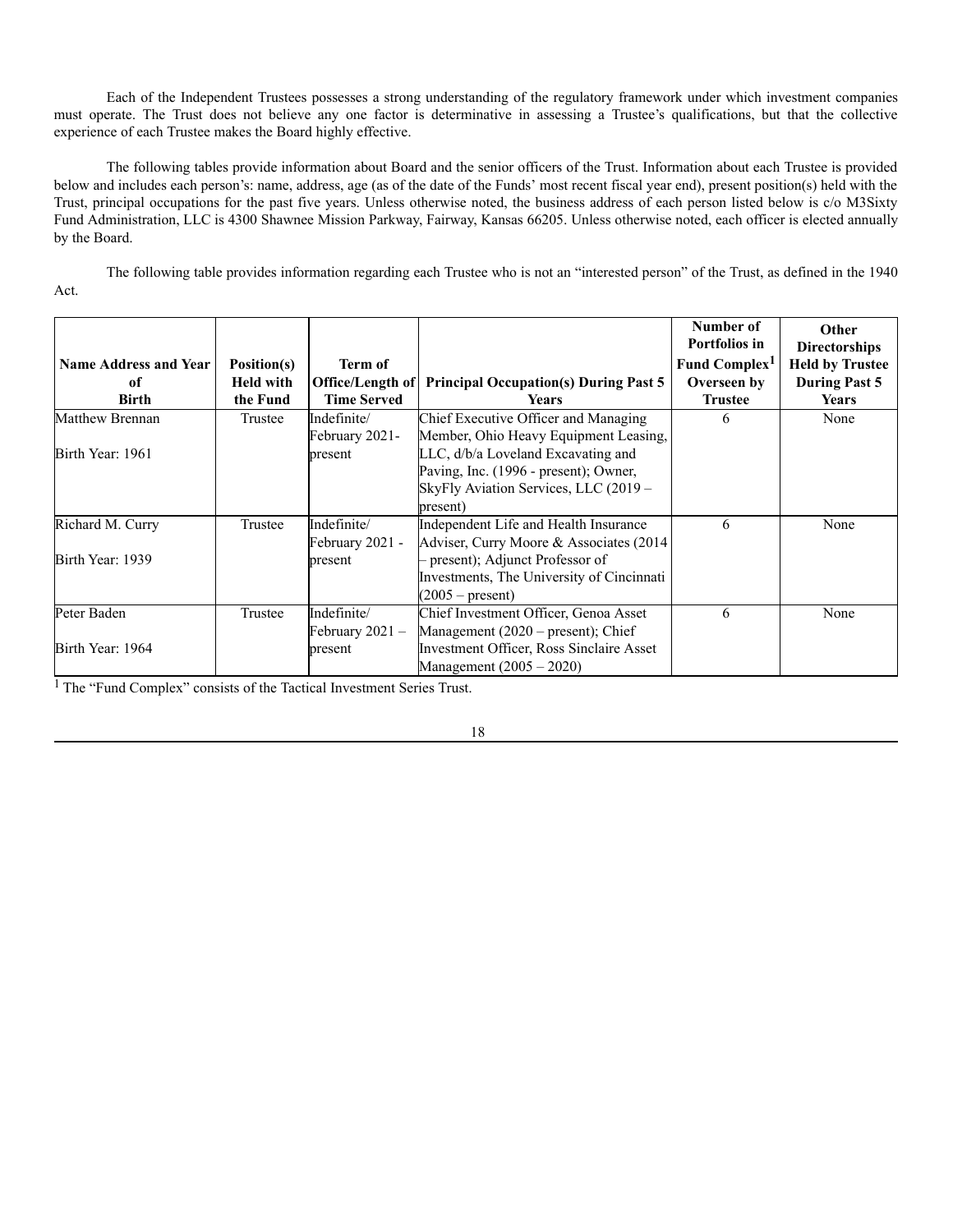The following table provides information regarding each officer of the Trust.

| <b>Name, Address</b><br>and Year of | <b>Position(s) Held with</b>          | Term of Office/<br><b>Length of Time</b> |                                                            | <b>Other Directorships</b><br><b>Held by Trustee</b><br><b>During Past 5</b> |
|-------------------------------------|---------------------------------------|------------------------------------------|------------------------------------------------------------|------------------------------------------------------------------------------|
| <b>Birth</b>                        | the Fund                              | <b>Served</b>                            | <b>Principal Occupation(s) During Past 5 Years</b>         | <b>Years</b>                                                                 |
| Drew K. Horter <sup>2</sup>         | President                             | January 2021                             | President, Tactical Fund Advisors, LLC (2019 – present);   | None                                                                         |
|                                     |                                       | - present                                | President and Chief Investment Strategist, Horter          |                                                                              |
| Birth Year: 1955                    | <b>Interested Trustee</b>             |                                          | Investment Management, LLC (1991 – present)                |                                                                              |
|                                     |                                       | January $2021 -$                         |                                                            |                                                                              |
|                                     |                                       | November 2021                            |                                                            |                                                                              |
| Bo J. Howell                        | Secretary                             | Since February                           | Managing Member, FinTech Law, LLC (2022—present);          | None                                                                         |
|                                     |                                       | 2022                                     | Shareholder, Strauss Troy Co., LPA (2020-2022); CEO of     |                                                                              |
| Birth Year: 1981                    |                                       |                                          | CCO Technology, LLC (d/b/a Joot) (2018-present); Partner,  |                                                                              |
|                                     |                                       |                                          | Practus LLP (2018-2020); Director of Fund Administration,  |                                                                              |
|                                     |                                       |                                          | M3Sixty Fund Solutions, LLC (2014-2018) M3Sixty            |                                                                              |
| Larry Beaver                        | Treasurer                             | Since February                           | Fund Accounting, Administration and Tax Officer, M3Sixty   | None                                                                         |
|                                     |                                       | 2022                                     | Administration, LLC (2017-Present); Director of Fund       |                                                                              |
| Birth Year: 1969                    |                                       |                                          | Accounting & Administration, M3Sixty Administration,       |                                                                              |
|                                     |                                       |                                          | LLC (2005-2017); Assistant Treasurer, 360 Funds (2017-     |                                                                              |
|                                     |                                       |                                          | 2021); Chief Accounting Officer, Amidex Funds, Inc.        |                                                                              |
|                                     |                                       |                                          | (2003-2020); Assistant Treasurer, Capital Management       |                                                                              |
|                                     |                                       |                                          | Investment Trust (July 2017-July 2018); Assistant          |                                                                              |
|                                     |                                       |                                          | Treasurer, M3Sixty Funds Trust (July 2017-Present;         |                                                                              |
|                                     |                                       |                                          | Assistant Treasurer, WP Funds Trust (2017-2021).M3Sixty    |                                                                              |
| Leslie Green                        | Chief Compliance                      | <b>Since November</b>                    | Chief Compliance Officer, Calfee Halter & Griswold (since  | None                                                                         |
|                                     | Officer                               | 2021                                     | 2021); Chief Compliance Officer, Eagle Realty Group        |                                                                              |
| Birth Year: 1988                    |                                       |                                          | (2017-2021); Senior Compliance Manager, Touchstone         |                                                                              |
|                                     |                                       |                                          | Investments $(2012 - 2017)$ .                              |                                                                              |
| Tony DeMarino                       | Anti-Money                            | Since February                           | Principal Executive Officer, Matrix 360 Distributors, LLC  | None                                                                         |
|                                     | Laundering Compliance <sup>2022</sup> |                                          | (2022-present); Partner, Primark Capital (2020-2022); Head |                                                                              |
| Birth Year: 1970                    | Officer                               |                                          | of Distribution, Cognios Capital, LLC (2016-2020).         |                                                                              |

<sup>1</sup> The "Fund Complex" consists of the Tactical Investment Series Trust.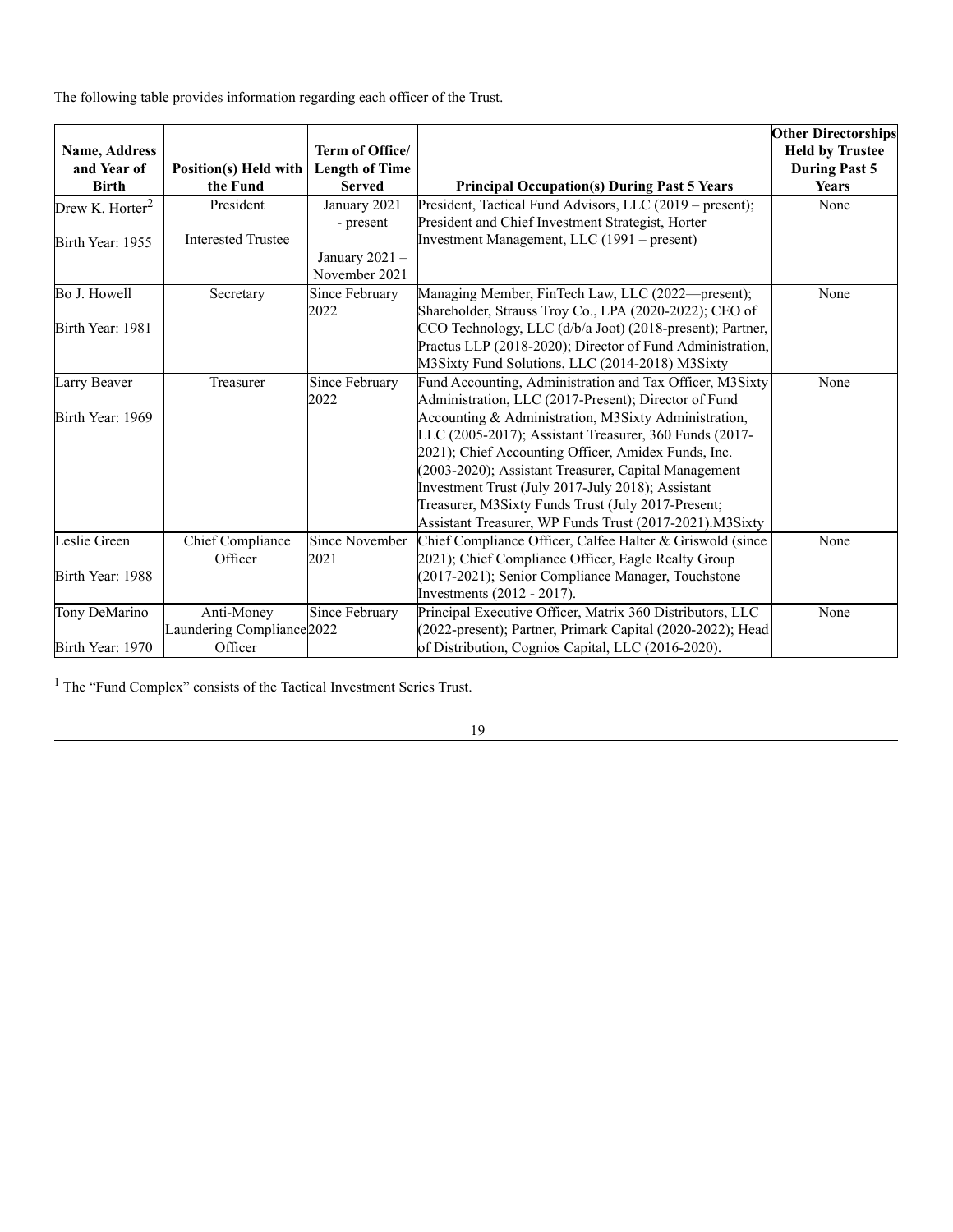|                        |                                   | <b>Dollar Range of</b>      | <b>Aggregate Dollar Range of</b> |  |
|------------------------|-----------------------------------|-----------------------------|----------------------------------|--|
|                        |                                   | <b>Equity Securities in</b> | <b>Equity Securities in the</b>  |  |
| <b>Name of Trustee</b> | Name of Fund                      | the Fund                    | <b>Trust</b>                     |  |
|                        | <b>Independent Trustees</b>       |                             |                                  |  |
| Matthew Brennan        | TFA Tactical Income Fund          | None                        | None                             |  |
|                        | Tactical Moderate Allocation Fund | None                        |                                  |  |

Tactical Growth Allocation Fund None TFA Quantitative Fund None TFA Multidimensional Tactical Fund None TFA AlphaGen Growth Fund None

Richard Curry TFA Tactical Income Fund None None None None None Tactical Moderate Allocation Fund None Tactical Growth Allocation Fund None TFA Quantitative Fund None TFA Multidimensional Tactical Fund None TFA AlphaGen Growth Fund None

Peter Baden TFA Tactical Income Fund None None None None Tactical Moderate Allocation Fund None Tactical Growth Allocation Fund None TFA Quantitative Fund None TFA Multidimensional Tactical Fund None TFA AlphaGen Growth Fund None

As of December 31, 2021, the Trustees beneficially owned the following amounts in the Funds:

**Compensation.** Officers of the Trust and Trustees who are "interested persons" of the Trust or the adviser/sub-advisers will receive no salary or fees from the Trust. Officers of the Trust and interested Trustees do receive compensation directly from certain service providers to the Trust, including M3Sixty Fund Solutions, LLC. Effective September 1, 2021, each Trustee who is not an "interested person" receives an annual retainer of \$20,000, paid quarterly, plus a fee of \$2,500 per special Board meeting, special Committee meeting, any regularly scheduled quarterly Board meeting at which the approval of an advisory or sub-advisory agreement is considered, or other meeting attended. Before September 1, 2021, each Trustee who is not an "interested person" received a fee of \$500 per quarterly meeting attended and additional compensation of up to \$500 for each special meeting attended.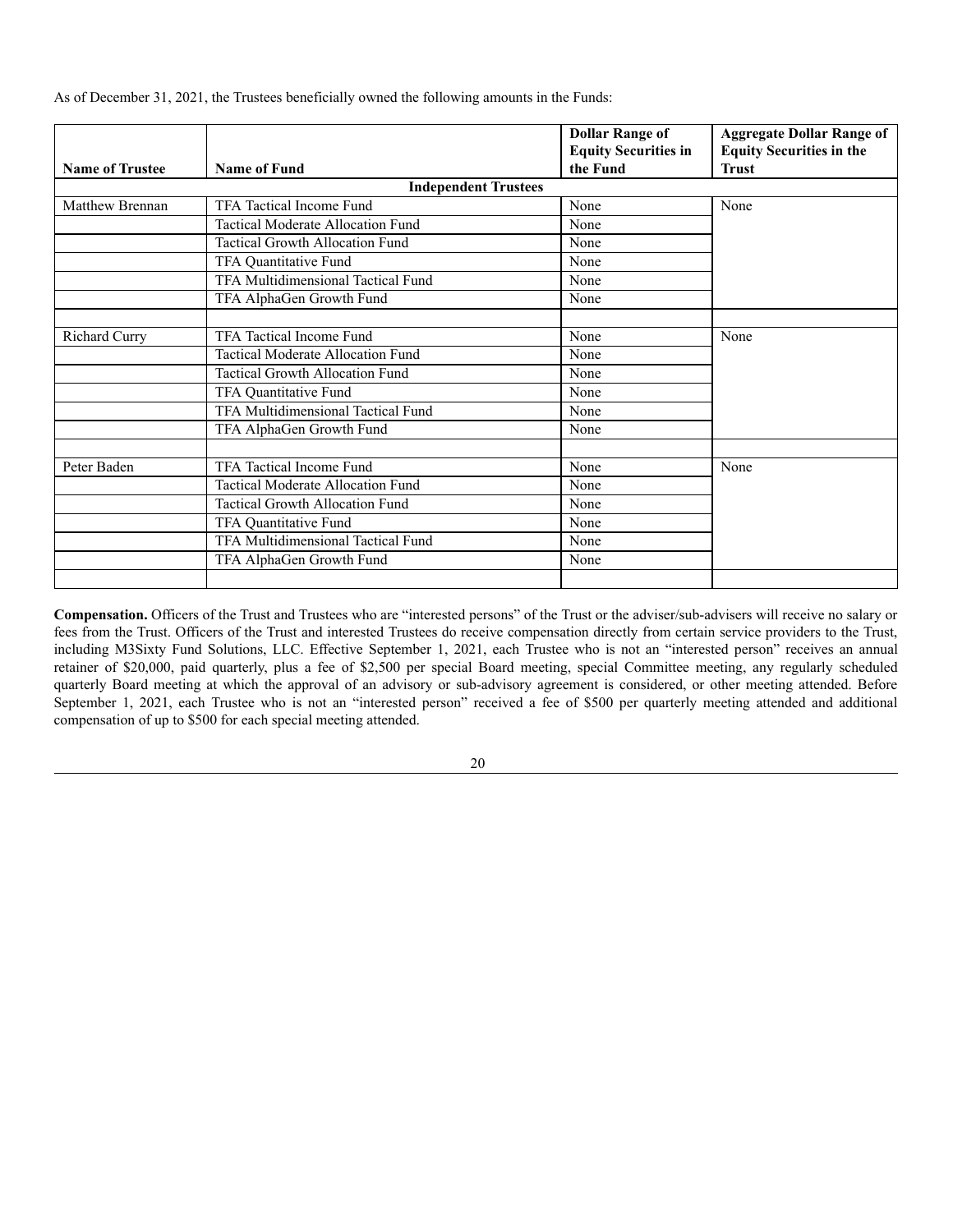The following table describes the compensation estimated to be paid to the Trustees for the Trust's initial fiscal year.

| <b>Name</b>          | Aggregate<br><b>Compensation from the</b><br>Funds | <b>Pension or Retirement</b><br><b>Benefits Accrued As</b><br><b>Part of Fund Expenses</b> | <b>Estimated Annual</b><br><b>Benefits Upon</b><br>Retirement | <b>Total Compensation from Trust</b> |  |  |
|----------------------|----------------------------------------------------|--------------------------------------------------------------------------------------------|---------------------------------------------------------------|--------------------------------------|--|--|
|                      | <b>Independent Trustees</b>                        |                                                                                            |                                                               |                                      |  |  |
| Matthew Brennan      | \$21,500                                           | None                                                                                       | None                                                          | \$21,500                             |  |  |
| <b>Richard Curry</b> | \$21,500                                           | None                                                                                       | None                                                          | \$21,500                             |  |  |
| Peter Baden          | \$21,500                                           | None                                                                                       | None                                                          | \$21,500                             |  |  |

### **CODE OF ETHICS**

<span id="page-20-0"></span>Pursuant to the requirements of rule 17j-1 under 1940 Act, and in order to protect against certain unlawful acts, practices and courses of business by certain individuals or entities related to the Funds, the Funds, the Adviser, the Sub-Advisers and the Distributor have each adopted a Code of Ethics and procedures for implementing the provisions of the Code. The personnel of the Funds, the Adviser, the Sub-Advisers and the Distributor are subject to the code of ethics when investing in securities that may be purchased, sold or held by the Funds.

## **DISTRIBUTION PLAN**

<span id="page-20-1"></span>The Funds have adopted a plan pursuant to Rule 12b-1 under the 1940 Act, (the "Plan"). The Plan permits the Funds to pay Matrix 360 Distributors, LLC (the "Distributor") for certain distribution and promotion expenses related to marketing Class A shares of the Funds. The amount payable annually by the Funds is 0.25% of the average daily net assets of the Class A shares. The Plan is a compensation style plan which means the Funds accrue expenses and pay the Distributor based upon the percentage described above rather than on actual expenses incurred by the Distributor.

Under the Plan, the Trust may engage in any activities related to the distribution of Funds shares, including without limitation the following: (i) payments, including incentive compensation, to securities dealers or other financial intermediaries, financial institutions, investment advisers and others that are engaged in the sale of shares of the Funds, or that may be advising shareholders of the Trust regarding the purchase, sale or retention of shares of the Funds; (ii) expenses of maintaining personnel (including personnel of organizations with which the Trust has entered into agreements related to this Plan) who engage in or support distribution of shares of the Funds; (iii) costs of preparing, printing and distributing prospectuses and statements of additional information and reports of the Funds for recipients other than existing shareholders of the Funds; (iv) costs of formulating and implementing marketing and promotional activities, including, but not limited to, sales seminars, direct mail promotions and television, radio, newspaper, magazine and other mass media advertising; (v) costs of preparing, printing and distributing sales literature; (vi) costs of obtaining such information, analyses and reports with respect to marketing and promotional activities as the Trust may, from time to time, deem advisable; and (vii) costs of implementing and operating this Plan.

The Trustees expect that the Plan could significantly enhance the Funds' ability to expand distribution of shares of the Funds. It is also anticipated that an increase in the size of the Funds will produce economies of scale that benefit the shareholders, facilitate more efficient portfolio management, and assist the Funds in seeking to achieve its investment objective.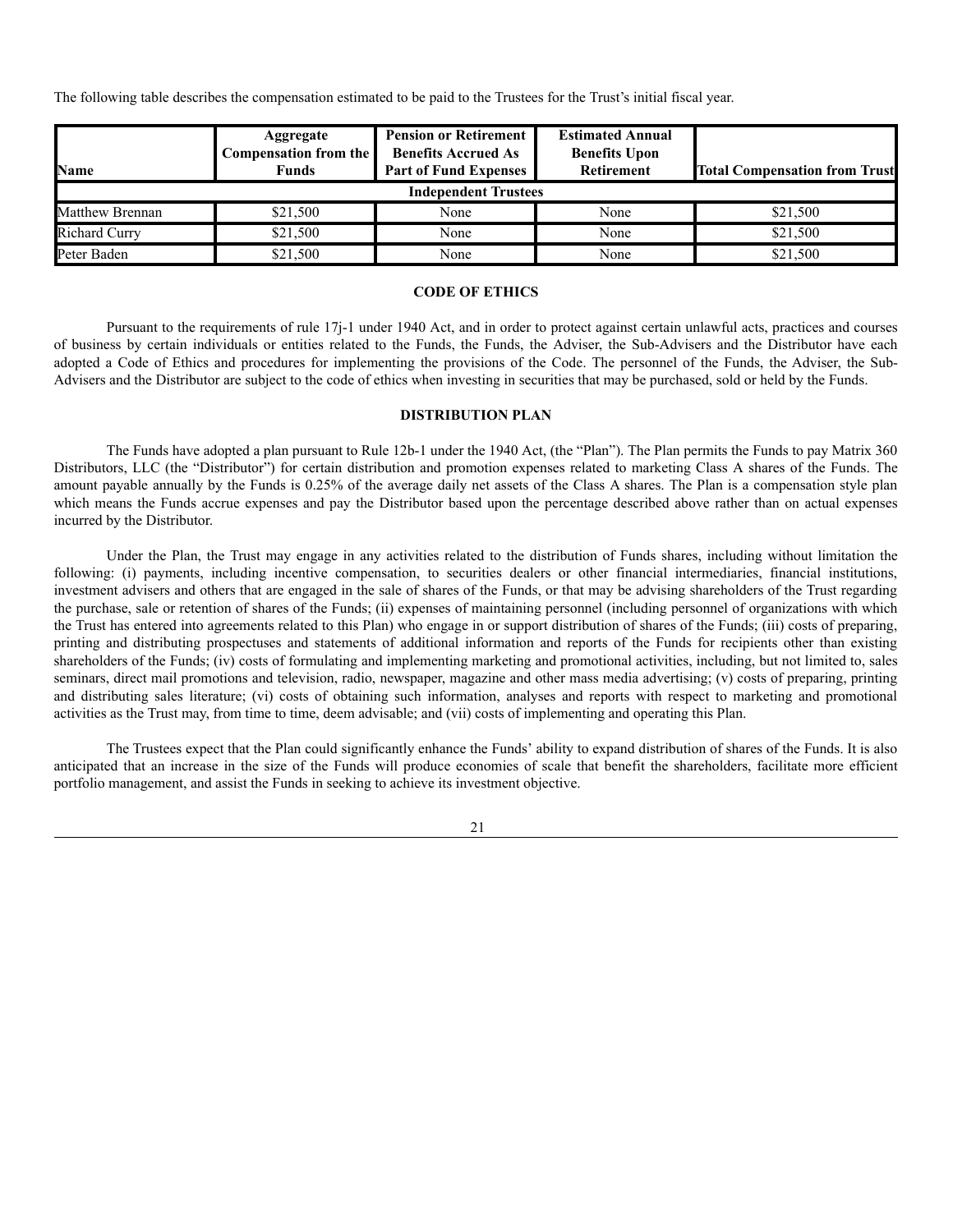The Plan has been approved by the Board, including a majority of the Trustees who are not "interested persons" of the Trust and who have no direct or indirect financial interest in the Plan or any related agreement, by a vote cast in person. Continuation of the Plan and the related agreements must be approved by the Trustees annually, in the same manner, and the Plan or any related agreement may be terminated at any time without penalty by a majority of such independent Trustees or by a majority of the outstanding shares of the Funds. Any amendment increasing the maximum percentage payable under the Plan or other material change must be approved by a majority of the outstanding shares of the Funds, and all other material amendments to the Plan or any related agreement must be approved by a majority of the independent Trustees.

The following tables set forth the total compensation received by the Distributor (including its predecessor Arbor Court Capital, LLC) from the Funds and the Predecessor Funds. The TFA Quantitative Fund, TFA Multidimensional Tactical Fund, and TFA AlphaGen Growth Fund Class A Shares have not yet commenced operations.

| Actual 12b-1 Expenditures Paid by each Fund's Class A Shares During the Fiscal Period Ended December 31, 2021 |                                                                      |     |     |  |  |  |
|---------------------------------------------------------------------------------------------------------------|----------------------------------------------------------------------|-----|-----|--|--|--|
|                                                                                                               | <b>Moderate Fund</b><br><b>Aggressive Fund</b><br><b>Income Fund</b> |     |     |  |  |  |
| Payment to distributor                                                                                        | \$65                                                                 | \$4 | \$6 |  |  |  |
| <b>Total</b>                                                                                                  | \$65                                                                 | \$4 | \$6 |  |  |  |

### **SHAREHOLDER SERVICES PLAN**

<span id="page-21-0"></span>The Funds have adopted a Shareholder Services Plan on behalf of each Fund's Class A and I shares to pay for shareholder support services from the Fund's assets pursuant to a shareholder services agreement in an amount not to exceed 0.15% of average daily net assets of the Fund attributable to the Class A or I shares. Under the plan, a Fund may pay shareholder servicing fees to shareholder servicing agents who have entered into written shareholder servicing agreements with the Fund and perform shareholder servicing functions and maintenance of shareholder accounts on behalf of the Class A or I shareholders. Such services include: (1) establishing and maintaining accounts and records relating to shareholders who invest in the class; (2) aggregating and processing purchase and redemption requests and transmitting such orders to the transfer agent; (3) providing shareholders with a service that invests the assets of their accounts in shares of the Fund pursuant to specific or pre-authorized instructions; (4) processing dividend and distribution payments from the Fund on behalf of shareholders; (5) providing information periodically to shareholders as to their ownership of shares or about other aspects of the operations of the Fund; (6) responding to shareholder inquiries concerning their investment; (7) providing sub-accounting with respect to shares of the Fund beneficially owned by shareholders or the information necessary for sub-accounting; (8) forwarding shareholder communications (such as proxies, shareholder reports, annual and semi-annual financial statements and dividend, distribution and tax notices); and (9) providing similar services as may reasonably be requested. Retail Shares are not currently offered.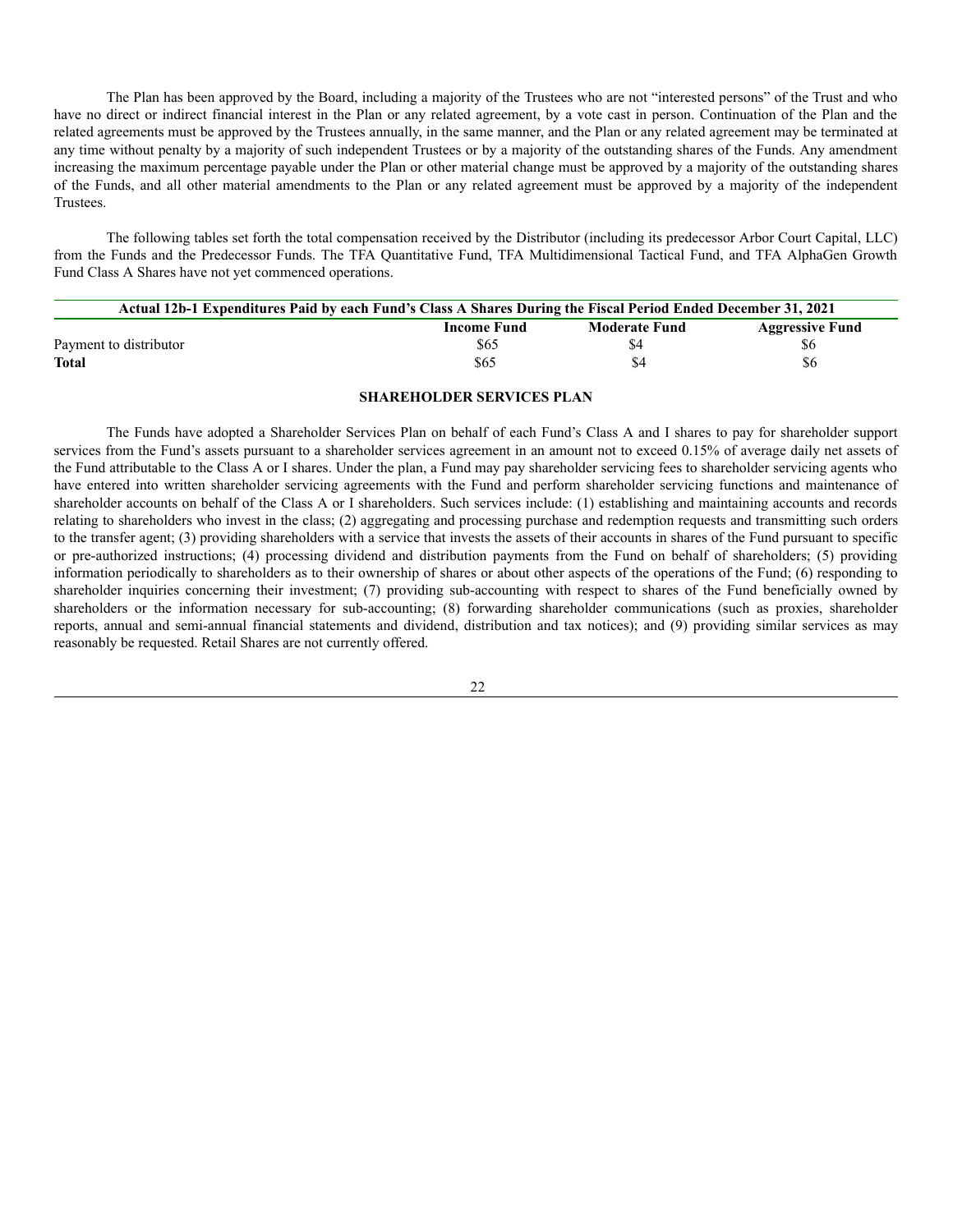# **CONTROL PERSONS AND PRINCIPAL HOLDERS OF SECURITIES**

# <span id="page-22-0"></span>**Control Persons**

Shareholders owning more than 25% of the shares of the Funds are considered to "control" the Fund as that term is defined under the 1940 Act. Persons controlling the Funds can determine the outcome of any proposal submitted to the shareholders for approval, including changes to the Funds' fundamental policies or the terms of the management agreement with the Adviser. As of April 4, 2022, the following shareholders owned of record or beneficially 5% or more of the Funds:

# AlphaGen Growth – Class I Shares

| Name and Address of Principal Holder<br>Ameritrade Inc.                                                                                 | Percentage Owned of<br>Record           |
|-----------------------------------------------------------------------------------------------------------------------------------------|-----------------------------------------|
| PO Box 2226<br>Omaha, NE 68103                                                                                                          | 93.25%                                  |
| E*Trade Savings Bank<br>PO Box 6503<br>Englewood, CO 80155                                                                              | 6.75%                                   |
| Income Fund - Class A Shares                                                                                                            |                                         |
| Name and Address of Principal Holder<br>Ameritrade Inc.<br>PO Box 2226                                                                  | Percentage Owned of<br>Record<br>95.75% |
| Omaha, NE 68103<br>Income Fund - Class I Shares                                                                                         |                                         |
| Name and Address of Principal Holder<br>Ameritrade Inc.<br>PO Box 2226<br>Omaha, NE 68103                                               | Percentage Owned of<br>Record<br>90.24% |
| E*Trade Savings Bank<br>PO Box 6503<br>Englewood, CO 80155                                                                              | 9.35%                                   |
| Moderate Allocation Fund - Class A Shares                                                                                               |                                         |
| Name and Address of Principal Holder<br>Horter Investment Management Retirement Plan<br>11726 Seven Gables Road<br>Cincinnati, OH 45249 | Percentage Owned of<br>Record<br>100%   |

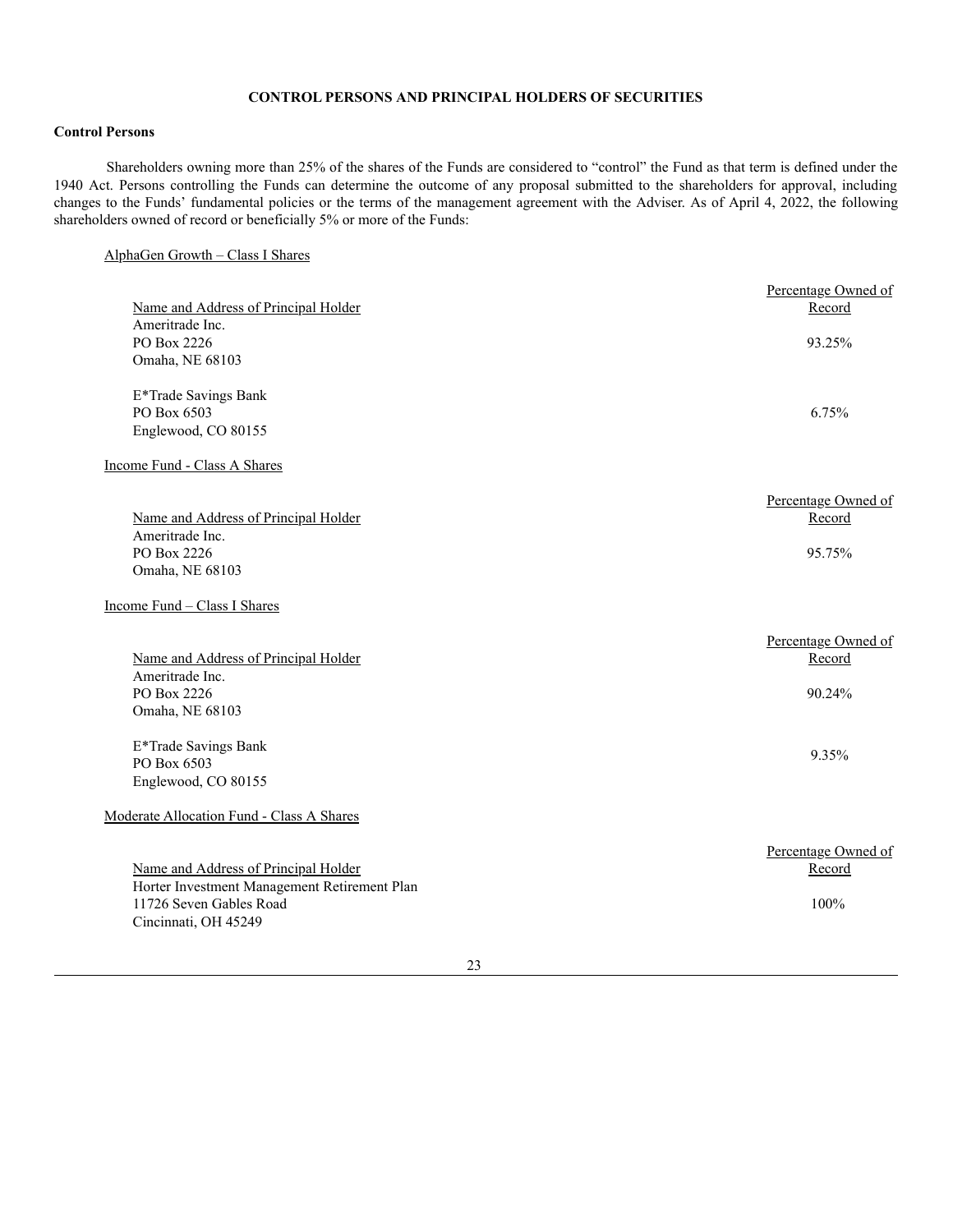# Moderate Allocation Fund – Class I Shares

|                                                 | Percentage Owned of |
|-------------------------------------------------|---------------------|
| Name and Address of Principal Holder            | Record              |
| Ameritrade Inc.                                 |                     |
| PO Box 2226                                     | 93.38%              |
| Omaha, NE 68103                                 |                     |
|                                                 |                     |
| E*Trade Savings Bank                            |                     |
| PO Box 6503                                     | 6.34%               |
| Englewood, CO 80155                             |                     |
| Growth Allocation Fund - Class A Shares         |                     |
|                                                 | Percentage Owned of |
| Name and Address of Principal Holder            | Record              |
| Horter Investment Management Retirement Plan    |                     |
| 11726 Seven Gables Road                         | 100%                |
| Cincinnati, OH 45249                            |                     |
|                                                 |                     |
| Growth Allocation Fund - Class I Shares         |                     |
|                                                 | Percentage Owned of |
| Name and Address of Principal Holder            | Record              |
| Ameritrade Inc.                                 |                     |
| PO Box 2226                                     | 93.99%              |
| Omaha, NE 68103                                 |                     |
| E*Trade Savings Bank                            |                     |
| PO Box 6503                                     | 5.63%               |
| Englewood, CO 80155                             |                     |
|                                                 |                     |
| Quantitative Fund - Class I Shares              |                     |
|                                                 | Percentage Owned of |
| Name and Address of Principal Holder            | Record              |
| Ameritrade Inc.                                 |                     |
| PO Box 2226                                     | 92.94%              |
| Omaha, NE 68103                                 |                     |
| E*Trade Savings Bank                            |                     |
| PO Box 6503                                     | 6.59%               |
| Englewood, CO 80155                             |                     |
| Multidimensional Tactical Fund - Class I Shares |                     |
|                                                 |                     |
|                                                 | Percentage Owned of |
| Name and Address of Principal Holder            | Record              |
| Ameritrade Inc.                                 |                     |
| PO Box 2226                                     | 91.23%              |
| Omaha, NE 68103                                 |                     |
| E*Trade Savings Bank                            |                     |
| PO Box 6503                                     | 8.37%               |
| Englewood, CO 80155                             |                     |
|                                                 |                     |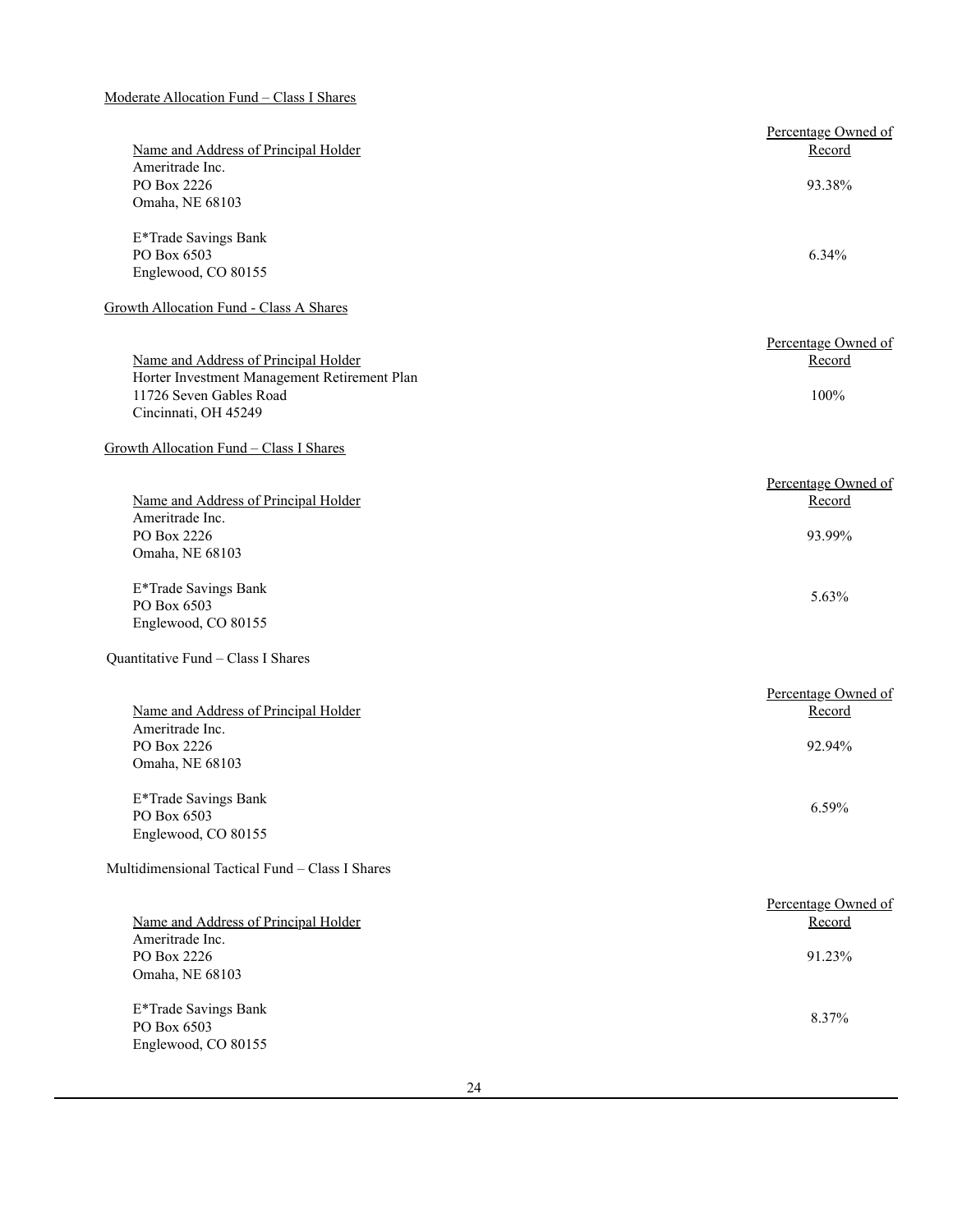### **Management Ownership**

As of December 31, 2021, the Trustees and officers, as a group, owned less than 1.00% of the Predecessor Funds' outstanding shares.

# **INVESTMENT ADVISORY SERVICES**

# <span id="page-24-0"></span>**Investment Adviser**

Tactical Fund Advisors, LLC, located at 11726 Seven Gables Road, Cincinnati, Ohio 45249, is the adviser to the Funds. Under the terms of the management agreement (the "Agreement"), the Adviser, subject to the oversight of the Board, provides or arranges to be provided to the Funds such investment advice as it deems advisable and will furnish or arrange to be furnished a continuous investment program for the Funds consistent with the Funds' investment objective and policies. As compensation for its management services, the Funds are obligated to pay the Adviser a fee computed and accrued daily and paid monthly at an annual rate of 1.30% of the average daily net assets of the Funds. Each Predecessor Fund paid the following advisory fees to the Adviser pursuant to the prior investment advisory agreement, of which the Adviser waived or recouped the amounts set forth in the table below:

|                                           |                     | Recoupment  | <b>Expense</b>       | <b>Advisory Fee</b> |  |
|-------------------------------------------|---------------------|-------------|----------------------|---------------------|--|
|                                           | <b>Advisory Fee</b> | (Waiver)    | <b>Reimbursement</b> | <b>After Waiver</b> |  |
| <b>TFA Tactical Income Fund</b>           |                     |             |                      |                     |  |
| December 31, 2020                         | \$451,673           | \$(90,908)  | \$0                  | \$360,765           |  |
| December 31, 2021                         | \$379,943           | \$(57,508)  | \$0                  | \$322,435           |  |
| <b>Tactical Moderate Allocation Fund</b>  |                     |             |                      |                     |  |
| December 31, 2020                         | \$581,548           | \$(107,059) | \$0                  | \$474,489           |  |
| December 31, 2021                         | \$468,904           | \$(40,525)  | \$0                  | \$428,379           |  |
| <b>Tactical Growth Allocation Fund</b>    |                     |             |                      |                     |  |
| December 31, 2020                         | \$632,141           | \$(65,684)  | \$0                  | \$566,457           |  |
| December 31, 2021                         | \$764,912           | \$29,493    | \$0                  | \$794,405           |  |
| <b>TFA Quantitative Fund</b>              |                     |             |                      |                     |  |
| December 31, 2020                         | \$288,083           | \$0         | \$0                  | \$288,083           |  |
| December 31, 2021                         | \$588,938           | \$1,943     | \$0                  | \$590,881           |  |
| <b>TFA Multidimensional Tactical Fund</b> |                     |             |                      |                     |  |
| December 31, 2020                         | \$343,679           | \$0         | \$0                  | \$343,679           |  |
| December 31, 2021                         | \$687,281           | \$2,674     | \$0                  | \$689,955           |  |
| <b>TFA AlphaGen Growth Fund</b>           |                     |             |                      |                     |  |
| December 31, 2021                         | \$294,000           | \$0         | \$0                  | \$294,000           |  |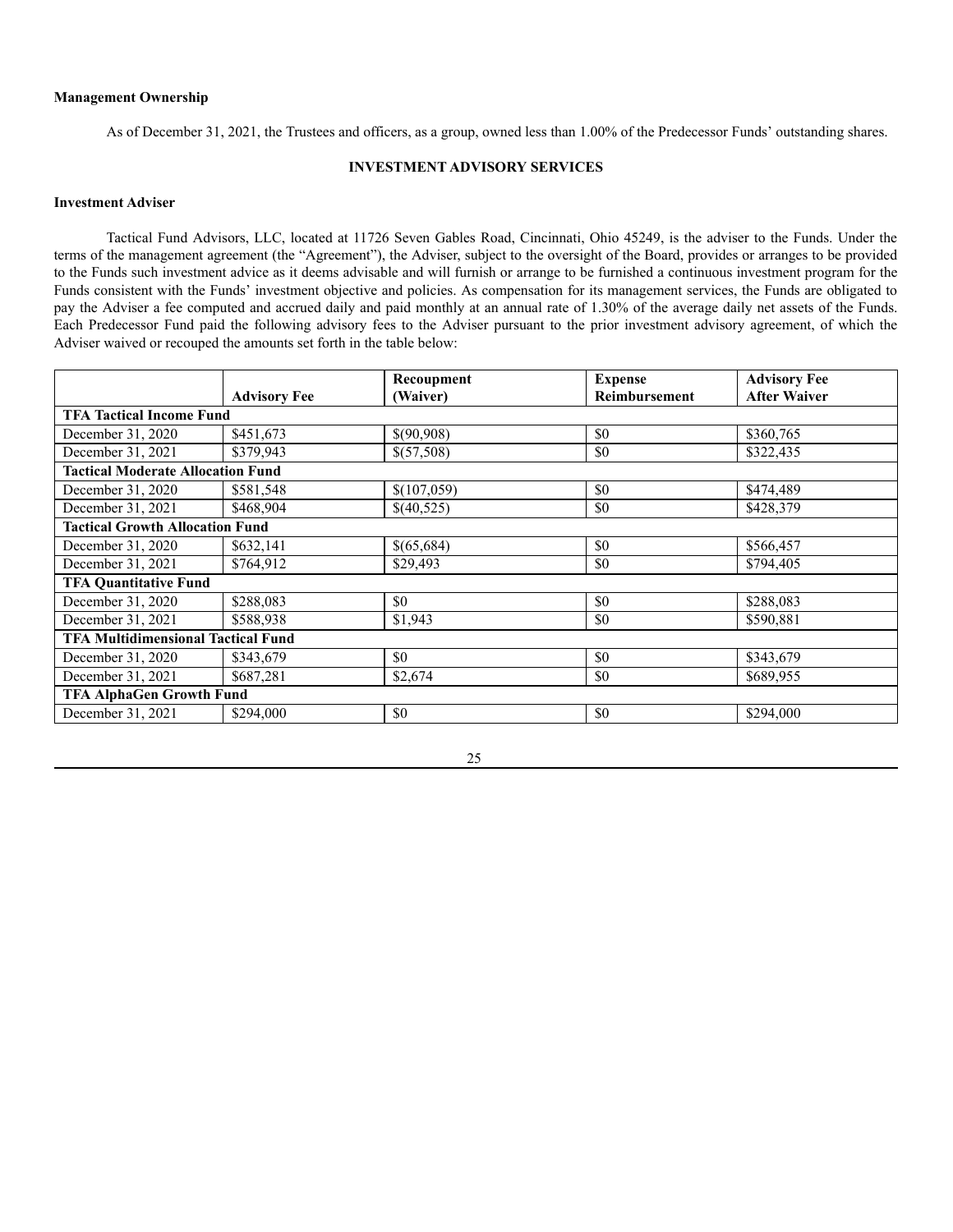The Agreement continues for an initial term of two years and is renewed annually thereafter, if continuance is approved at least annually by specific approval of the Board or by vote of the holders of a majority of the outstanding voting securities of the Funds. In either event, it must also be approved by a majority of the Trustees who are neither parties to the agreement nor interested persons as defined in the 1940 Act, at a meeting called for the purpose of voting on such approval. The Agreement may be terminated at any time without the payment of any penalty by the Board or by vote of a majority of the outstanding voting securities of the Funds on not more than 60 days' written notice to the Adviser. In the event of its assignment, the Agreement will terminate automatically.

The Adviser has contractually agreed to reduce its fees and to reimburse expenses, at least through April 30, 2023 to ensure that total annual Funds operating expenses after fee waiver and reimbursement (exclusive of any front-end or contingent deferred loads, interest, borrowing expenses, distribution fees pursuant to Rule 12b-1 Plans, shareholder service fees pursuant to a Shareholder Service Plan, taxes, acquired fund fees and expenses, brokerage fees and commissions, dividend expenses on short sales, litigation expenses, expenditures which are capitalized in accordance with generally accepted accounting principles and, other extraordinary expenses not incurred in the ordinary course of such Fund's business) will not exceed the percentages, shown in the table below, of average daily net assets (the "Expense Limitation Agreement"). These fee waivers and expense reimbursements are subject to possible recoupment from the Fund within three years of the date on which the waiver or reimbursement occurs, if such recoupment can be achieved within the lesser of the foregoing expense limits and the expense limits in place at the time of recoupment. The Expense Limitation Agreement may be terminated only by the Funds' Board, on 60 days' written notice to the Adviser.

| Fund                                     | <b>Expense Limitation</b> |
|------------------------------------------|---------------------------|
| <b>Tactical Growth Allocation Fund</b>   | Class A $2.14%$           |
|                                          | Class I 1.89%             |
| <b>Tactical Moderate Allocation Fund</b> | Class A 2.14%             |
|                                          | Class I 1.89%             |
| TFA Tactical Income Fund                 | Class A 2.14%             |
|                                          | Class I 1.89%             |
| TFA Quantitative Fund                    | Class A 2.14%             |
|                                          | Class I 1.89%             |
| <b>TFA Multidimensional Tactical</b>     | Class A 2.14%             |
|                                          | Class I 1.89%             |
| TFA AlphaGen Growth Fund                 | Class A 2.14%             |
|                                          | Class I 1.89%             |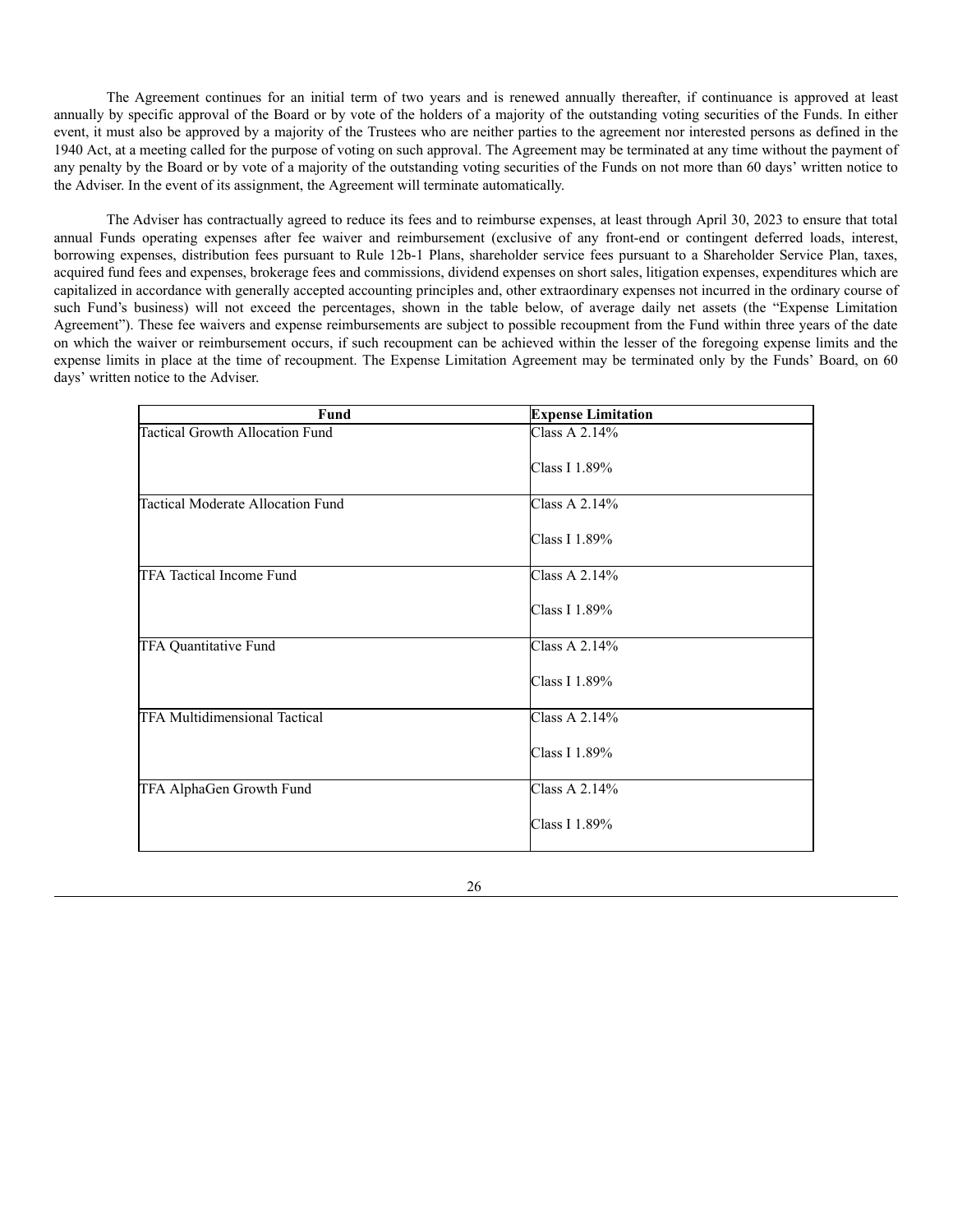A discussion regarding the basis for the Board's approval of the Agreement is available in the Funds' annual report dated December 31, 2021.

As of December 31, 2021, the Portfolio Managers were responsible for the management of the following types of accounts in addition to the Funds:

|                                                  |                            | <b>Performance-Based Fees</b> |               | <b>Non-Performance-Based Fees</b> |               |
|--------------------------------------------------|----------------------------|-------------------------------|---------------|-----------------------------------|---------------|
| <b>Portfolio</b>                                 | <b>Account</b>             | Number of                     | <b>Total</b>  | Number of                         | <b>Total</b>  |
| Manager                                          | <b>Type</b>                | <b>Accounts</b>               | <b>Assets</b> | <b>Accounts</b>                   | <b>Assets</b> |
| Drew K. Horter (All Funds) Registered Investment |                            | $\theta$                      | \$0           | $\boldsymbol{0}$                  | \$0           |
|                                                  | Company                    |                               |               |                                   |               |
|                                                  | Other Pooled               | $\boldsymbol{0}$              | \$0           | $\boldsymbol{0}$                  | \$0           |
|                                                  | <b>Investment Vehicles</b> |                               |               |                                   |               |
|                                                  | Other Accounts             | $\boldsymbol{0}$              | \$0           | 111                               | \$10,311,865  |
| Joseph Halpern (Allocation Registered Investment |                            | $\boldsymbol{0}$              | \$0           | 4                                 | \$107,000,000 |
| Funds)                                           | Company<br>Other Pooled    |                               | \$0           |                                   | \$0           |
|                                                  | <b>Investment Vehicles</b> | $\theta$                      |               | $\boldsymbol{0}$                  |               |
|                                                  | Other Accounts             | $\boldsymbol{0}$              | \$0           | $\boldsymbol{0}$                  | \$0           |
|                                                  |                            |                               |               |                                   |               |
| Joe Maas (Allocation Funds)Registered Investment |                            | $\theta$                      | \$0           | $\boldsymbol{0}$                  | \$0           |
|                                                  | Company                    |                               |               |                                   |               |
|                                                  | Other Pooled               | $\boldsymbol{0}$              | \$0           | $\boldsymbol{0}$                  | \$0           |
|                                                  | <b>Investment Vehicles</b> |                               |               |                                   |               |
|                                                  | Other Accounts             | 25                            | \$20,000,000  | $\boldsymbol{0}$                  | \$0           |
| David Moenning (AllocationRegistered Investment  |                            | $\boldsymbol{0}$              | \$0           | $\boldsymbol{0}$                  | \$0           |
| Funds and TFA AlphaGen<br>Growth Fund)           | Company                    |                               |               |                                   |               |
|                                                  | Other Pooled               | $\theta$                      | \$0           | $\boldsymbol{0}$                  | \$0           |
|                                                  | <b>Investment Vehicles</b> |                               |               |                                   |               |
|                                                  | Other Accounts             | $\boldsymbol{0}$              | \$0           | 3                                 | \$646,528,846 |
| Jeff Pietsch (Allocation                         | Registered Investment      | $\theta$                      | \$0           | $\boldsymbol{0}$                  | \$0           |
| Funds and TFA AlphaGen<br>Growth Fund)           | Company                    |                               |               |                                   |               |
|                                                  | Other Pooled               | $\boldsymbol{0}$              | \$0           | $\boldsymbol{0}$                  | \$0           |
|                                                  | <b>Investment Vehicles</b> |                               |               |                                   |               |
|                                                  | Other Accounts             | $\boldsymbol{0}$              | \$0           | 153                               | \$56,009,000  |
|                                                  |                            |                               |               |                                   |               |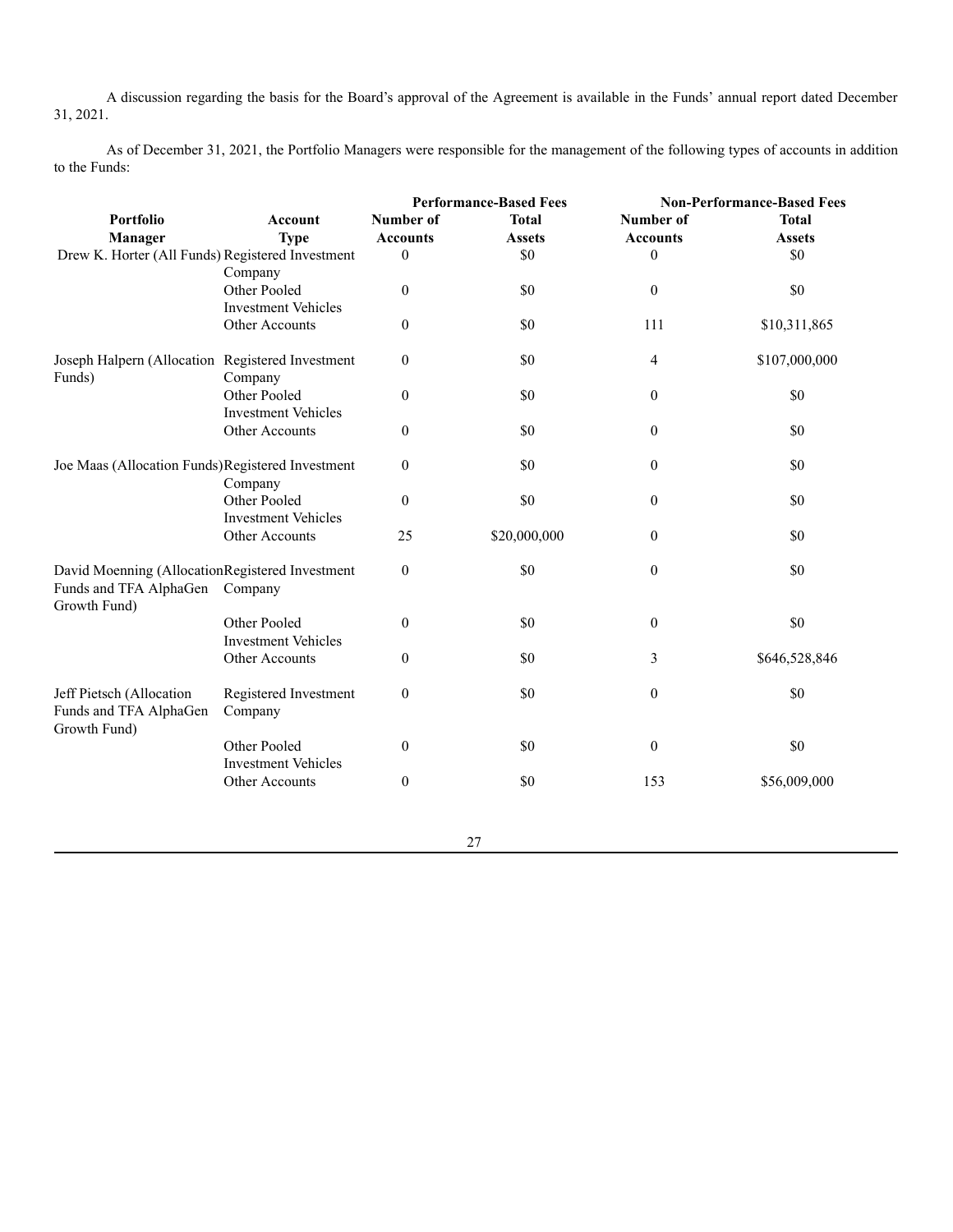|                           |                            | <b>Performance-Based Fees</b> |               | <b>Non-Performance-Based Fees</b> |                 |
|---------------------------|----------------------------|-------------------------------|---------------|-----------------------------------|-----------------|
| <b>Portfolio</b>          | Account                    | Number of                     | <b>Total</b>  | Number of                         | <b>Total</b>    |
| Manager                   | <b>Type</b>                | <b>Accounts</b>               | <b>Assets</b> | <b>Accounts</b>                   | <b>Assets</b>   |
| Theodore Doremus (TFA     | Registered Investment      | 0                             | \$0           | $\theta$                          | \$0             |
| Multidimensional Tactical | Company                    |                               |               |                                   |                 |
| Fund)                     | Other Pooled               |                               | \$20,000,000  |                                   | \$2,255,000     |
|                           | Investment Vehicles        |                               |               |                                   |                 |
|                           | Other Accounts             | $\theta$                      | \$0           | 75                                | \$141,168,000   |
| Vance Howard (Moderate    | Registered Investment      | $\theta$                      | \$0           | 3                                 | \$2,312,637,637 |
| Fund and Growth Fund)     | Company                    |                               |               |                                   |                 |
|                           | Other Pooled               | $\theta$                      | \$0           | $\overline{0}$                    | \$0             |
|                           | <b>Investment Vehicles</b> |                               |               |                                   |                 |
|                           | Other Accounts             | $\theta$                      | \$0           | 11.459                            | \$1,401,839,116 |

In general, when a portfolio manager has responsibility for managing more than one account, potential conflicts of interest may arise. Those conflicts could include preferential treatment of one account over others in terms of allocation of resources or of investment opportunities. For instance, the Adviser may receive fees from certain accounts that are higher than the fee it receives from the Funds, or it could receive a performance-based fee on certain accounts. The procedures to address conflicts of interest, if any, are described below.

The Adviser and/or Sub-Advisers attempt to avoid conflicts of interest that may arise as a result of the management of multiple client accounts. From time to time, the Adviser and/or Sub-Advisers may recommend or cause a client to invest in a security in which another client of the Adviser and/or Sub-Advisers have an ownership position. The Adviser and/or Sub-Advisers have each adopted certain procedures intended to treat all client accounts in a fair and equitable manner. To the extent that the Adviser and/or Sub-Advisers seek to purchase or sell the same security for multiple client accounts, the Adviser and/or Sub-Advisers may aggregate, or bunch, these orders where it deems this to be appropriate and consistent with applicable regulatory requirements. When a bunched order is filled in its entirety, each participating client account will participate at the average share prices for the bunched order. When a bunched order is only partially filled, the securities purchased will be allocated on a pro-rata basis to each account participating in the bunched order based upon the initial amount requested for the account, subject to certain exceptions. Each participating account will receive the average share price for the bunched order on the same business day.

For services as a Portfolio Manager to the Funds, Mr. Horter receives a share of the Adviser's profits, if any. For services as a Portfolio Manager to the Funds, each other Portfolio Manager receives a share of the respective Sub-Advisers' profits, if any.

Ownership of Fund Shares. The table below shows the ranges of Fund equity securities beneficially owned by each portfolio manager as of the most recent fiscal year ended December 31, stated as one of the following ranages:  $A = None$ ;  $B = $1-$0,000$ ;  $C = $10,001-$50,000$ ;  $D = $50,001 - $100,000; E = $100,001 - $500,000; F = $500,001 - $1,000,000;$  and  $G = over $1,000,000.$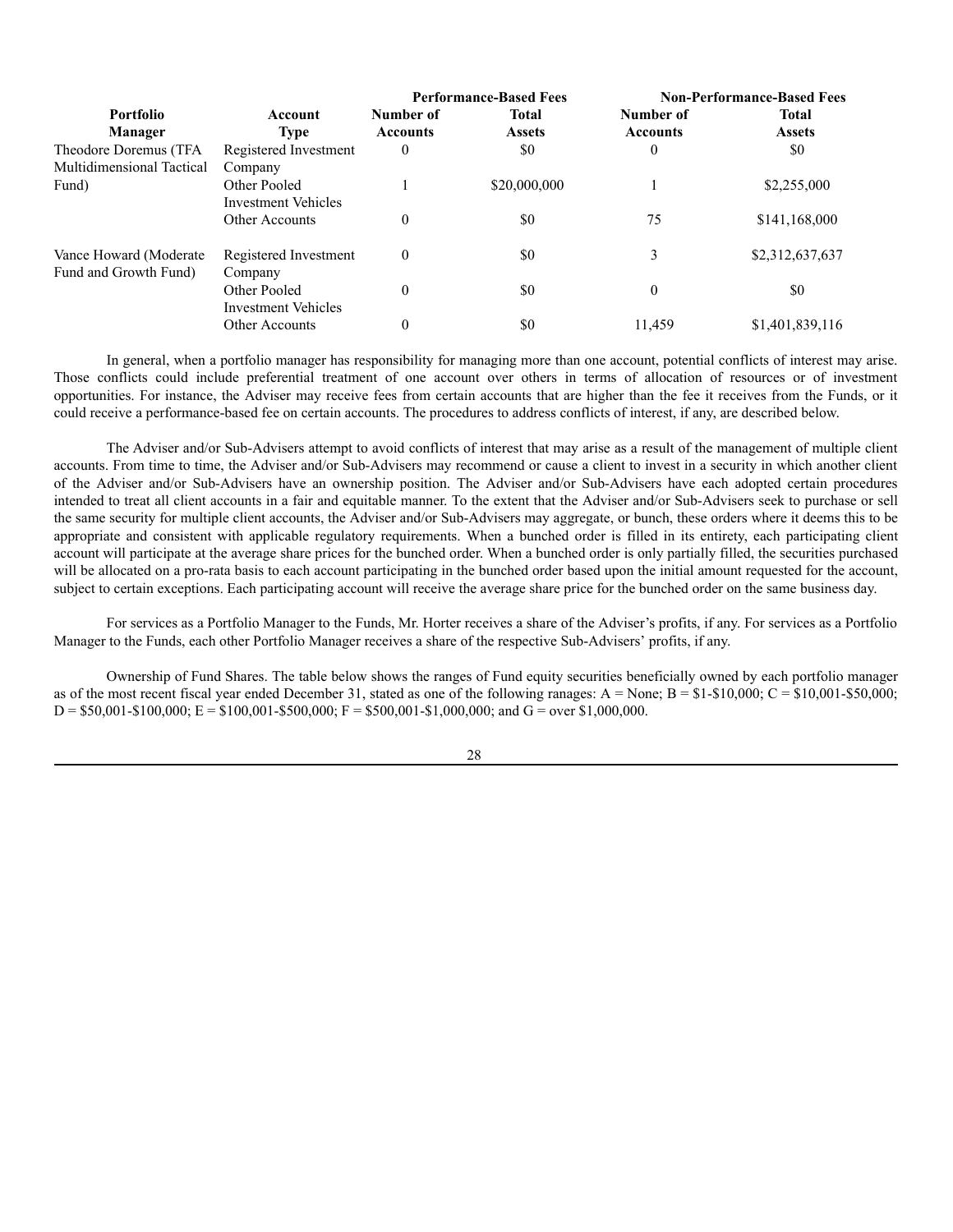| <b>Name of Portfolio Manager</b> | <b>Dollar Range of Equity Securities in the Funds</b>     |
|----------------------------------|-----------------------------------------------------------|
| Mr. Horter                       | TFA Tactical Income Fund - \$10,001 - \$50,000            |
|                                  | Tactical Moderate Allocation Fund - \$10,001 - \$50,000   |
|                                  | Tactical Growth Allocation Fund - \$500,001 - \$1,000,000 |
|                                  | TFA Multidimensional Tactical Fund – Over \$1,000,000     |
|                                  | TFA Quantitative Fund – Over \$1,000,000                  |
| Mr. Halpern                      | None                                                      |
| Mr. Maas                         | Tactical Growth Allocation Fund – Over \$1,000,000        |
|                                  | Tactical Moderate Allocation Fund – Over \$1,000,000      |
|                                  | TFA Tactical Income Fund – Over \$1,000,000               |
| Mr. Moenning                     | TFA AlphaGen Growth Fund - \$10,001 - \$50,000            |
| Mr. Pietsch                      | None                                                      |
| Mr. Doremus                      | TFA Multidimensional Tactical Fund - \$10,001 - \$50,000  |
| Mr. Howard                       | None                                                      |

## **Sub-Advisers and Sub-Advisory Agreements**

The Adviser has engaged the Sub-Advisers to serve as investment sub-advisers to the Funds pursuant to Investment Sub-Advisory Agreements (collective, the "Sub-Advisory Agreements"). The Sub-Advisers are responsible for selecting the Funds' investments according to each Funds' investment objectives, policies, and restrictions.

The Sub-Advisory Agreements continue in effect for two years initially and then yearly, provided it is renewed at least annually by a vote of the majority of the Trustees, who are not parties to the agreement or interested persons of any such party, cast in person at a meeting specifically called for the purpose of voting on such approval. The Sub-Advisory Agreements may be terminated without penalty at any time by the Adviser or the respective Sub-Adviser on 60 days' written notice, and will automatically terminate in the event of its "assignment" (as that term is defined in the 1940 Act).

The Sub-Advisory Agreements provide that each Sub-Adviser will formulate and implement a continuous investment program for their respective Fund, in accordance with that Fund's objectives, policies, and limitations and any investments guidelines established by the Adviser. The Sub-Advisers will, subject to the supervision and control of the Adviser, determine in its discretion which issuers and securities will be purchased, held, sold, or exchanged by each Fund, and will place orders with and give instruction to brokers and dealers to cause the execution of such transactions. The Sub-Advisers are required to furnish, at its own expense, all investment facilities necessary to perform its obligations under the Sub-Advisory Agreements. Pursuant to the Sub-Advisory Agreements between the Adviser and Sub-Advisers, the Sub-Advisers are entitled to receive an annual Sub-Advisory fee, which paid by the Adviser, not the Funds. Each Sub-Advisory Agreement provides that the Sub-Adviser shall not be protected against any liability to the Trust or its shareholders by reason of willful misfeasance, bad faith, or gross negligence on its part in the performance of its duties, or from reckless disregard of its obligations or duties thereunder.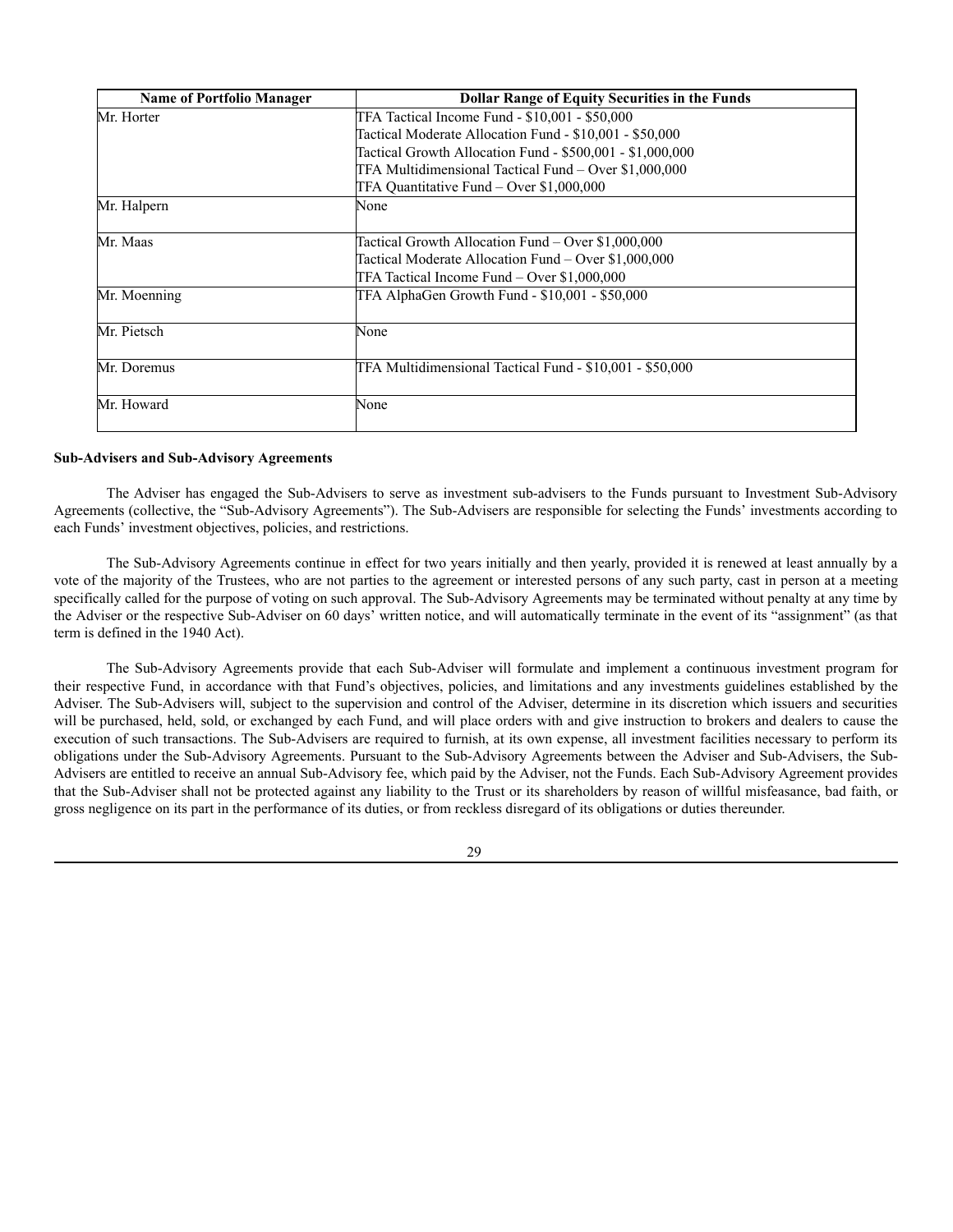For its services, each Sub-Adviser receives a fee from the Adviser. The Sub-Adviser's fee is accrued daily and paid monthly, based on the Fund's average net assets allocated to the Sub-Adviser during the current month. The compensation of any officer, director, or employee of the Sub-Adviser who is rendering services to the Fund is paid by the Sub-Adviser. The Adviser paid the Sub-Advisers the following aggregated sub-advisory fees pursuant to the Sub-Advisory Agreements for each Predecessor Fund:

|                                           | <b>Aggregate Sub-Advisory Fee</b> |
|-------------------------------------------|-----------------------------------|
|                                           | (for all Sub-Advisers together)   |
| <b>TFA Tactical Income Fund</b>           |                                   |
| December 31, 2020                         | \$77,571                          |
| December 31, 2021                         | \$86,081                          |
| <b>Tactical Moderate Allocation Fund</b>  |                                   |
| December 31, 2020                         | \$98,659                          |
| December 31, 2021                         | \$97,351                          |
| <b>Tactical Growth Allocation Fund</b>    |                                   |
| December 31, 2020                         | \$108,474                         |
| December 31, 2021                         | \$167,952                         |
| <b>TFA Quantitative Fund</b>              |                                   |
| December 31, 2020                         | \$59,034                          |
| December 31, 2021                         | \$133,792                         |
| <b>TFA Multidimensional Tactical Fund</b> |                                   |
| December 31, 2020                         | \$70,947                          |
| December 31, 2021                         | \$155,557                         |
| <b>TFA AlphaGen Growth Fund</b>           |                                   |
| December 31, 2021                         | \$65,456                          |

# **Custodian**

U.S. Bank, 425 Walnut Street, Cincinnati, Ohio 45202, serves as the Funds' custodian ("Custodian"). The Custodian acts as the Funds' depository, provides safekeeping of its portfolio securities, collects all income and other payments with respect thereto, disburses funds at the Funds' request and maintains records in connection with its duties.

## **Fund Administrator**

Tactical Fund Services, LLC ("TFS"), 11726 Seven Gables Road, Cincinnati, Ohio 45249, serves as the Funds' administrator. TFS receives an annual fee from the Trust of 0.10% of each Fund's average daily net assets. Before the Reorganization, Collaborative Fund Services, LLC ("CFS") served as the Funds' administrator and provided compliance services to the Funds.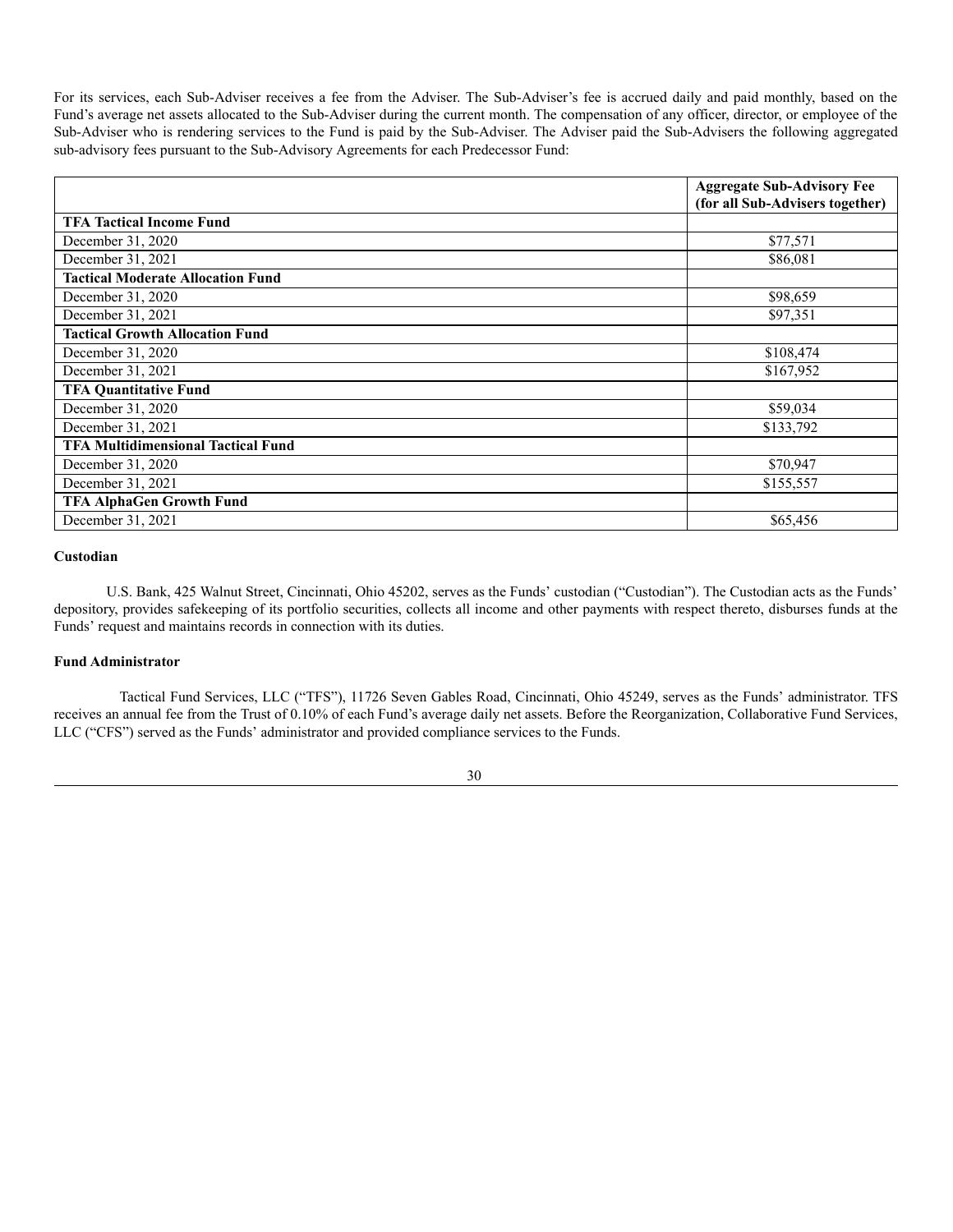The Predecessor Funds paid the following administrative services fees to CFS, and CFS voluntarily waived the following amounts, for the following fiscal periods:

|                                           | <b>Administrative</b> |                              | <b>Total</b><br><b>Administrative</b> |
|-------------------------------------------|-----------------------|------------------------------|---------------------------------------|
|                                           | <b>Services Fee</b>   | <b>Voluntary</b><br>(Waiver) | <b>Services Fee</b>                   |
| <b>TFA Tactical Income Fund*</b>          |                       |                              |                                       |
| December 31, 2020                         | \$121,495             | \$(52,008)                   | \$69,487                              |
| December 31, 2021                         | \$63,665              | \$(27,285)                   | \$36,380                              |
| <b>Tactical Moderate Allocation Fund</b>  |                       |                              |                                       |
| December 31, 2020                         | \$156,216             | \$(66,747)                   | \$89,469                              |
| December 31, 2021                         | \$83,462              | \$(35,769)                   | \$47,693                              |
| <b>Tactical Growth Allocation Fund</b>    |                       |                              |                                       |
| December 31, 2020                         | \$170,129             | \$(72,876)                   | \$97,253                              |
| December 31, 2021                         | \$123,221             | \$(52,809)                   | \$70,412                              |
| <b>TFA Quantitative Fund</b>              |                       |                              |                                       |
| December 31, 2020                         | \$78,864              | \$(34,000)                   | \$44,864                              |
| December 31, 2021                         | \$101,026             | \$(43,297)                   | \$57,729                              |
| <b>TFA Multidimensional Tactical Fund</b> |                       |                              |                                       |
| December 31, 2020                         | \$93,471              | \$(40,000)                   | \$53,471                              |
| December 31, 2021                         | \$132,336             | \$(56,715)                   | \$75,621                              |
| TFA Alhpa Gen Growth Fund*                |                       |                              |                                       |
|                                           |                       |                              |                                       |

\* The Fund commenced operations on August 23, 2021.

# **Sub-Fund Administrator, Fund Accountant and Transfer Agent**

TFS has entered into an agreement with M3Sixty Fund Administration, LLC is 4300 Shawnee Mission Parkway, Fairway, Kansas 66205M3SixtyM3Sixty, for sub-fund administration services. M3Sixty also serves as the Fund Accountant and Transfer Agent for the Funds pursuant to an agreement with the Trust, on behalf of the Funds. As Transfer Agent, M3Sixty maintains the records of the shareholder's account, answers shareholders' inquiries concerning their accounts, processes purchases and redemptions of the Fund's shares, acts as dividend and distribution disbursing agent and performs other transfer agent and shareholder service functions. Before the Reorganization, Mutual Shareholder Services, LLC ("MSS") provided the Funds with fund accounting services and served as the Funds' transfer agent. From August 23, 2021 until February 18, 2022, Ultimus Fund Solutions provided the Funds with fund accounting services and served as the Funds' transfer agent.

The Predecessor Funds paid the following fund accounting and transfer agent fees to MSS for the following fiscal periods ended:

|                                     | December 31, 2020 |
|-------------------------------------|-------------------|
| TFA Tactical Income Fund            | \$46,389          |
| Tactical Moderate Allocation Fund   | \$47,804          |
| Tactical Growth Allocation Fund     | \$47,317          |
| TFA Quantitative Fund*              | \$27,557          |
| TFA Multidimensional Tactical Fund* | \$26,647          |
| TFA AlphaGen Growth Fund**          | N/A               |

\* The Funds commenced operations on May 18, 2020.

\*\* The Fund commenced operations on August 23, 2021.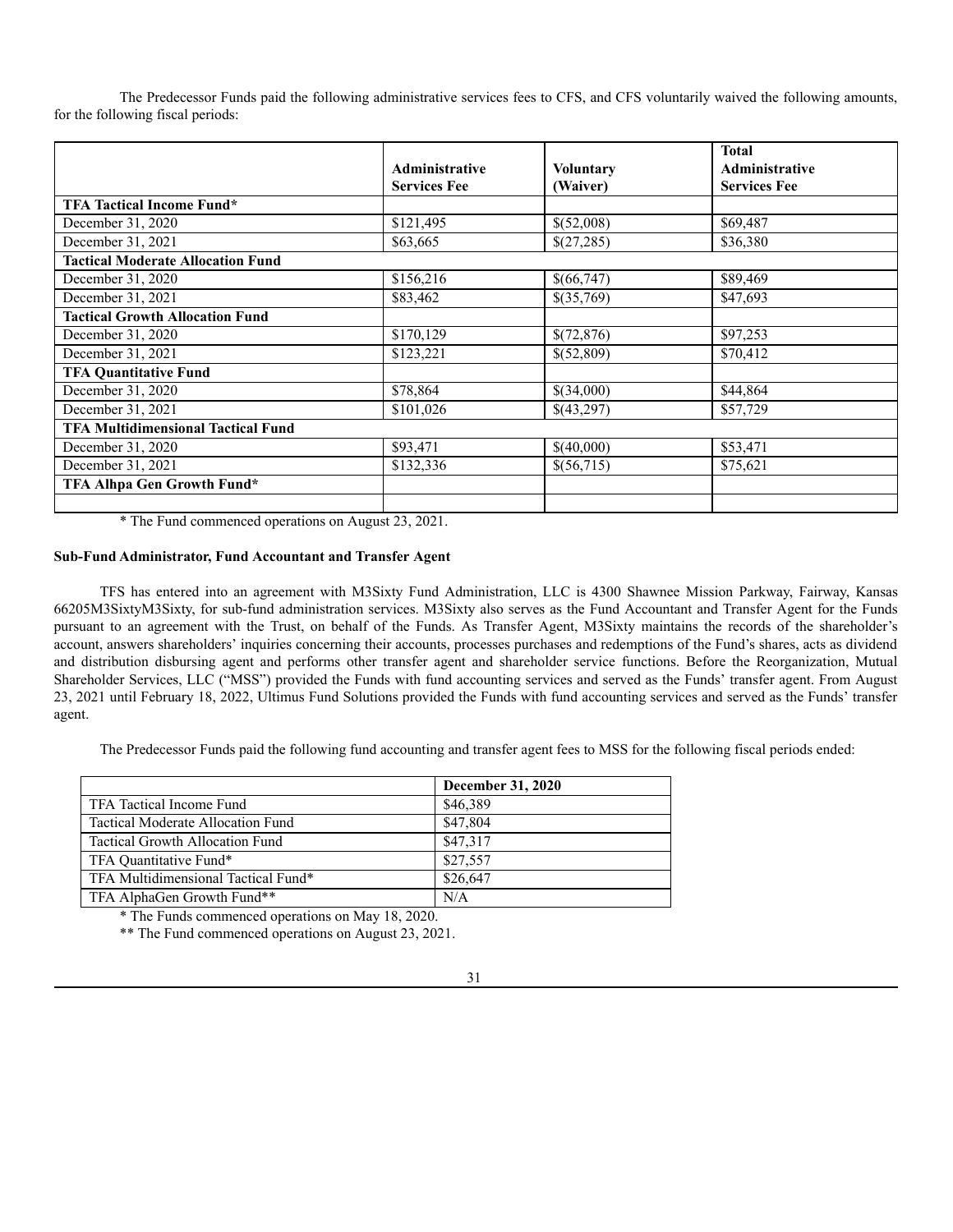The Funds paid the following fund accounting and transfer agent fees to Ultimus for the following fiscal periods ended:

|                                        | December 31, 2021 |
|----------------------------------------|-------------------|
| TFA Tactical Income Fund               | \$11,629          |
| Tactical Moderate Allocation Fund      | \$12,710          |
| <b>Tactical Growth Allocation Fund</b> | \$25,053          |
| TFA Quantitative Fund                  | \$17,340          |
| TFA Multidimensional Tactical Fund     | \$15,670          |
| TFA AlphaGen Growth Fund*              | \$24,614          |

\* The Fund commenced operations on August 23, 2021.

### **Independent Registered Public Accounting Firm**

The firm of BBD, LLP, located at 1835 Market Street, 3<sup>rd</sup> Floor, Philadelphia, PA 19103, was selected as independent registered public accounting firm for the Funds for the fiscal year ending December 31, 2022. BBD, LLP will perform an annual audit of the Funds' financial statements and provides financial, tax and accounting services as requested.

## **Legal Counsel**

FinTech Law, LLC, located at 6224 Turpin Hills Dr., Cincinnati, Ohio 45244, serves as the Trust's legal counsel.

### **Distributor**

The Trust selected Matrix 360 Distributors, LLC, located at 4300 Shawnee Mission Parkway, Fairway, Kansas 66205as the Funds distributor. The Distributor serves as the principal underwriter and national distributor for the shares of the Funds pursuant to underwriting agreement with the Trust (the "Underwriting Agreement"). The Distributor is registered as broker-dealer under the Securities and Exchange Act of 1934 and each state's securities laws and is a member of FINRA. The offering of the Funds' shares are continuous. The Underwriting Agreement provides that the Distributor, as agent in connection with the distribution of the Funds' shares, will use reasonable efforts to facilitate the sale of the Funds' shares.

The Underwriting Agreement provides that, unless sooner terminated, it will continue in effect for two years initially and thereafter shall continue year to year, subject to annual approval by (a) the Board or a vote of the majority of the outstanding shares, and (b) by a majority of Trustees who are not interested persons of the Trust or of the Distributor by vote cast in person at a meeting called for the purpose of voting on such approval.

The Underwriting Agreement may be terminated by the Board at any time, without the payment of any penalty, by a vote of a majority of the entire Board or by a vote of a majority of the outstanding shares of the Funds on 60 days' written notice to the Distributor, or by the Distributor at any time, without any payment of any penalty, on 60 days' written notice to the Funds'. The Underwriting Agreement will automatically terminate in the event of its assignment.

## **BROKERAGE ALLOCATION AND OTHER PRACTICES**

<span id="page-31-0"></span>Subject to policies established by the Board, the Adviser and/or Sub-Advisers, subject to the oversight of the Board, are responsible for the Funds' portfolio decisions and the placing of the Funds' portfolio transactions. In placing portfolio transactions, the Adviser and/or Sub-Advisers seek the best qualitative execution for the Funds, considering such factors as price (including the applicable brokerage commission or dealer spread), the execution capability, financial responsibility and responsiveness of the broker or dealer and the brokerage and research services provided by the broker or dealer. The Adviser and/or Sub-Advisers generally seek favorable prices and commission rates that are reasonable in relation to the benefits received.

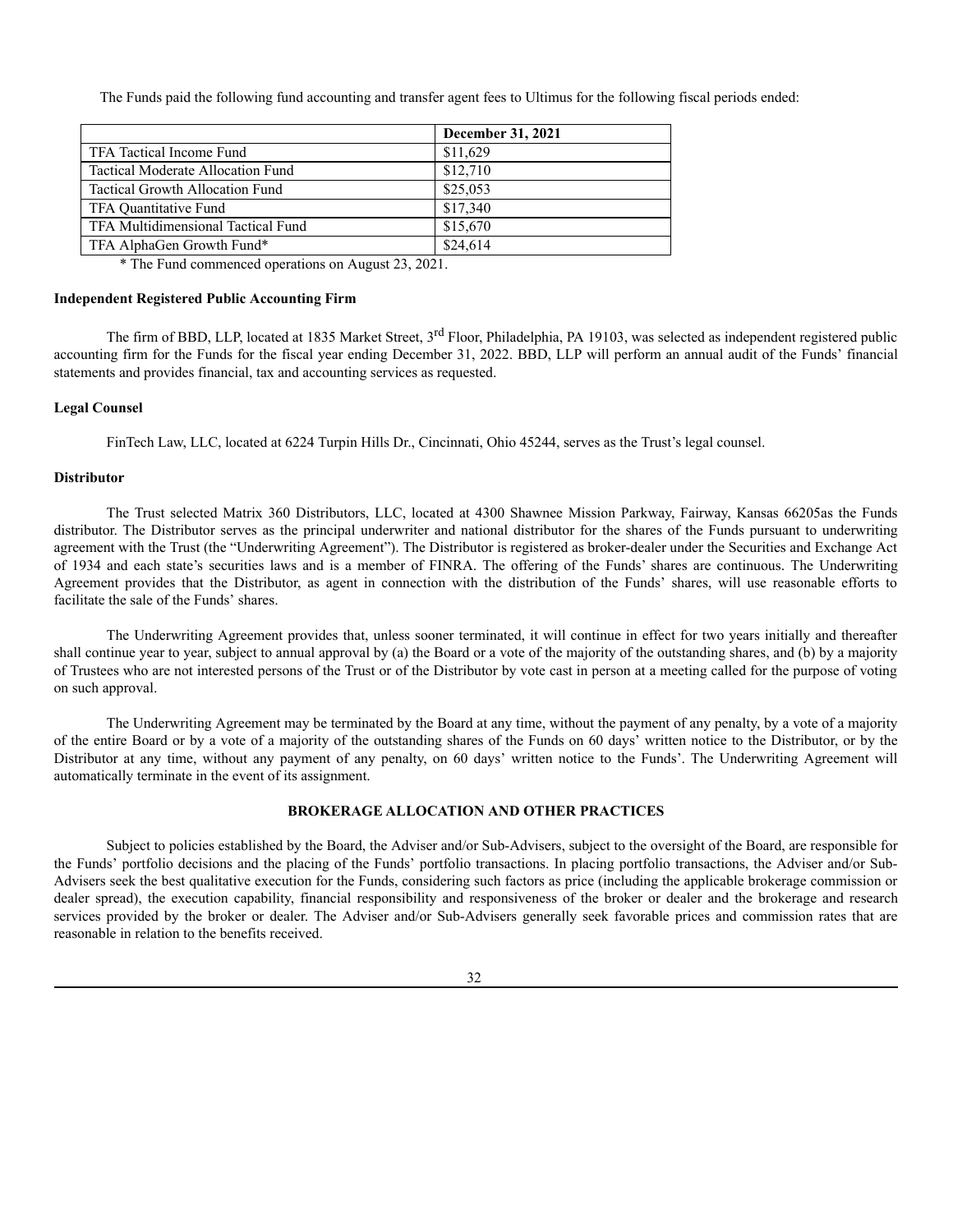The Adviser and/or Sub-Advisers are specifically authorized to select brokers or dealers who also provide brokerage and research services to the Funds and/or the other accounts over which the Adviser exercises investment discretion, and to pay such brokers or dealers a commission in excess of the commission another broker or dealer would charge if the Adviser and/or Sub-Advisers determines in good faith that the commission is reasonable in relation to the value of the brokerage and research services provided. The determination may be viewed in terms of a particular transaction or the Adviser's overall responsibilities with respect to the Trust and to other accounts over which it exercises investment discretion. The Adviser and/or Sub-Advisers may not consider sales of shares of the Trust as a factor in the selection of brokers and dealers to execute portfolio transactions. However, the Adviser and/or Sub- Advisers may place portfolio transactions with brokers or dealers that promote or sell the Funds' shares so long as such placements are made pursuant to policies approved by the Board that are designed to ensure that the selection is based on the quality of the broker's execution and not on its sales efforts.

Research services include supplemental research, securities and economic analyses, statistical services and information with respect to the availability of securities or purchasers or sellers of securities, and analyses of reports concerning performance of accounts. The research services and other information furnished by brokers through whom the Funds effect securities transactions may also be used by the Adviser and/or Sub-Advisers in servicing all its accounts. Similarly, research and information provided by brokers or dealers serving other clients may be useful to the Adviser and/or Sub-Advisers in connection with its services to the Funds. Although research services and other information are useful to the Funds and the Adviser, it is not possible to place a dollar value on the research and other information received. It is the opinion of the Board and the Adviser and/or Sub-Advisers that the review and study of the research and other information will not reduce the overall cost to the Adviser and/or Sub-Advisers of performing its duties to the Funds under the Agreement.

Over-the-counter transactions will be placed either directly with principal market makers or with broker-dealers, if the same or a better price, including commissions and executions, is available. Fixed income securities are normally purchased directly from the issuer, an underwriter, or a market maker. Purchases include a concession paid by the issuer to the underwriter and the purchase price paid to a market maker may include the spread between the bid and asked prices.

When the Funds and the Adviser's and/or Sub-Advisers' clients seek to purchase or sell the same security at or about the same time, the Adviser and/or Sub-Advisers may execute the transaction on a combined ("blocked") basis. Blocked transactions can produce better execution for the Funds because of the increased volume of the transaction. If the entire blocked order is not filled, the Funds may not be able to acquire as large a position in such security as it desires or it may have to pay a higher price for the security. Similarly, the Funds may not be able to obtain as large an execution of an order to sell or as high a price for any particular portfolio security if the other client desires to sell the same portfolio security at the same time. In the event that the entire blocked order is not filled, the purchase or sale will normally be allocated on a pro rata basis. The Adviser and/or Sub-Advisers may adjust the allocation when, considering such factors as the size of the individual orders and transaction costs, the Adviser and/or Sub- Advisers believes an adjustment is reasonable. For the prior two fiscal years, the Funds paid the following brokerage commissions.

|                                        | <b>December 31, 2020</b> | December 31, 2021 |
|----------------------------------------|--------------------------|-------------------|
| TFA Tactical Income Fund               | \$109,717.94             | \$27,662.72       |
| Tactical Moderate Allocation Fund      | \$136,055.25             | \$23,198.45       |
| <b>Tactical Growth Allocation Fund</b> | \$164,256.74             | \$36,594.23       |
| TFA Quantitative Fund*                 | $S-$                     |                   |
| TFA Multidimensional Tactical Fund*    | \$67,010.63              | \$62,401.71       |
| TFA AlphaGen Growth Fund**             | N/A                      | \$18,537.44       |

\* The Funds commenced operations on May 18, 2020.

\*\* The Fund commenced operations on August 23, 2021.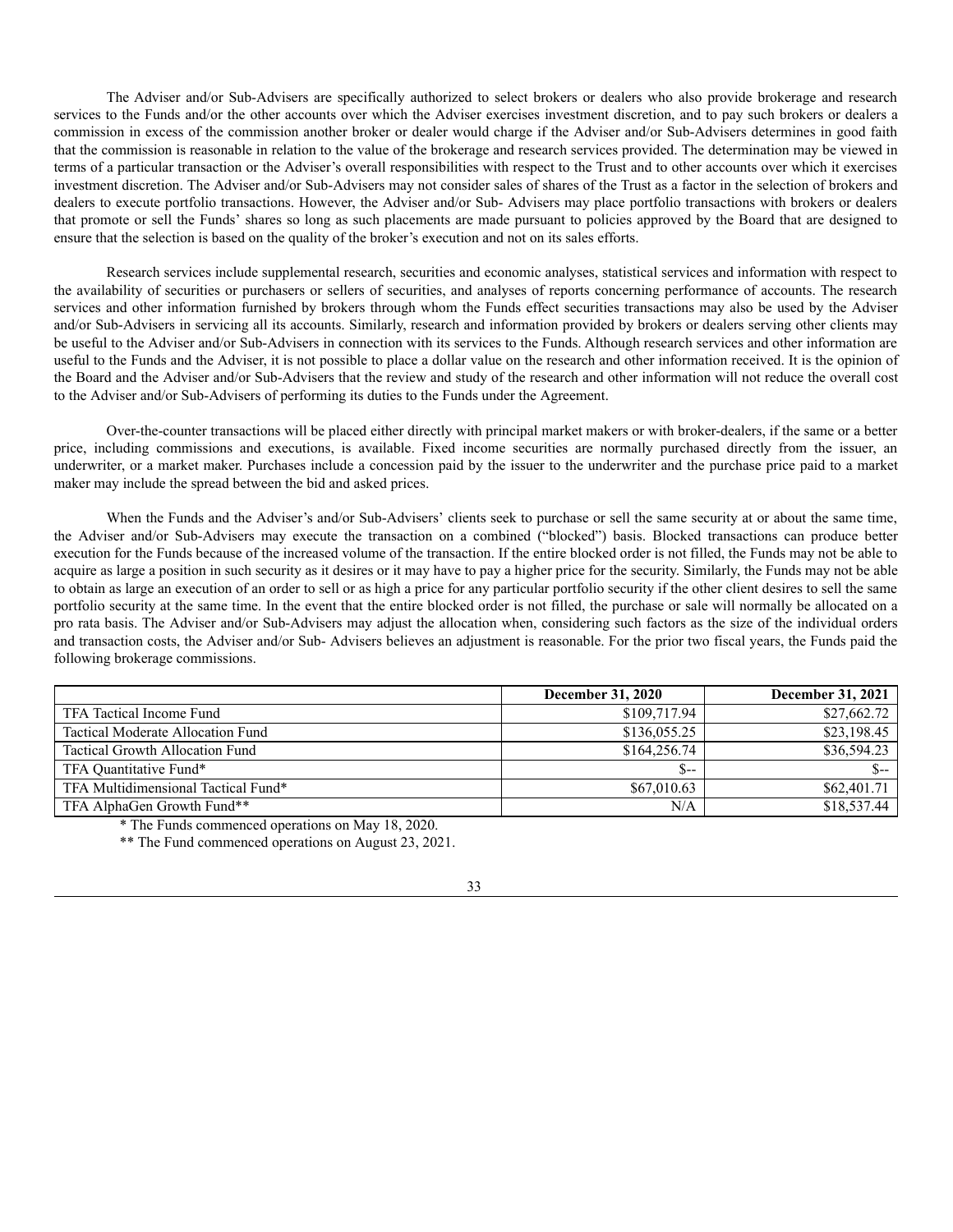### **Portfolio Turnover**

The portfolio turnover rates for the Funds are calculated by dividing the lesser of the Funds' purchases or sales of portfolio securities for the year by the monthly average value of the portfolio securities. The calculation excludes all securities whose remaining maturities at the time of acquisition were one year or less. The portfolio turnover rate may vary greatly from year to year as well as within a particular year, and may also be affected by cash requirements for redemptions of shares. High portfolio turnover rates will generally result in higher transaction costs, including brokerage commissions, to the Funds and may result in additional tax consequences to the Funds' Shareholders. The Funds' are not restricted by policy with regard to portfolio turnover and will make changes in its investment portfolio from time to time as business and economic conditions as well as market prices dictate. For the prior two fiscal years ended December 31, the Funds' had portfolio turnover rates as follows:

|                                     | 2020     | 2021      |
|-------------------------------------|----------|-----------|
| TFA Tactical Income Fund            | 1316.84% | 568.18%   |
| Tactical Moderate Allocation Fund   | 1308.86% | 346.41%   |
| Tactical Growth Allocation Fund     | 1548.86% | 381.43%   |
| TFA Quantitative Fund*              | 963.53%  | 1.238.51% |
| TFA Multidimensional Tactical Fund* | 934.35%  | 1,598.83% |
| TFA AlphaGen Growth Fund***         | N/A      | 304.56%   |

\* The Fund commenced operations on May 18, 2020.

\*\* The Fund commenced operations on August 23, 2021.

## **DISCLOSURE OF PORTFOLIO HOLDINGS**

<span id="page-33-0"></span>The Funds are required to include a schedule of portfolio holdings in its annual and semi-annual reports to shareholders, which is sent to shareholders within 60 days of the end of the second and fourth fiscal quarters and which is filed with the Securities and Exchange Commission (the "SEC") on Form N-CSR within 70 days of the end of the second and fourth fiscal quarters. The Funds also are required to file a schedule of portfolio holdings with the SEC on Form N-PORT within 60 days of the end of the first and third fiscal quarters. The Funds must provide a copy of the complete schedule of portfolio holdings as filed with the SEC to any shareholder of the Funds, upon request, free of charge. This policy is applied uniformly to all shareholders of the Funds without regard to the type of requesting shareholder (i.e., regardless of whether the shareholder is an individual or institutional investor). The Funds may enter into ongoing arrangements to release portfolio holdings to rating agencies, such as Morningstar or Lipper, in order for the agencies to assign a rating or ranking to the Funds. Portfolio holdings will be supplied to rating agencies no more frequently than quarterly and only after the Funds have filed a Form N-CSR or Form N-PORT with the SEC. The Funds currently do not have any ongoing arrangements to release portfolio holdings information to rating agencies.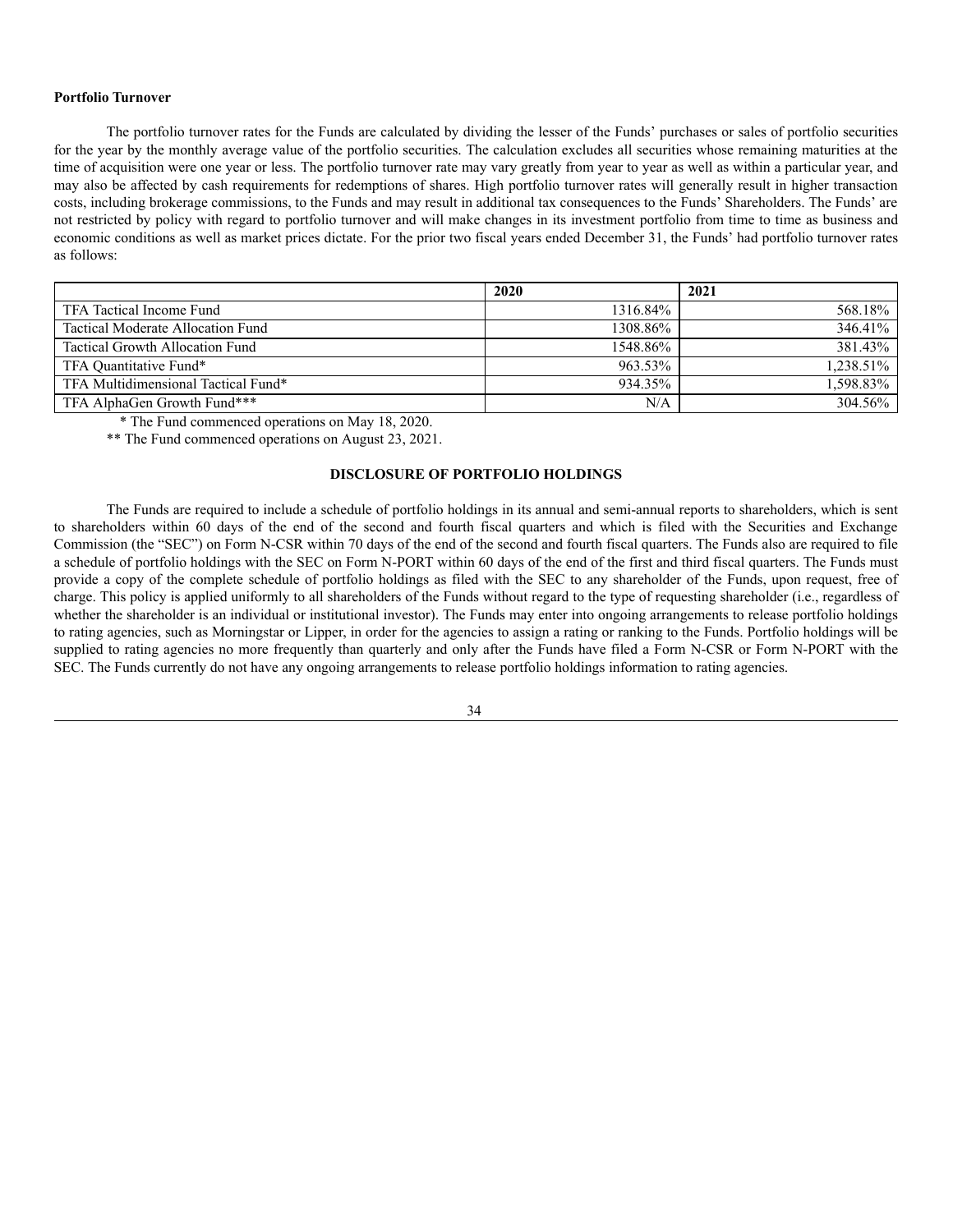Pursuant to policies and procedures adopted by the Board, the Funds have ongoing arrangements to release portfolio holdings information daily to the Adviser, the Sub-Advisers, Transfer Agent, the Funds Accounting Agent and Custodian and on an as needed basis to other third parties providing services to the Funds. The Adviser, the Sub-Advisers, Transfer Agent, Funds' Accounting Agent and Custodian receive portfolio holdings information daily in order to carry out the essential operations of the Fund. The Funds disclose portfolio holdings to its auditors, legal counsel, proxy voting services (if applicable), pricing services, printers, parties to merger and reorganization agreements and their agents, and prospective or newly hired investment advisers or sub-advisers. The lag between the date of the information and the date on which the information is disclosed will vary based on the identity of the party to whom the information is disclosed. For instance, the information may be provided to auditors within days of the end of an annual period, while the information may be given to legal counsel at any time.

Monthly, the Funds make publicly available an updated list of the Funds' top ten holdings, sector weightings and other Funds' characteristics. This information is made available on the Funds' website. The same information may also be included in printed marketing materials. The information is updated monthly and is usually available within 5 days of the month end. The Funds' Form N-CSR and Form N-PORT will contain the Funds' entire list of portfolio holdings as of the applicable quarter end.

The Funds, the Adviser, the Sub-Advisers, the Transfer Agent, the Fund Accountant, and the Custodian are prohibited from entering into any special or ad hoc arrangements with any person to make available information about the Funds' portfolio holdings without the specific approval of the Board. Any party wishing to release portfolio holdings information on an ad hoc or special basis must submit any proposed arrangement to the Board, which will review the arrangement to determine (i) whether the arrangement is in the best interests of the Funds' shareholders, (ii) the information will be kept confidential (based on the factors discussed below), (iii) whether sufficient protections are in place to guard against personal trading based on the information, and (iv) whether the disclosure presents a conflict of interest between the interests of Funds' shareholders and those of the Adviser and/or the Sub-Advisers, or any affiliated person of the Funds or the Adviser and/or Sub-Advisers. Additionally, the Adviser and/or the Sub-Advisers, and any affiliated persons of the Adviser and/or Sub-Advisers are prohibited from receiving compensation or other consideration, for themselves or on behalf of the Funds, because of disclosing the Funds' portfolio holdings.

Information disclosed to third parties, whether on an ongoing or ad hoc basis, is disclosed under conditions of confidentiality. "Conditions of confidentiality" include (i) confidentiality clauses in written agreements, (ii) confidentiality implied by the nature of the relationship (e.g., attorney-client relationship), (iii) confidentiality required by fiduciary or regulatory principles (e.g., custody relationships) or (iv) understandings or expectations between the parties that the information will be kept confidential. The agreements with the Funds' Adviser, the Sub-Advisers, Transfer Agent, Funds' Accounting Agent and Custodian contain confidentiality clauses, which the Board and these parties have determined extend to the disclosure of nonpublic information about the Fund's portfolio holding and the duty not to trade on the nonpublic information. The Funds believe, based upon its size and history, that these are reasonable procedures to protect the confidentiality of the Funds' portfolio holdings and will provide sufficient protection against personal trading based on the information.

# **DETERMINATION OF SHARE PRICE**

<span id="page-34-0"></span>The Funds' determine the price (net asset value) of their shares at the close of trading (normally 4:00 p.m., Eastern Time) on each day the New York Stock Exchange ("NYSE") is open for business. For a description of the methods used to determine the net asset value, see "How to Buy Shares – Purchasing Shares" in the prospectus.

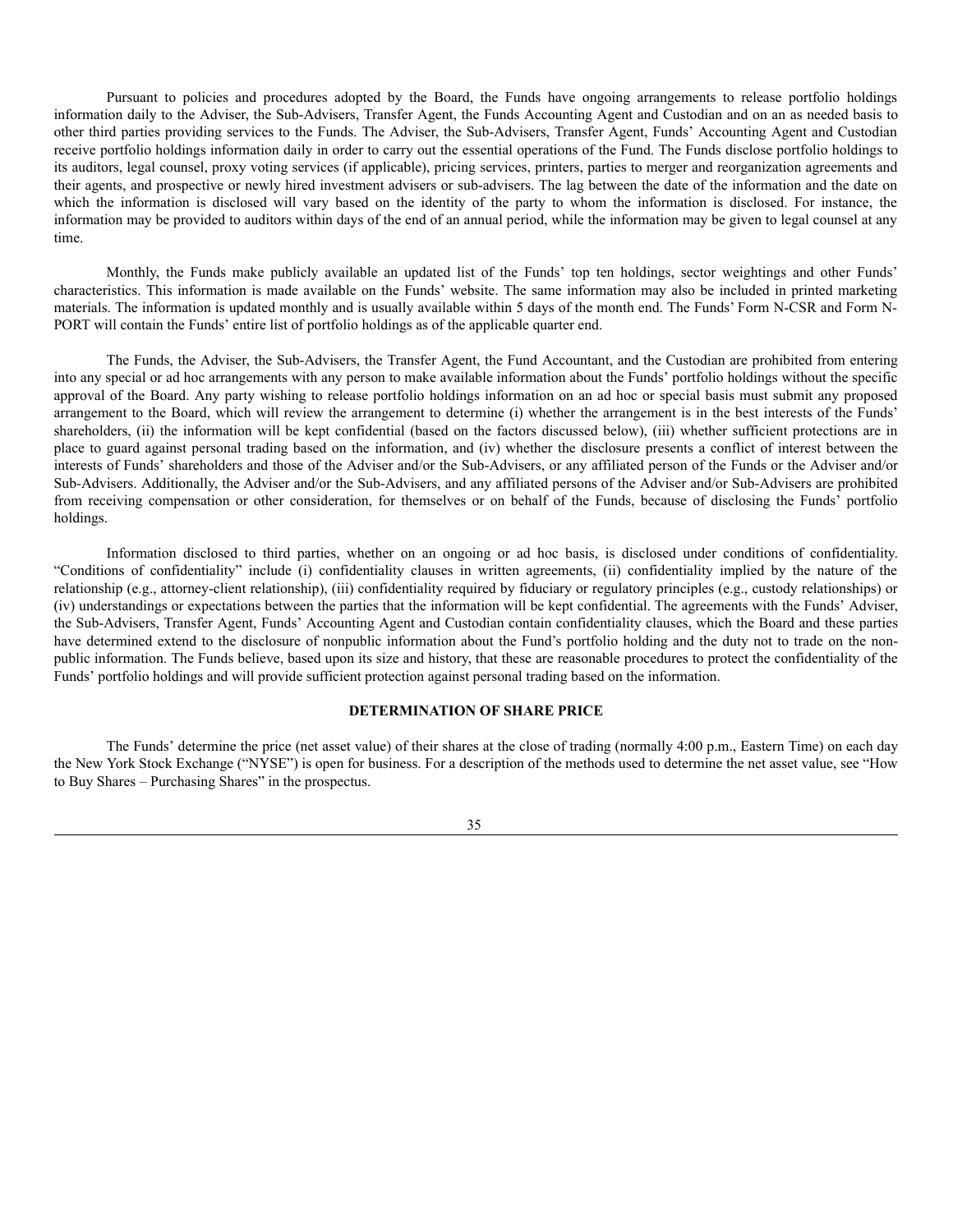Equity securities generally are valued by using market quotations, but may be valued on the basis of prices furnished by a pricing service when the Adviser and/or Sub-Advisers, as applicable, believes such prices accurately reflect the fair market value of such securities. Securities that are traded on any stock exchange or on the NASDAQ over-the-counter market are generally valued by the pricing service at the last quoted sale price. Lacking a last sale price, an equity security is generally valued by the pricing service at its last bid price. When market quotations are not readily available, when the Adviser and/or Sub-Advisers determine that the market quotation or the price provided by the pricing service does not accurately reflect the current market value, or when restricted or illiquid securities are being valued, such securities are valued as determined in good faith by the Adviser and/or Sub-Advisers, in conformity with guidelines adopted by and subject to review of the Board.

Fixed income securities generally are valued by using market quotations, but may be valued on the basis of prices furnished by a pricing service when the Adviser and/or Sub-Advisers believe such prices accurately reflect the fair market value of such securities. A pricing service utilizes electronic data processing techniques based on yield spreads relating to securities with similar characteristics to determine prices for normal institutional-size trading units of debt securities without regard to sale or bid prices. If the Adviser and/or Sub-Advisers decide that a price provided by the pricing service does not accurately reflect the fair market value of the securities, when prices are not readily available from a pricing service, or when restricted or illiquid securities are being valued, securities are valued at fair value as determined in good faith by the Adviser and/or Sub-Adviser, in conformity with guidelines adopted by and subject to review of the Board. Short term investments in fixed income securities with maturities of less than 60 days when acquired, or which subsequently are within 60 days of maturity, are valued by using the amortized cost method of valuation, which the Board has determined will represent fair value.

## **FAIR VALUE COMMITTEE AND VALUATION PROCESS**

<span id="page-35-0"></span>The fair value committee is composed of one of more officers from each of the (i) Trust, (ii) Administrator, and (iii) Adviser and/or the Sub-Advisers. The applicable investments are valued collectively via inputs from each of these groups. For example, fair value determinations are required for the following securities: (i) securities for which market quotations are insufficient or not readily available on a particular business day (including securities for which there is a short and temporary lapse in the provision of a price by the regular pricing source), (ii) securities for which, in the judgment of the Adviser and/or the Sub-Advisers, the prices or values available do not represent the fair value of the instrument. Factors which may cause the Adviser and/or the Sub-Advisers to make such a judgment include, but are not limited to, the following: only a bid price or an asked price is available; the spread between bid and asked prices is substantial; the frequency of sales; the thinness of the market; the size of reported trades; and actions of the securities markets, such as the suspension or limitation of trading; (iii) securities determined to be illiquid; (iv) securities with respect to which an event that will affect the value thereof has occurred (a "significant event") since the closing prices were established on the principal exchange on which they are traded, but prior to the Funds' calculation of its net asset value. Specifically, interests in commodity pools or managed futures pools are valued on a daily basis by reference to the closing market prices of each futures contract or other asset held by a pool, as adjusted for pool expenses. Restricted or illiquid securities, such as private placements or non-traded securities are valued via inputs from the Adviser and/or the Sub-Advisers valuation based upon the current bid for the security from two or more independent dealers or other parties reasonably familiar with the facts and circumstances of the security (who should take into consideration all relevant factors as may be appropriate under the circumstances). If the Adviser and/or Sub-Advisers are unable to obtain a current bid from such independent dealers or other independent parties, the fair value committee shall determine the fair value of such security using the following factors:

- (i) the type of security;
- (ii) the cost at date of purchase;

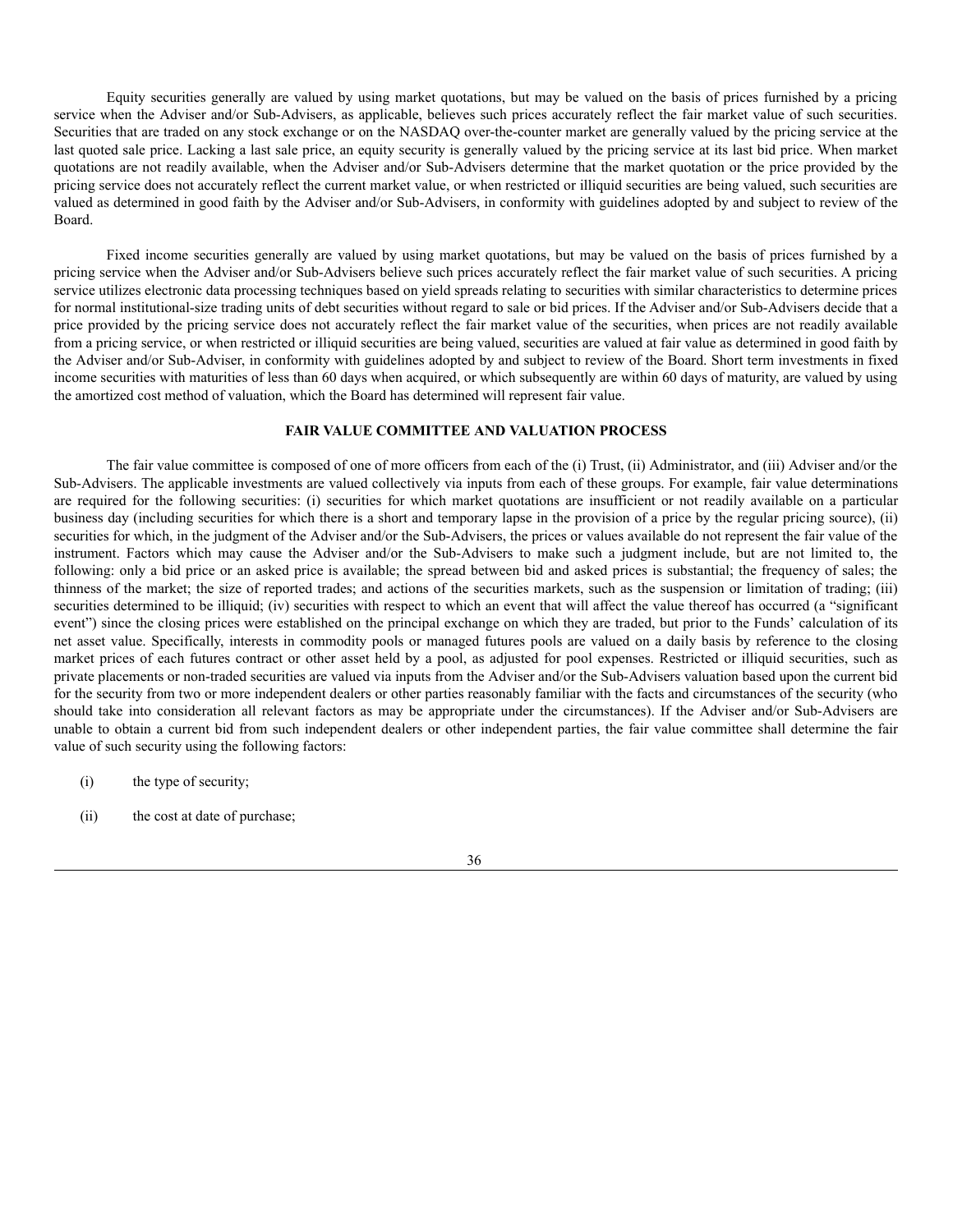- (iii) the size and nature of each Fund's holdings;
- (iv) the discount from market value of unrestricted securities of the same class at the time of purchase and subsequent thereto;
- (v) information as to any transactions or offers with respect to the security;
- (vi) the nature and duration of restrictions on disposition of the security and the existence of any registration rights;
- (vii) how the yield of the security compares to similar securities of companies of similar or equal creditworthiness;
- (viii) the level of recent trades of similar or comparable securities;
- $(ix)$  the liquidity characteristics of the security;
- (x) current market conditions; and
- (xi) the market value of any securities into which the security is convertible or exchangeable.

As a general principle, the fair value of a security is the amount that the Funds might reasonably expect to realize upon its current sale. The Trust has adopted Financial Accounting Standards Board Statement of Financial Accounting Standards Codification Topic 820, Fair Value Measurements and Disclosures ("ASC 820"). In accordance with ASC 820, fair value is defined as the price that the Funds would receive upon selling an investment in a timely transaction to an independent buyer in the principal or most advantageous market of the investment. ASC 820 establishes a three-tier hierarchy to maximize the use of observable market data and minimize the use of unobservable inputs and to establish classification of fair value measurements for disclosure purposes. Inputs refer broadly to the assumptions that market participants would use in pricing the asset or liability, including assumptions about risk, for example, the risk inherent in a particular valuation technique used to measure fair value including such a pricing model and/or the risk inherent in the inputs to the valuation technique. Inputs may be observable or unobservable. Observable inputs are inputs that reflect the assumptions market participants would use in pricing the asset or liability developed based on market data obtained from sources independent of the reporting entity. Unobservable inputs are inputs that reflect the reporting entity's own assumptions about the assumptions market participants would use in pricing the asset or liability, developed based on the best information available under the circumstances.

Various inputs are used in determining the value of the Funds' investments relating to ASC 820. These inputs are summarized in the three broad levels listed below.

- Level  $1$  quoted prices in active markets for identical securities.
- Level 2 other significant observable inputs (including quoted prices for similar securities, interest rates, prepayment speeds, credit risk, etc.)
- Level 3 significant unobservable inputs (including the Funds' own assumptions in determining the fair value of investments).

The fair value committee takes into account the relevant factors and surrounding circumstances, which may include: (i) the nature and pricing history (if any) of the security; (ii) whether any dealer quotations for the security are available; (iii) possible valuation methodologies that could be used to determine the fair value of the security; (iv) the recommendation of the portfolio manager of each Fund with respect to the valuation of the security; (v) whether the same or similar securities are held by other funds managed by the Adviser (and/or the Sub-Advisers) or other funds and the method used to price the security in those funds; (vi) the extent to which the fair value to be determined for the security will result from the use of data or formulae produced by independent third parties and (vii) the liquidity or illiquidity of the market for the security.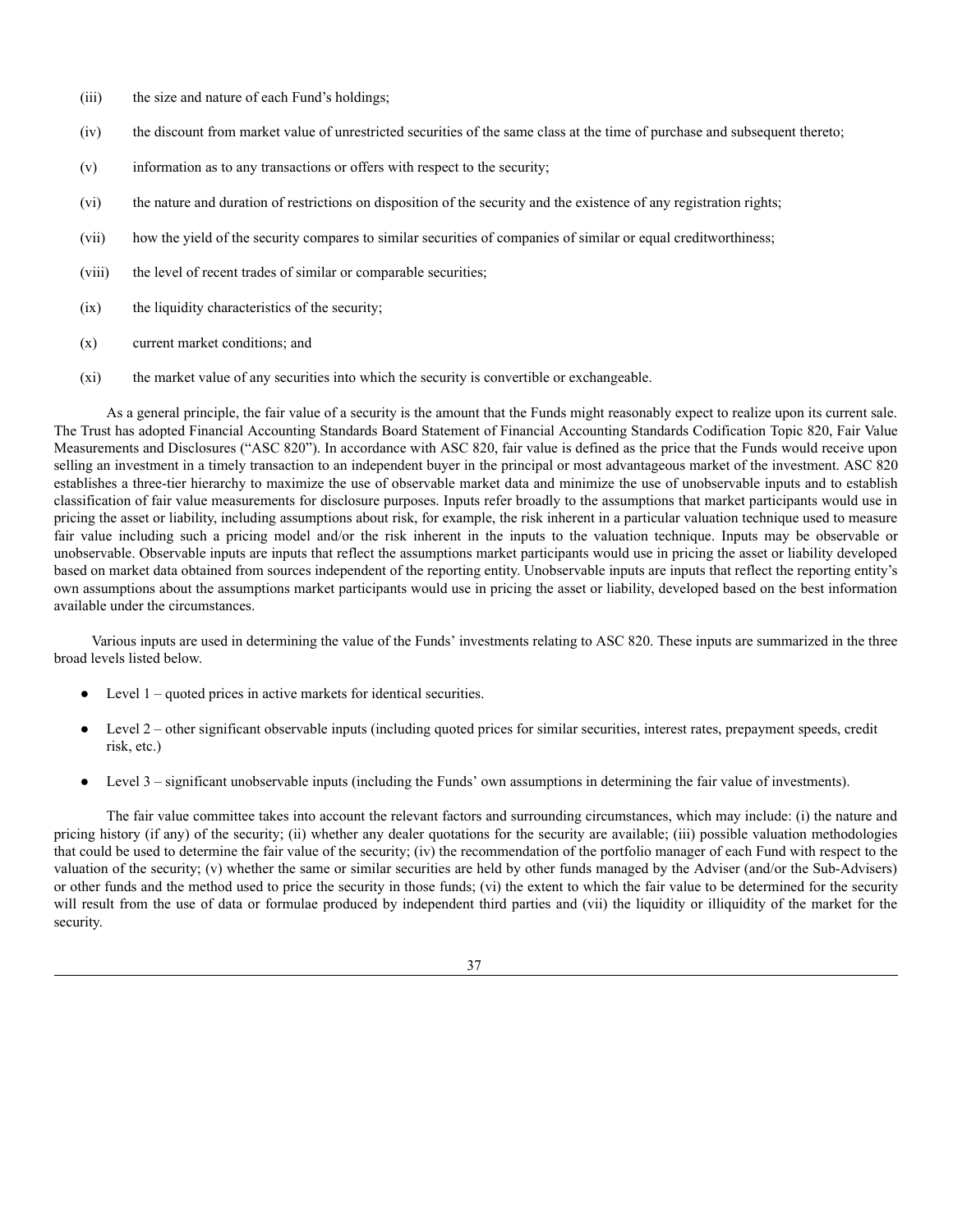Board's Determination. The Board meets at least quarterly to consider the valuations provided by the fair value committee and to ratify the valuations made for the applicable securities. The Board considers the reports provided by the fair value committee, including follow up studies of subsequent market-provided prices when available, in reviewing and determining in good faith the fair value of the applicable portfolio securities.

The Trust expects that the NYSE will be closed on the following holidays: New Year's Day, Martin Luther King, Jr. Day, Presidents' Day, Good Friday, Memorial Day, Independence Day, Labor Day, Thanksgiving Day, and Christmas Day.

## **COMPLIANCE WITH PORTFOLIO HOLDING DISCLOSURE PROCEDURES**

<span id="page-37-0"></span>The Funds' Chief Compliance Officer will report periodically report to the Board with respect to compliance with the Funds' portfolio holdings disclosure procedures, and from time to time will provide the Board any updates to the portfolio holdings disclosure policies and procedures.

## **REDEMPTION IN-KIND**

<span id="page-37-1"></span>The Funds do not intend to redeem shares in any form except cash. The Funds reserve the right to honor requests for redemption or repurchase orders made by a shareholder during any 90-day period by making payment in whole or in part in portfolio securities ("redemption in kind") if the amount of such a request is large enough to affect operations (if the request is greater than the lesser of \$250,000 or 1% of the Funds' net assets at the beginning of the 90-day period) in order to protect the interests of remaining shareholders, or to accommodate a request by a particular shareholder. If an in-kind distribution is made, a shareholder may incur additional expenses, such as the payment of brokerage commissions, on the sale or other disposition of the securities received from the Funds.

## **TAX CONSEQUENCES**

<span id="page-37-2"></span>The Funds intend to qualify under Sub-Chapter M of the Internal Revenue Code. Under provisions of Sub-Chapter M of the Internal Revenue Code of 1986 as amended, the Funds, by paying out substantially all its investment income and realized capital gains, intends to be relieved of federal income tax on the amounts distributed to shareholders. To qualify as a "regulated investment company" under Sub- Chapter M, at least 90% of the Funds' income must be derived from dividends, interest and gains from securities transactions, and no more than 50% of the Funds' total assets may be in two or more securities that exceed 5% of the total assets of the Funds at the time of each security's purchase. Not qualifying under Sub-Chapter M of the Internal Revenue Code would cause the Funds to be considered a personal holding company subject to normal corporate income taxes. The Funds then would be liable for federal income tax on the capital gains and net investment income distributed to its shareholders, resulting in a second level of taxation that would substantially reduce net after-tax returns from the Funds. Any subsequent dividend distribution of the Funds' earnings after taxes would still be taxable as received by shareholders.

*Tax Distribution*: The Funds' distributions (capital gains and dividend income), whether received by shareholders in cash or reinvested in additional shares of the Funds, may be subject to federal income tax payable by shareholders. All income realized by the Funds including short-term capital gains, will be taxable to the shareholder as ordinary income. Dividends from net income will be made annually or more frequently at the discretion of the Board. Dividends received shortly after purchase of Funds' shares by an investor will have the effect of reducing the per share net asset value of his/her shares by the amount of such dividends or distributions. You should consult a tax adviser regarding the effect of federal, state, local, and foreign taxes on an investment in the Funds.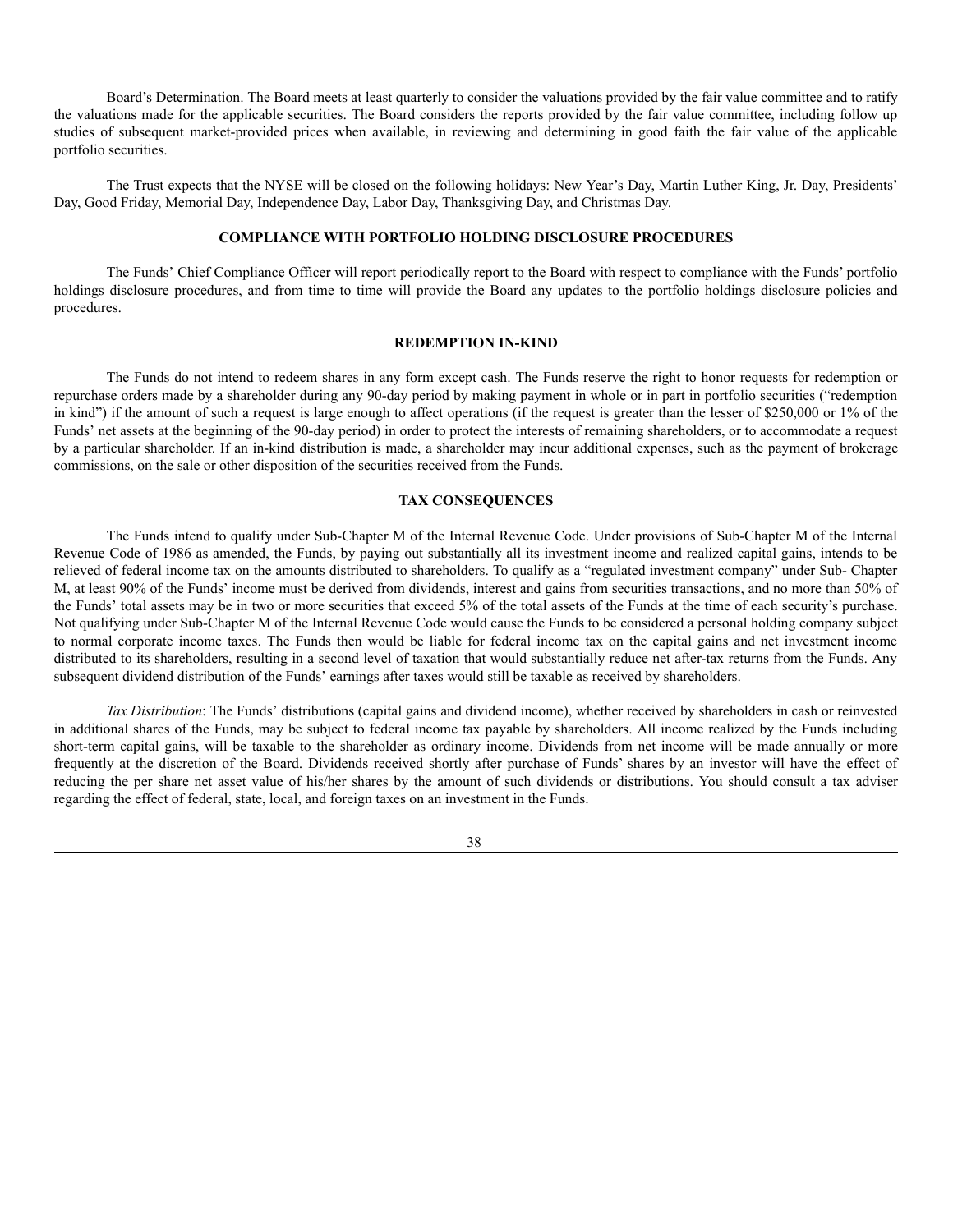*Federal Withholding*: The Funds are required by federal law to withhold 31% of reportable payments (which may include dividends, capital gains, distributions, and redemptions) paid to shareholders who have not complied with IRS regulations. To avoid this withholding requirement, you must certify on a W-9 tax form supplied by the Funds that your Social Security or Taxpayer Identification Number provided are correct and that you are not currently subject to back-up withholding, or that you are exempt from back-up withholding.

*Medicare Tax:* An additional 3.8% Medicare tax generally will be imposed on certain net investment income (including ordinary dividends and capital gain distributions received from each Fund and net gains from redemptions or other taxable dispositions of each Fund's shares) of U.S. individuals, estates and trusts to the extent that any such person's "modified adjusted gross income" (in the case of an individual) or "adjusted gross income" (in the case of an estate or trust) exceeds certain threshold amounts. Shareholders should consult their tax advisors about the application of federal, state, local and foreign tax law considering their particular situation. Should additional series, or funds, be created by the Trustees, the Funds would be treated as a separate tax entity for federal tax purposes.

*Foreign Account Tax Compliance Act:* Payments to a shareholder that is either a foreign financial institution ("FFI") or a non-financial foreign entity ("NFFE") within the meaning of the Foreign Account Tax Compliance Act ("FATCA") may be subject to a generally nonrefundable 30% withholding tax on: (i) income dividends paid by each Fund and (ii) certain capital gain distributions and the proceeds arising from the sale of each Fund's shares paid by each Fund. FATCA withholding tax generally can be avoided: (i) by an FFI, subject to any applicable intergovernmental agreement or other exemption, if it enters into a valid agreement with the IRS to, among other requirements, report required information about certain direct and indirect ownership of foreign financial accounts held by U.S. persons with the FFI and (ii) by an NFFE, if it: (i) certifies that it has no substantial U.S. persons as owners or (ii) if it does have such owners, reports information relating to them. The Funds may disclose the information that it receives from its shareholders to the IRS, non-U.S. taxing authorities or other parties as necessary to comply with FATCA. Withholding also may be required if a foreign entity that is a shareholder of the Funds fails to provide the Funds with appropriate certifications or other documentation concerning its status under FATCA.

*Tax Loss Carryforward:* Under current tax law, net capital losses realized after October 31 and net ordinary losses incurred after December 31 may be deferred and treated as occurring on the first day of the following fiscal year. The Funds' carryforward losses, post-October losses and post December losses are determined only at the end of each fiscal year. Under the Regulated Investment Company Modernization Act of 2010, net capital losses recognized after December 31, 2010 may be carried forward indefinitely, and their character is retained as short-term and/or long-term. Although the Act provides several benefits, including the unlimited carryover of future capital losses, there may be a greater likelihood that all or a portion of the Funds' pre-enactment capital loss carryovers may expire without being utilized due to the fact that post-enactment capital losses get utilized before pre-enactment capital loss carryovers. For more information on the Funds' tax loss carryforwards, see the most recent annual report for the fiscal year ended December 31.

# **ANTI-MONEY LAUNDERING PROGRAM**

<span id="page-38-0"></span>The Trust has established an Anti-Money Laundering Compliance Program (the "Program") as required by the Uniting and Strengthening America by Providing Appropriate Tools Required to Intercept and Obstruct Terrorism Act of 2001 ("USA PATRIOT Act"). To ensure compliance with this law, the Trust's Program provides for the development of internal practices, procedures and controls, designation of anti-money laundering compliance officers, an ongoing training program and an independent audit function to determine the effectiveness of the Program. The Trust's secretary serves as its Anti-Money Laundering Compliance Officer.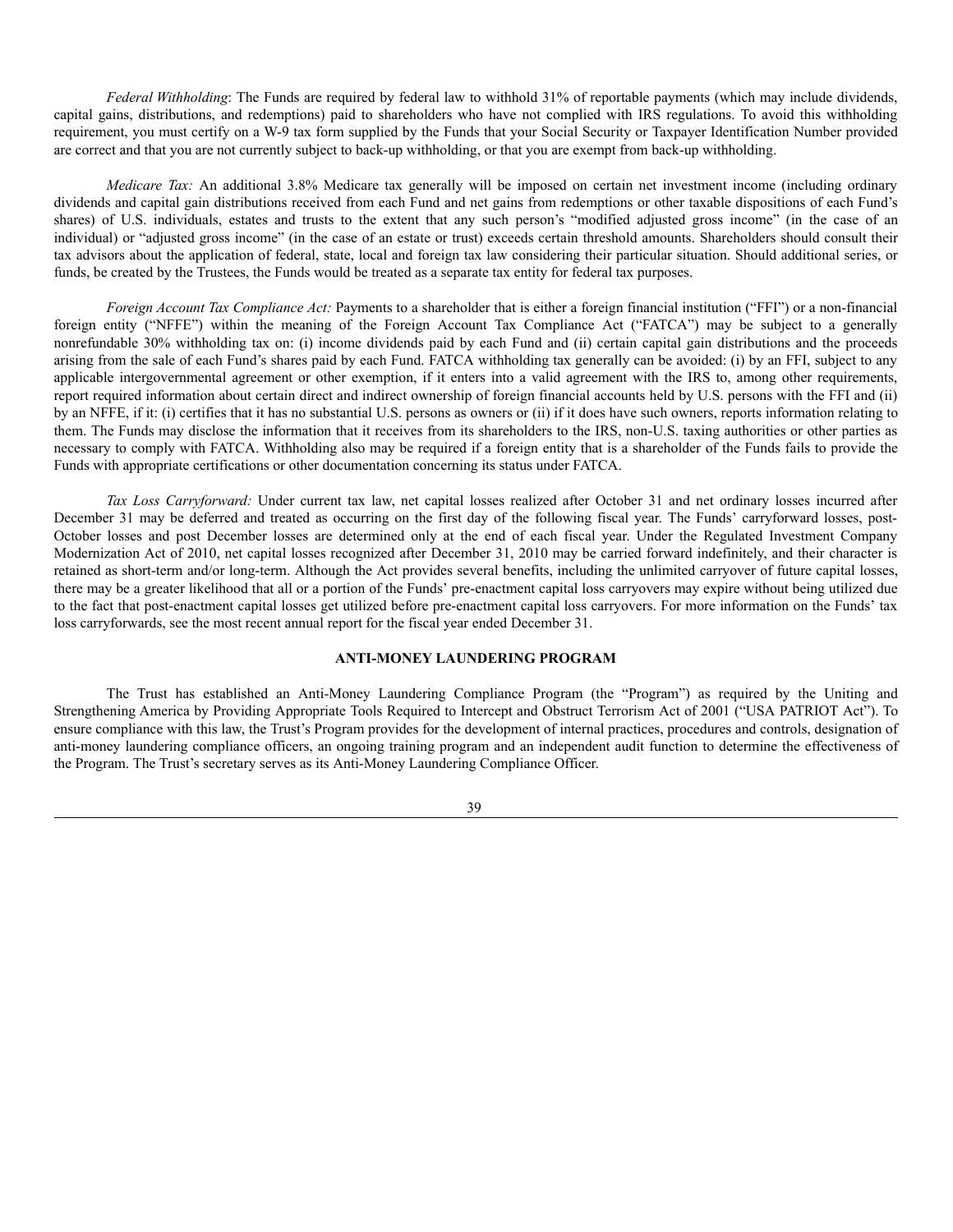Procedures to implement the Program include, but are not limited to, determining that the Fund's Distributor and Transfer Agent have established proper anti-money laundering procedures, reporting suspicious and/or fraudulent activity and providing a complete and thorough review of all new opening account applications. The Trust will not transact business with any person or entity whose identity cannot be adequately verified under the provisions of the USA PATRIOT Act.

As a result of the Program, the Trust may be required to "freeze" the account of a shareholder if the shareholder appears to be involved in suspicious activity or if certain account information matches information on government lists of known terrorists or other suspicious persons, or the Trust may be required to transfer the account or proceeds of the account to a governmental agency.

# **PROXY VOTING POLICIES AND PROCEDURES**

<span id="page-39-0"></span>The Board has delegated responsibilities for decisions regarding proxy voting for securities held by the Funds to the Adviser and/or Sub-Advisers. A copy of the proxy voting policies of the Adviser and Sub-Advisers are attached hereto as Appendix A. The actual voting records relating to portfolio securities during the most recent 12-month period ended June 30 will be available without charge, upon request, by calling toll free, 833-974-3787. The information also will be available on the SEC's website at www.sec.gov. In addition, a copy of the Trust's proxy voting policies and procedures are also available by calling 833-974-3787 and will be sent within three business days of receipt of a request.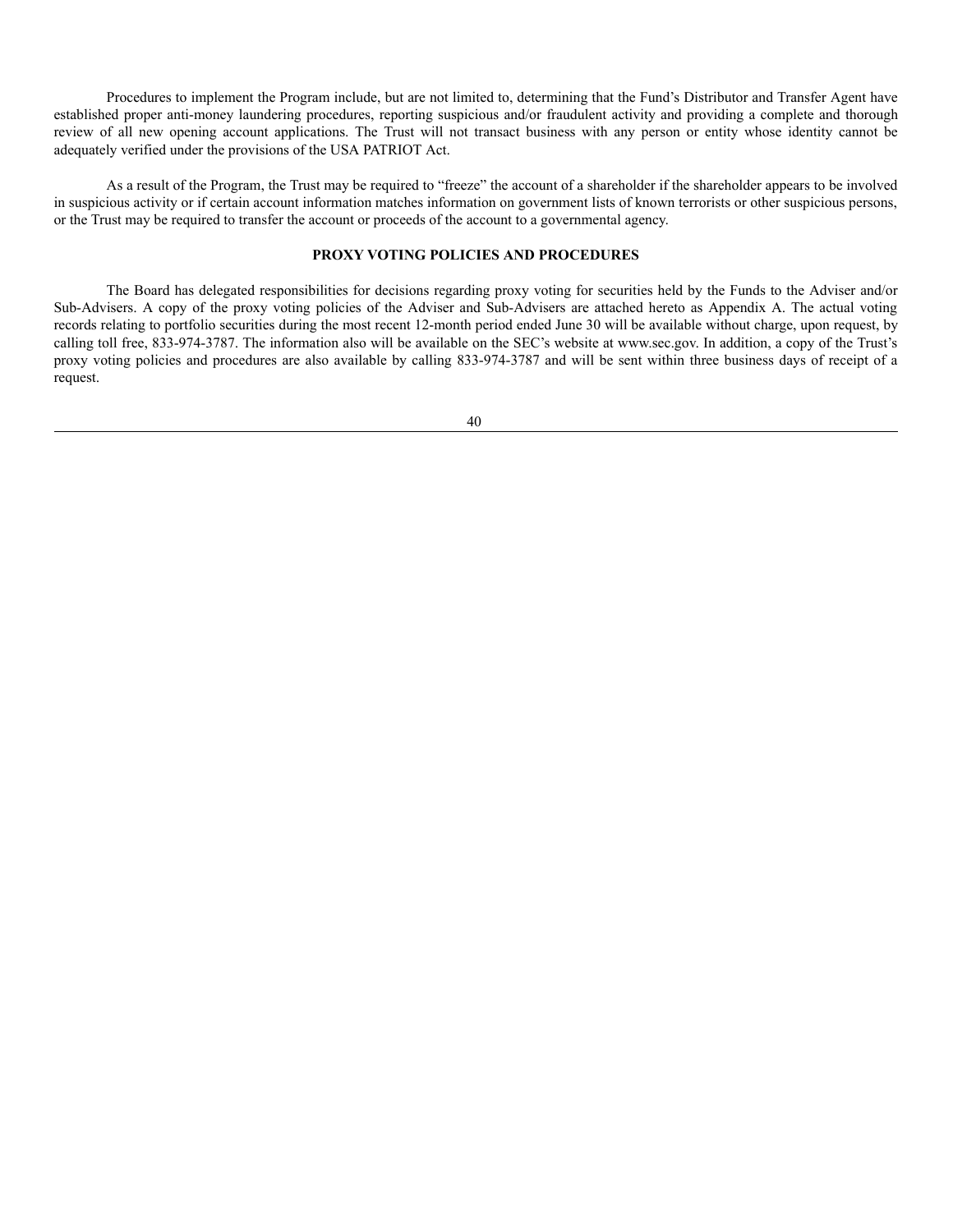## **Appendix A**

# <span id="page-40-0"></span>**Adviser Proxy Voting Policy Background**

Proxy voting is an important right of shareholders and reasonable care and diligence must be undertaken to ensure that such rights are properly and timely exercised.

Investment advisers registered with the SEC, and which exercise voting authority with respect to client securities, are required by Rule 206(4)-6 of the Advisers Act to (a) adopt and implement written policies and procedures that are reasonably designed to ensure that client securities are voted in the best interests of clients, which must include how an adviser addresses material conflicts that may arise between an adviser's interests and those of its clients; (b) to disclose to clients how they may obtain information from the adviser with respect to the voting of proxies for their securities; (c) to describe to clients a summary of its proxy voting policies and procedures and, upon request, furnish a copy to its clients; and (d) maintain certain records relating to the adviser's proxy voting activities when the adviser does have proxy voting authority.

# **Policy**

Tactical Fund Advisors, LLC (the "Adviser"), as a matter of policy and as a fiduciary to our clients, has responsibility for voting proxies for portfolio securities consistent with the best economic interests of the clients. Our Firm maintains written policies and procedures as to the handling, research, voting and reporting of proxy voting and makes appropriate disclosures about our Firm's proxy policies and practices.

Our general policy is to refrain from voting proxies because we believe the time cost of voting a proxy typically outweighs the benefits to our clients in aggregate. From time-to-time we may elect to vote proxies when we believe the benefit outweighs these costs.

The Adviser's policy when managing accounts for investment companies is to determine how to vote proxies based on our reasonable judgment of that vote most likely to produce favorable financial results for the fund's shareholders. Proxy votes generally will be cast in favor of proposals that maintain or strengthen the shared interests of shareholders and management, increase shareholder value, maintain or increase shareholder influence over the issuer's board of directors and management, and maintain or increase the rights of shareholders; proxy votes generally will be cast against proposals having the opposite effect. However, the Adviser will consider both sides of each proxy issue.

Our policy and practice includes the responsibility to receive and disclose any potential conflicts of interest and maintaining relevant and required records.

# **Responsibility**

The Designated Supervisor is responsible for implementing and monitoring the Adviser's proxy voting policy, practices, disclosures and record keeping, including outlining our voting guidelines in our procedures.

# **Procedure**

The Adviser has adopted procedures to implement the Firm's policy and reviews to monitor and ensure the Firm's policy is observed, implemented properly and amended or updated, as appropriate, which include the following: